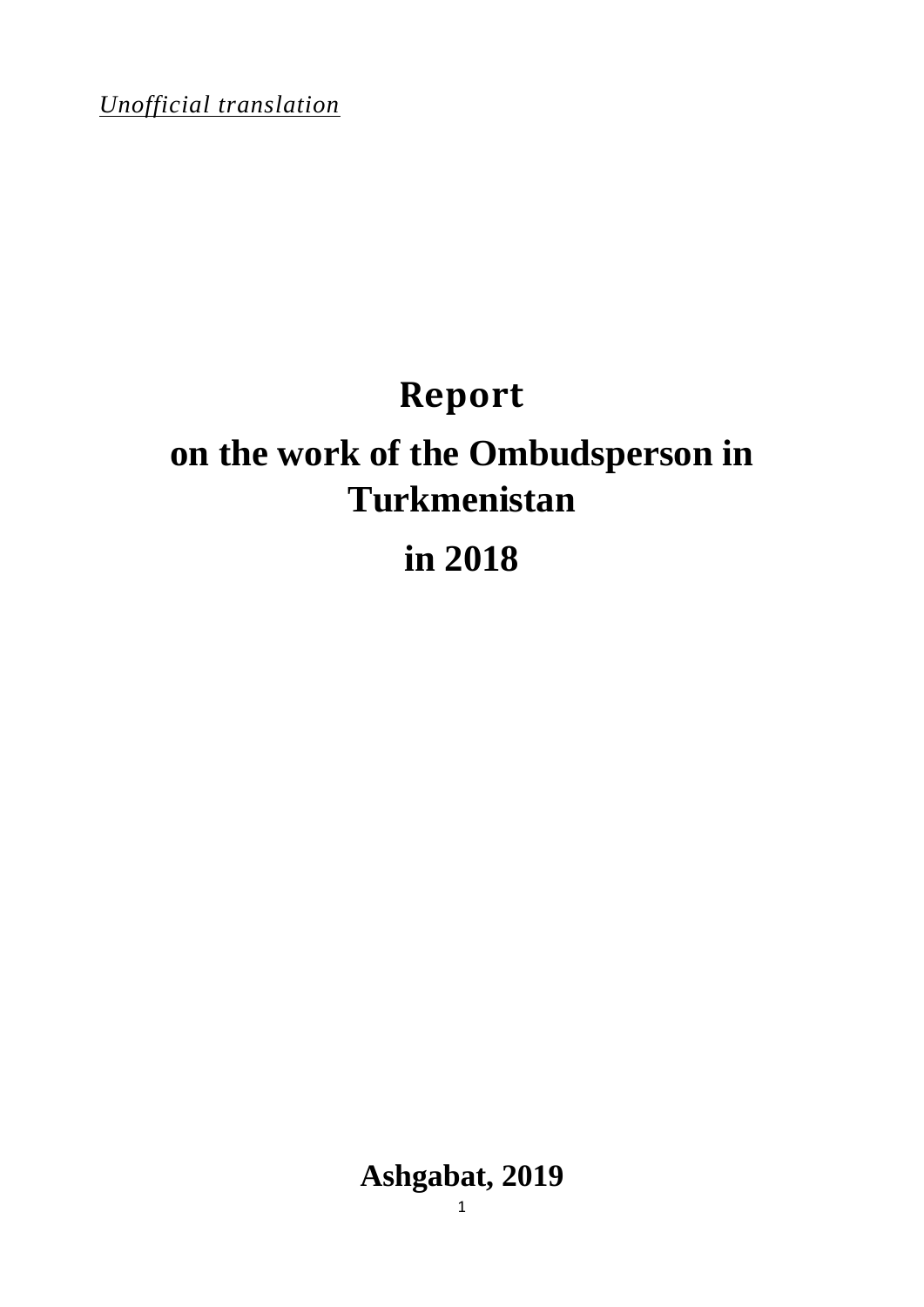### **CONTENTS**

## **Introduction**

|                         | Chapter I. Situation of ensuring and respecting rights of man and<br>citizen in Turkmenistan                  |
|-------------------------|---------------------------------------------------------------------------------------------------------------|
|                         | <b>Chapter II.</b> Analysis of work with appeals of citizens                                                  |
|                         | <b>Chapter III.</b> Civil and political rights                                                                |
|                         | Chapter IV. Economic, social and cultural rights                                                              |
|                         | Chapter V. Activities of the Ombudsperson to assist in the<br>improvement of the legislation of Turkmenistan  |
|                         | Chapter VI. Participation of the Ombudsperson in public events.<br><b>Promotion of human rights awareness</b> |
| <b>Chapter</b><br>VII.  | <b>International co-operation</b>                                                                             |
| <b>Chapter</b><br>VIII. | Requests and recommendations of the Ombudsperson                                                              |
|                         | <b>Chapter IX.</b> Findings and proposals                                                                     |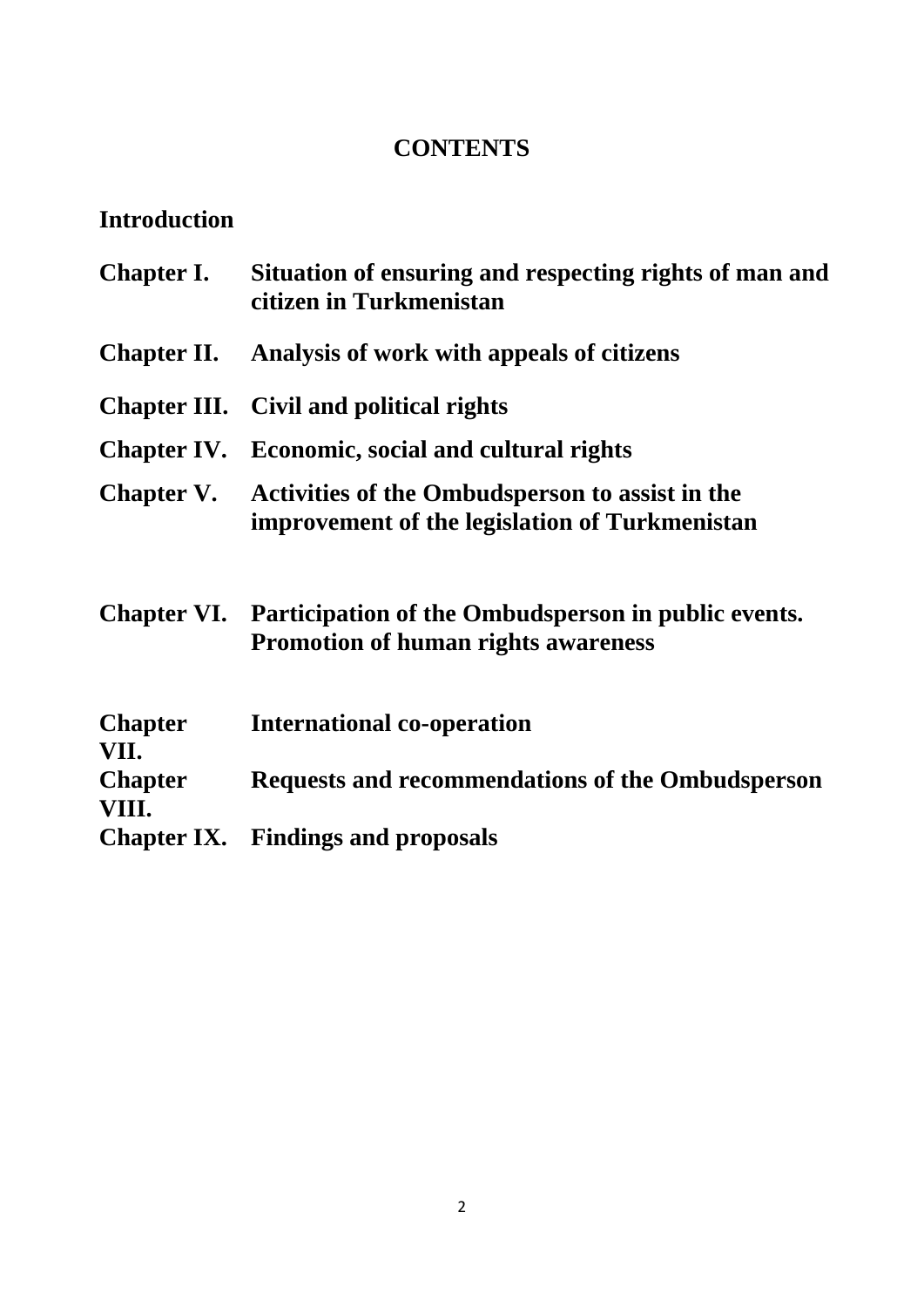#### **Introduction**

During the reporting period, an independent, constantly neutral Turkmenistan carried out large-scale activities to improve the social and state-political structure of the country, accelerate the transition to a market economy, expand the ongoing social and economic transformations, and further develop democracy in the state and public life, and improve the work of public institutions, ensuring their legal base, contributing to the prosperous, happy and peaceful life of every citizen.

In 2018, the world community solemnly celebrated the 70th anniversary of the Universal Declaration of Human Rights, the founding international human rights instrument. This holiday was also widely celebrated in Turkmenistan, in the country which has determined the priority of human rights. Inherent natural human rights like the fundamental principles emanating from this document are today enshrined in the national legislation of Turkmenistan. The country's Constitution and laws fully guarantee the political, civil, economic, social and cultural rights and freedoms enshrined in the documents of the world community.

In this annual Report of the authorized representative on human rights in Turkmenistan - the Ombudsperson (hereinafter the Ombudsperson), provides information on the practical implementation of the specified guarantees, that is, on the situation with human rights in the country and on the work done in 2018 by the Office of the Ombudsperson.

The report was prepared by the Ombudsperson on the basis of the activities carried out over the past year, as well as an analysis of the real situation with human rights and freedoms based on the achieved indicators in certain areas of human rights and taking into account the issues arising in the process of work. The report consists of nine chapters.

During the preparation of the report, on the results of the work done by the Ombudsperson's Office, including work with appeals of citizens and information received from relevant government agencies, the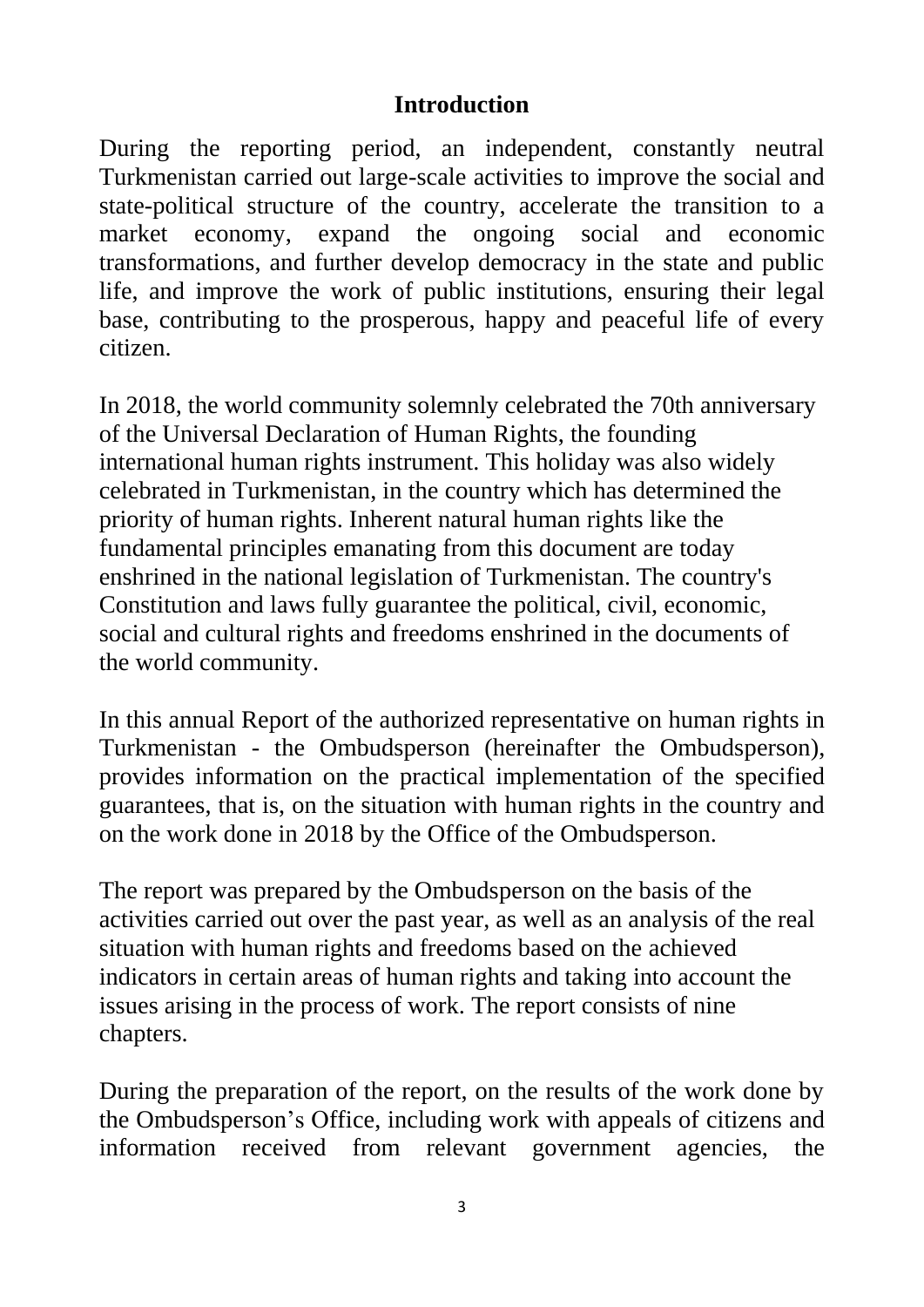appropriate recommendations were given to improve human rights in the country.

In accordance with Article 20 of the Law of Turkmenistan "On the Ombudsperson", this report is submitted for consideration to the esteemed President of Turkmenistan. Also, the Ombudsperson delivers this report to the Mejlis of Turkmenistan and it is promulgated in the media of Turkmenistan.

We hope that this report of the Ombudsperson on the work done in 2018 will be read and studied by government agencies, civil society, international organizations, the people, and will further contribute to the promotion of human and civil rights and freedoms in the country.

### **Chapter I. Situation of ensuring and respecting rights of man and citizen in Turkmenistan**

One of the greatest achievements of the Turkmen state was the announcement, as the main principle, of the political course aimed at the strict observance of the rights and freedoms of man and citizen, ensuring a prosperous and happy life of every person. This, in turn, was reflected in a deeply substantive slogan: "The state is for man!" which has become the main principle of our era.

In any country, the key condition for the observance of human and civil rights and freedoms is to guarantee them by law.

The Constitution of Turkmenistan is the basis of legislation and regulates the political foundations of the country, government bodies, the electoral system, human and civil rights and freedoms. As is known, in September 2016, with a view to further improving the activities of government bodies, as well as the ongoing positive socio-political and socio-economic reforms, the Basic Law of our country was adopted in a new edition. The adoption of the new edition of the Basic Law was a confirmation of the strengthening in our country of the legal framework for the protection of human rights and freedoms, the creation and maintenance of conditions for the free human development. A significant part of the articles of the Constitution in the new edition contain clearly formulated norms aimed at protecting human rights and freedoms. The second part of this important document includes norms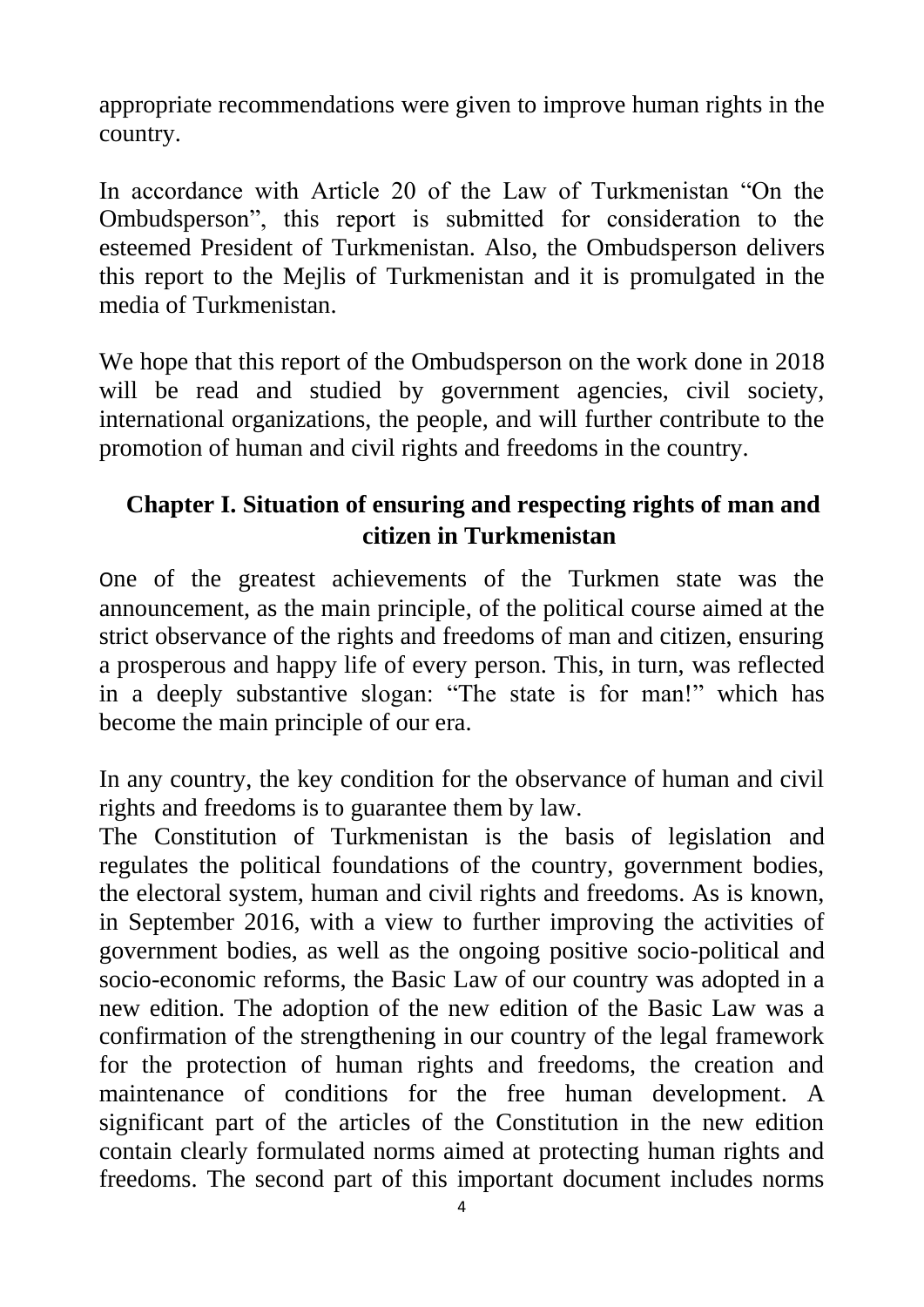on the rights and freedoms of man and citizen in Turkmenistan, and eleven new articles are included in it. The above indicator serves as vivid evidence that the state prioritizes the care of a person, because the Constitution, being the main guarantor of human rights and freedoms, ensures civil peace and interethnic harmony in modern society, and demonstrates recognition of the basis of democracy and the legal, secular state.

As is known, on 25 March 2018, elections were held for deputies of the Mejlis of Turkmenistan of the sixth convocation. This contributed to the acceleration of work on bringing the legislation into conformity with the constitutional norms of the adopted new edition of the Basic Law. This work was started by deputies of the Mejlis of Turkmenistan of the sixth convocation. In particular, the work on the implementation of constitutional norms in other legislative acts that guarantee the civil, political, economic, social and cultural rights of man and citizen has expanded.

Strict observance in practice of the rights of man and citizen guaranteed by legislation is one of the most important and priority tasks in our country. When considering the implementation of this important task, attention should be paid primarily to the funds provided in the annually approved State budget, including for 2018.

It should be noted that the main vector of the state policy of independent Turkmenistan is the provision of social welfare of citizens, the protection of their rights and interests. In 2018, social policy was also focused on improving the quality and standard of living of the population. Among specific examples, the creation of conditions for improving the quality of human capacity based on growth in the performance of health care systems, education, culture, and the service sector. Thus, more than 70% of the State budget for 2018 was allocated for the financing of the social sphere. The utilization of 99.9% of the funds allocated for the development of this sphere indicates the fulfillment of tasks to ensure the social protection of the population, namely the expansion of opportunities for education, health protection, state social security, the realization of their rights in various areas of life.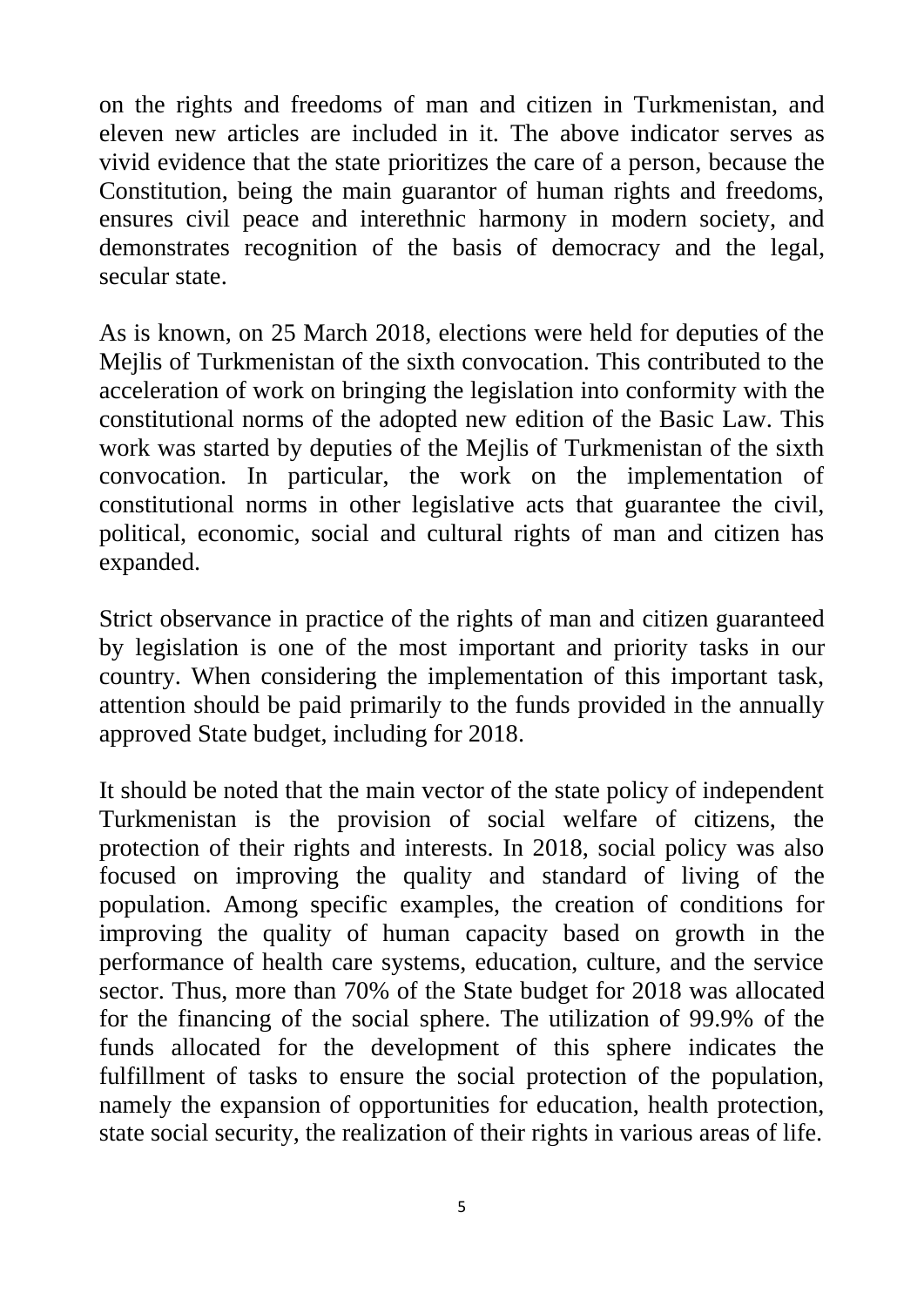Another social and political event in the country was the adoption of the Constitutional Law "On the Halk Maslakhaty/People's Council of Turkmenistan" in order to improve the well-being of the people and ensure the realization of their rights, and consequently holding its first meeting.

At this meeting, the esteemed President of Turkmenistan Gurbanguly Berdimuhamedov noted that all organizational issues relating to the activities of the Halk Maslahaty are regulated in full compliance with the Constitutional Law "On the Halk Maslahaty of Turkmenistan", its work is based on the principles of democracy, openness, justice, rule of law, priority of generally accepted norms of international law, equality of man and citizen before the law, respect for human rights and freedoms, free discussion and decision-making, taking into account the public opinion.

At the meeting, with the participation of representatives of the people, issues were discussed for the good of the country and the people, and important decisions were made. In particular, with a view to further improving the transformations being carried out in the agricultural sector, organizing the ongoing work in this area at the modern level, broad involvement of private producers in agriculture, and the rational use of land and water resources, a Resolution "On the further improvement of reforms in the agricultural sector" was adopted. In order to achieve sustainable and systemic development of the state in all areas, rational use of basic resources and further improvement of social benefits, a Resolution "On streamlining the provision of the population of Turkmenistan with electricity, gas, drinking water and table salt" was adopted. All adopted decisions are being successfully implemented.

In addition, it should be noted that dozens of long-term programmes are being implemented in the country. The key programmes are the "Programme of the President of Turkmenistan for the socio-economic development of the country for 2018-2024", "The National Programme for the socio-economic development of Turkmenistan for 2011-2030", "The National Programme of the President of Turkmenistan for the transformation of the social conditions of the rural population, etrap towns and etrap centres for the period until 2020", "The National Action Plan for Ensuring Gender Equality in Turkmenistan for 2015-2020","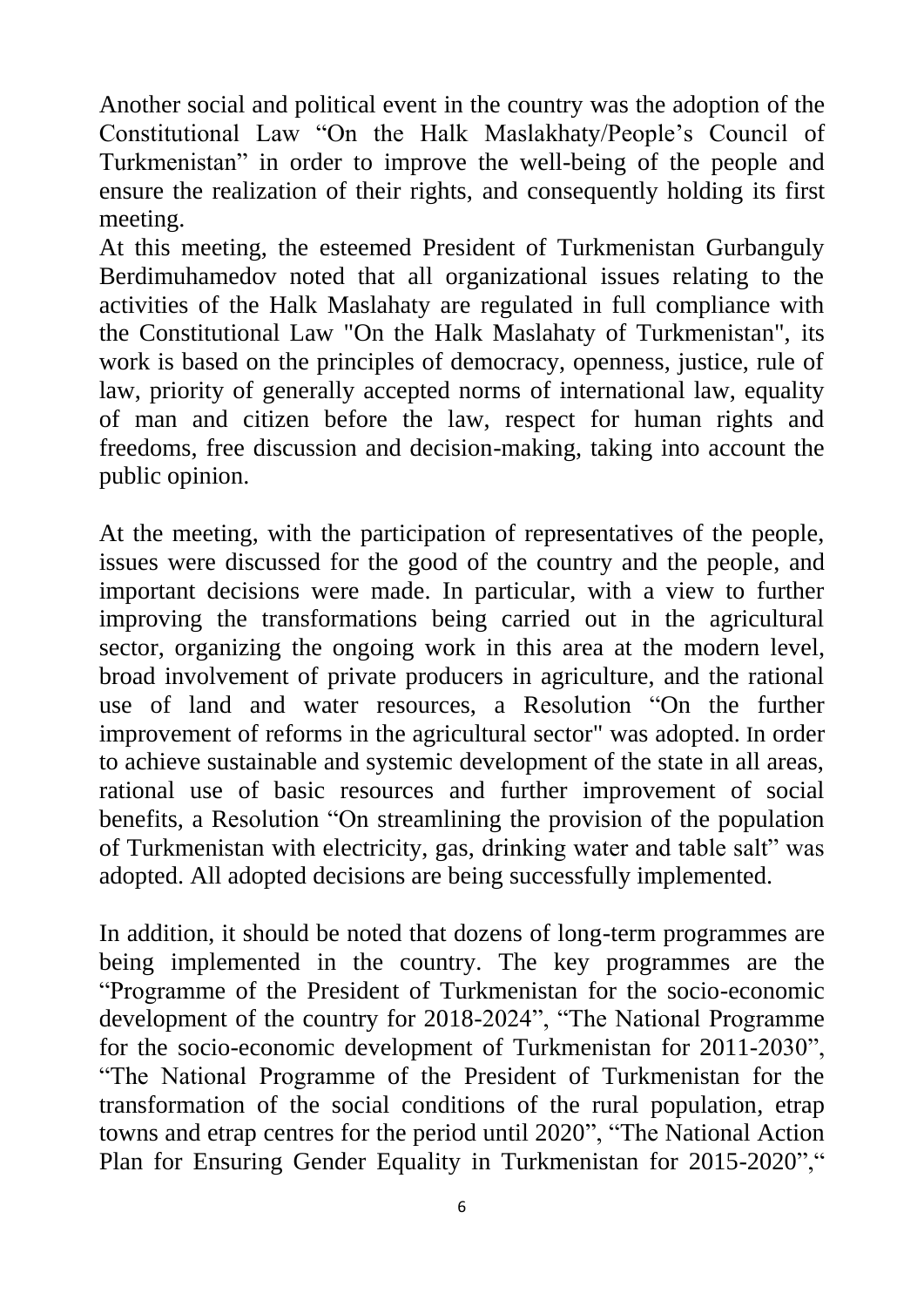The National Human Rights Action Plan in Turkmenistan for 2016- 2020","The National Action Plan for the implementation of children's rights in Turkmenistan for 2018-2022"and others.

It should be emphasized that during the period under review, within the framework of these programmes, large-scale measures have been implemented to ensure and protect the civil, political, economic, social and cultural rights of man and citizen. The comprehensive activities aimed at raising the standard of living of the population, creating favourable conditions for the development of human capabilities, are fully funded by the state. Despite the provision in the country of legal guarantees of comprehensive rights and freedoms of man and citizen and the practical realization of these rights and freedoms, there are situations that require the further development of our activities in this area. This is described in detail in the relevant chapters of the report.

#### **Chapter II. Analysis of work with appeals of citizens**

The Ombudsperson with her activity complements the existing state means of protecting the rights and freedoms of man and citizen. One of her main functions is to consider appeals of citizens.

In accordance with Article 21 of the Law of Turkmenistan "On the Ombudsperson", the Ombudsperson considers complaints against decisions or actions (inaction) of state authorities, local self-government bodies and their officials that violate the rights, freedoms and legitimate interests of citizens of Turkmenistan and stateless persons. When applying to the Ombudsperson, no privileges or restrictions are allowed based on nationality, colour, sex, origin, property and official status, place of residence, language, attitude to religion, political opinion, party affiliation, or lack of thereof.

According to the approved schedule, oral reception is carried out from the first days of the establishment of the Ombudsperson's Office. In the reporting period, the reception of citizens was conducted according to the same reception schedule by the Ombudsperson herself, as well as by the head and advisers of the Unit for the Protection of human rights and for work with citizens' appeals. Oral receptions of citizens were held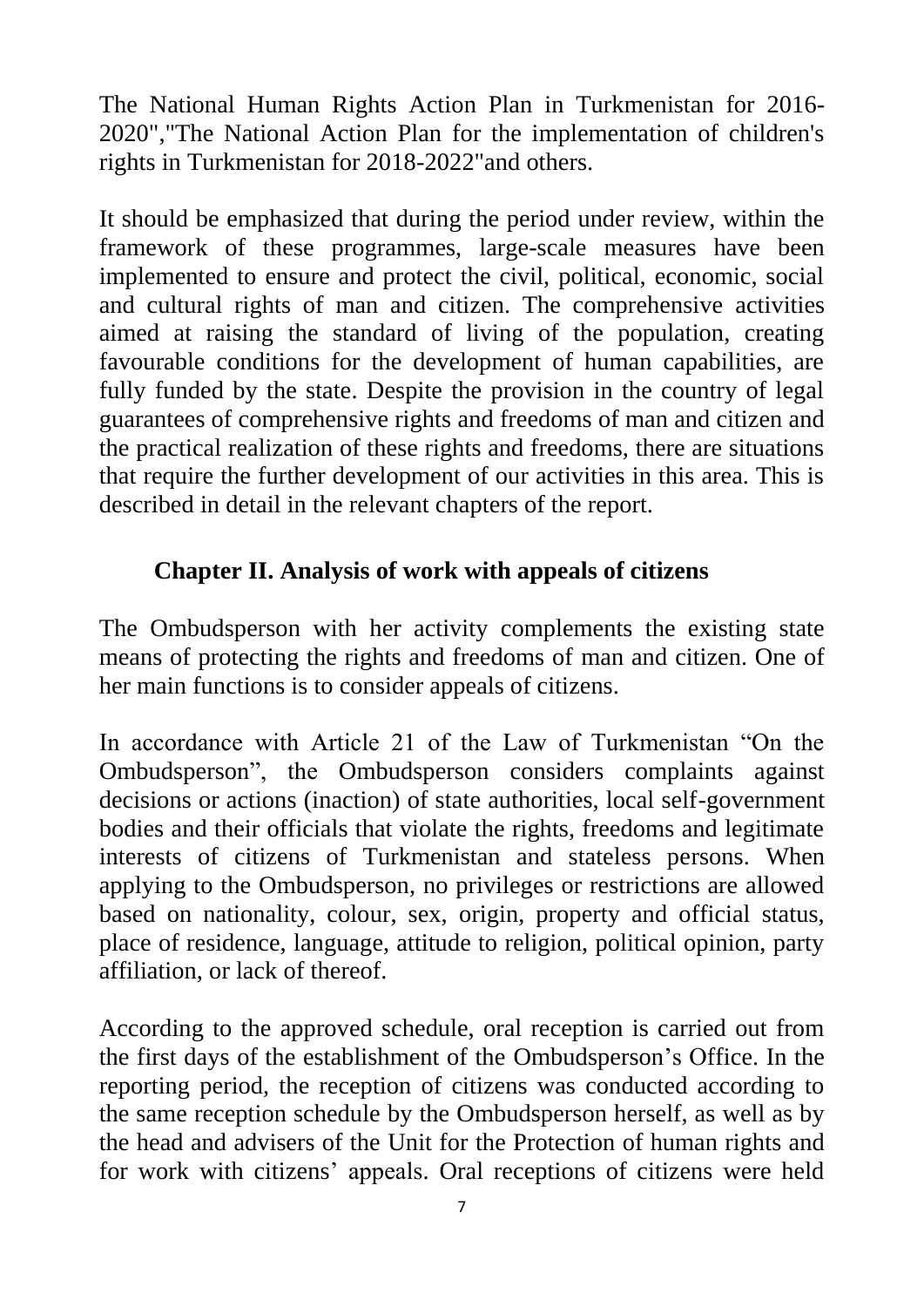also in the regions of the country. In addition, the Ombudsperson's Office created an opportunity for citizens to make a telephone call, where they could systematically consult and also receive relevant answers on questions of interest to them. The written appeals of citizens were considered in the same manner.

During the specified period, that is, the year 2018, the Ombudsperson's Office recorded a total of 985 appeals, of which 479 were written and 506 were oral. The table below shows the number of written and oral appeals received during the year:

| $N_2$ | <b>Type of</b>      |         | $\mathbf{I}$ | III     | IV      | <b>Total</b> |
|-------|---------------------|---------|--------------|---------|---------|--------------|
|       | appeal              | quarter | quarter      | quarter | quarter |              |
|       | Written             | 121     | 138          | 80      | 140     | 479          |
| 2.    | Oral                | 90      | 128          | 150     | 138     | 506          |
| 3.    | <b>Total number</b> | 211     | 266          | 230     | 278     | 985          |

As shown from the data, 479 appeals were received in writing during the year. If in the first quarter there were 121 appeals, in the second quarter their number increased to 138. In the third quarter, the number dropped to 80, and in the fourth quarter it increased to 140. During this period, 506 oral appeals were recorded, of which 90 in the first quarter, in the second - 128, in the third - 150 and 138 appeals in the fourth quarter. A total of 985 appeals were recorded during 2018.

According to the indicators, the systematic appeal of citizens to the Ombudsperson's office is explained by the growing public awareness about the means of protecting their rights, including the work carried out by the Ombudsperson's Office.

Below is an analysis of citizens' appeals by region:

| $N_2$ | <b>Region</b> |    |    | Ш                              | IV | <b>Total</b> | <b>Ratio of</b> |
|-------|---------------|----|----|--------------------------------|----|--------------|-----------------|
|       |               |    |    | quart   quart   quarte   quart |    |              | the             |
|       |               | er | er |                                | er |              | number          |
|       |               |    |    |                                |    |              | <b>of</b>       |
|       |               |    |    |                                |    |              | appeals,        |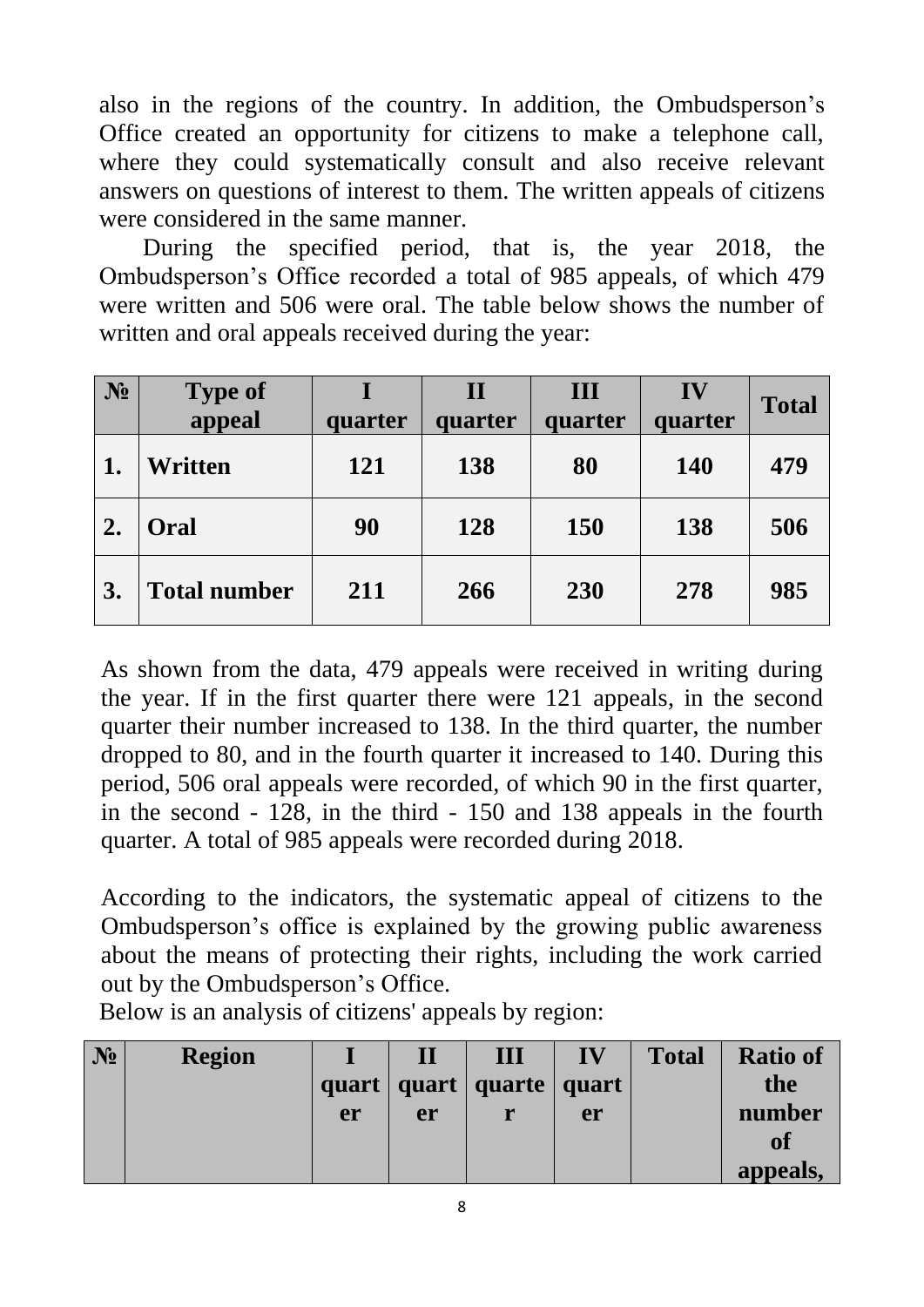|                         |                            |     |     |    |     |     | $\frac{0}{0}$ |
|-------------------------|----------------------------|-----|-----|----|-----|-----|---------------|
| 1                       | City of<br><b>Ashgabat</b> | 39  | 49  | 21 | 38  | 147 | 30,7%         |
| $\overline{2}$          | <b>Balkan welayat</b>      | 28  | 35  | 14 | 31  | 108 | 22,5%         |
| 3                       | <b>Dashoguz</b><br>welayat | 19  | 12  | 16 | 38  | 85  | 17,8%         |
| $\overline{\mathbf{4}}$ | Lebap welayat              | 19  | 23  | 15 | 15  | 72  | 15,0%         |
| 5                       | <b>Mary welayat</b>        | 15  | 16  | 7  | 12  | 50  | 10,4%         |
| 6                       | Ahal welayat               | 1   | 3   | 7  | 6   | 17  | 3,6%          |
| 7                       | <b>Turkmenistan</b>        | 121 | 138 | 80 | 140 | 479 | 100%          |

It follows from the above data that the majority of written requests came from the city of Ashgabat and accounted for 147 or 30.7% of the total number of appeals received by the Ombudsperson's Office, 108 or 22.5% from Balkan welayat, 85 or 17.8% from Dashoguz welayat, 72 or 15.0% from Lebap welayat, 50 or 10.4% from Mary welayat, the smallest number - 17 or 3.6%, was recorded from Ahal welayat.

This analysis also showed that of all 479 appeals received by the Ombudsperson's Office, 70 or 14.6% were repeated. If we take them in the context of the regions, then from the city of Ashgabat - 19, Balkan welayat - 28, Dashoguz welayat - 5, Lebap welayat - 5, Mary welayat - 12 and Ahal welayat – 1 appeal.

As can be seen from the above information, a significant part of repeated appeals are from the Balkan welayat, as one citizen sent appeals 5-6 times.

For example, a resident of this welayat, D.S. appealed 6 times in connection with the illegal actions of the head of one of the institutions; a resident of the same welayat D.B. - on the same issue, that is, in connection with the disagreement with court rulings on the housing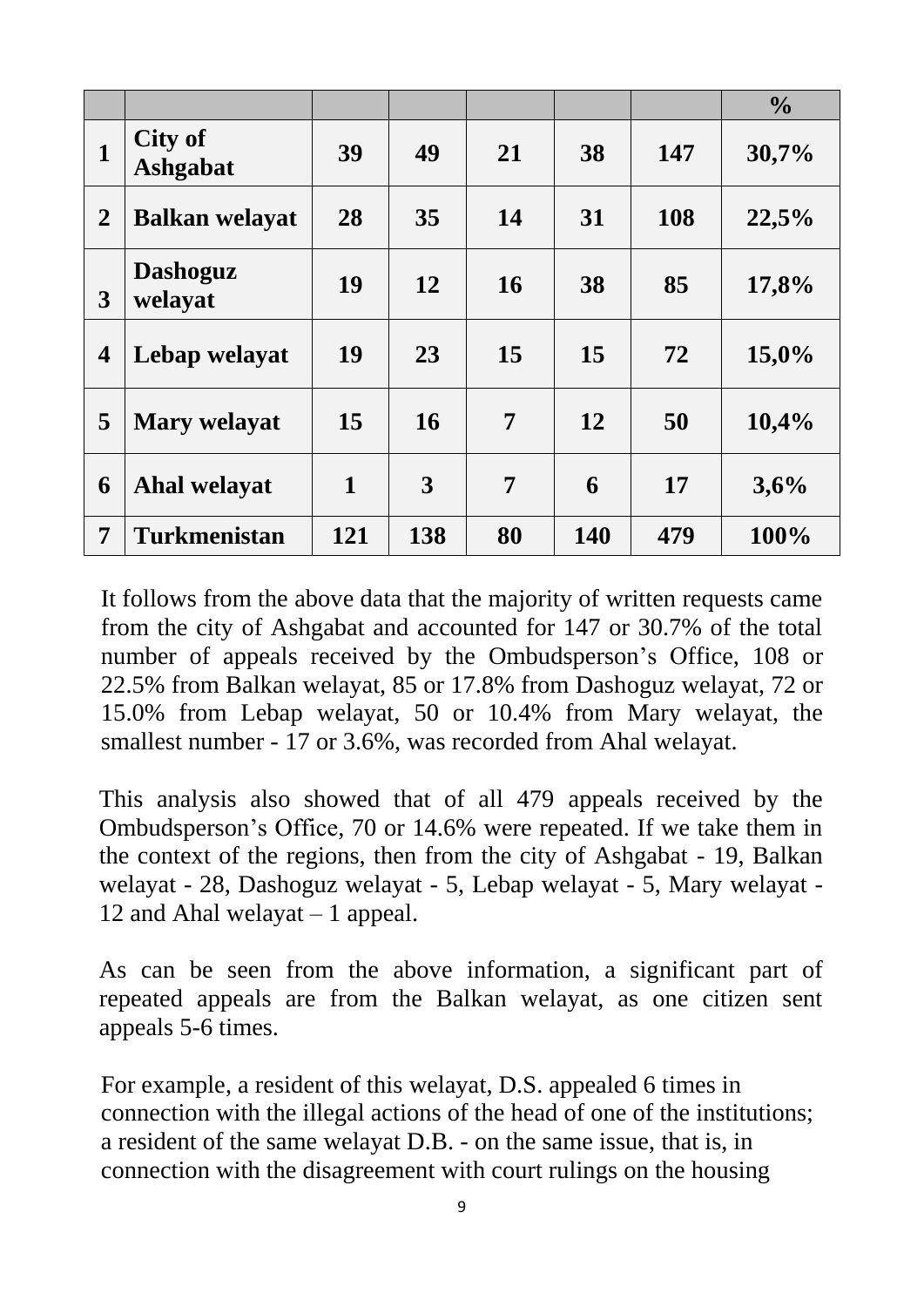issue, he appealed 5 times; or a resident of the city of Ashgabat appealed 5 times on the issue of illegal actions of law enforcement officers. On the complaints of these citizens, with reference to the current legislation, explanations were given about the remedy for their rights and freedoms, that is, the procedure for the initial appeal to the relevant authorities was explained. However, without taking this into account, citizens re-applied to the Ombudsperson's Office.

As noted above, decisions on appeals of citizens are made in accordance with the provisions of Article 21 of the Law of Turkmenistan "On the Ombudsperson" and no privileges or restrictions are allowed based on nationality, colour, gender, origin, property and official status, place of residence, language, attitude to religion, political opinion, party affiliation, or lack of thereof.

Below is an analysis of the appeals sent by citizens in writing, including collective ones, by their gender, nationality and their regional place of residence (citizens whose complaints have not been considered/included):

| N <sub>2</sub> | <b>Region</b> | <b>Tot</b><br>al |            | <b>Including</b> |         | <b>Ethnicity</b> |                |       |             |                |                                |                    |                 |                         |        |
|----------------|---------------|------------------|------------|------------------|---------|------------------|----------------|-------|-------------|----------------|--------------------------------|--------------------|-----------------|-------------------------|--------|
|                |               |                  | Fem<br>ale | Mal<br>e         | Turkmen | Russian          | Kazakh         | Uzbek | Ukrainian   | Turk           | $\mathbf{a}$<br><b>Azerbai</b> | <b>Belorussian</b> | <b>Armenian</b> | $\overline{\mathbf{a}}$ | Kyrgyz |
| $\mathbf{1}$   | Ashgaba<br>t  | 120              | 77         | 43               | 82      | 23               | 3              | 6     | $\mathbf 1$ | $\overline{2}$ | $\overline{2}$                 | 1                  | ۰               |                         |        |
| $\overline{2}$ | <b>Balkan</b> | 107              | 65         | 42               | 83      | 7                | $\overline{2}$ |       | 3           | $\blacksquare$ | 5                              | $\blacksquare$     | 5               | $\overline{2}$          |        |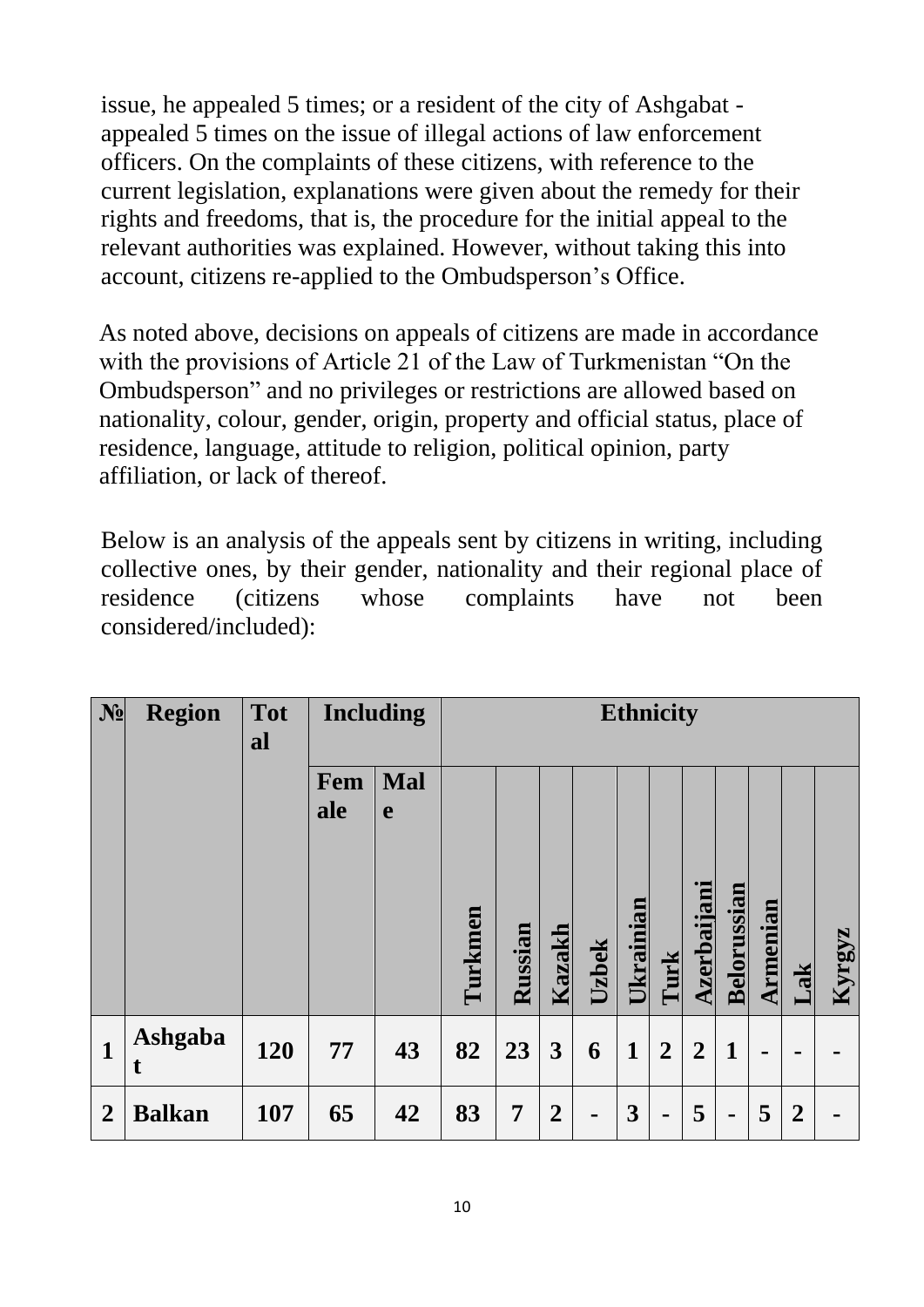| $\overline{3}$          | <b>Dashogu</b><br>${\bf z}$ | 99  | 43  | 56  | 54  | $\blacksquare$          | $\overline{\mathbf{4}}$ | 41             | $\blacksquare$ | $\blacksquare$ | -              |             |   | $\blacksquare$ | - |
|-------------------------|-----------------------------|-----|-----|-----|-----|-------------------------|-------------------------|----------------|----------------|----------------|----------------|-------------|---|----------------|---|
| $\overline{\mathbf{4}}$ | Lebap                       | 74  | 39  | 35  | 65  | $\overline{\mathbf{4}}$ | $\blacksquare$          | $\overline{3}$ | $\mathbf{1}$   |                |                |             |   | $\blacksquare$ | 1 |
| 5                       | <b>Mary</b>                 | 51  | 32  | 19  | 47  | 1                       | $\blacksquare$          | $\blacksquare$ | $\mathbf{1}$   | $\blacksquare$ | $\overline{2}$ |             |   | $\blacksquare$ | - |
| 6                       | Ahal                        | 176 | 25  | 151 | 173 | 3                       | $\blacksquare$          | $\blacksquare$ | $\blacksquare$ |                |                |             |   | $\blacksquare$ |   |
| $\overline{7}$          | <b>Turkme</b><br>nistan     | 627 | 281 | 346 | 504 | 38                      | 9                       | 50             | 6              | $\overline{2}$ | 9              | $\mathbf 1$ | 5 | $\overline{2}$ | 1 |

According to the Law, the records management of the Ombudsperson's office is conducted in the state language of Turkmenistan that is Turkmen. Applicants may apply to the Ombudsperson in their native language or another language they speak. In such cases, the applicant is answered in the state language with a translation into the language he/she speaks or in the language he/she addressed.

The analysis and the content of written appeals follow below.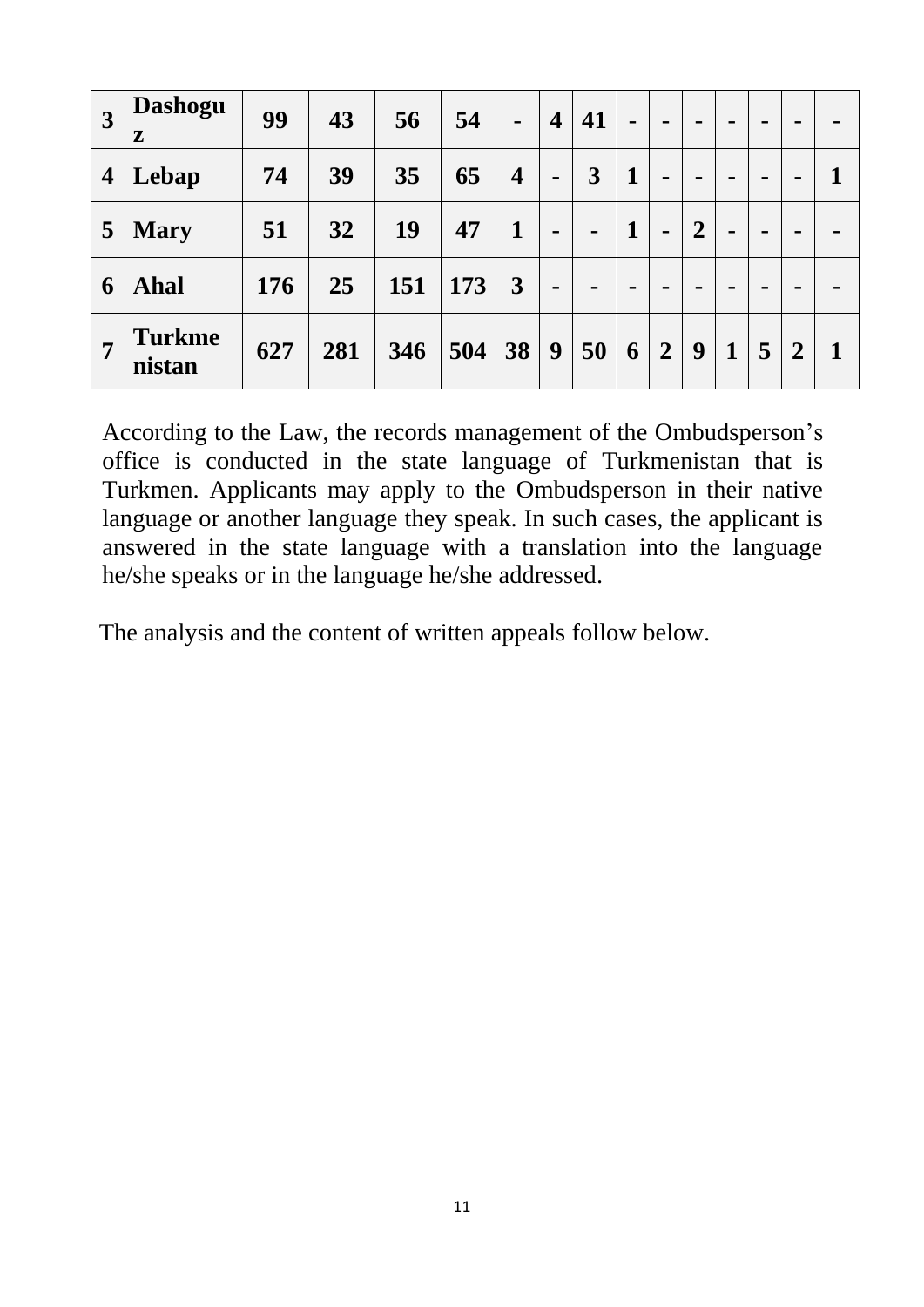|                         |                                                                 |                |                | <b>Regions</b>        |                |                         |                | <b>Tot</b>              | Ratio,            |
|-------------------------|-----------------------------------------------------------------|----------------|----------------|-----------------------|----------------|-------------------------|----------------|-------------------------|-------------------|
| $N_2$                   | <b>Content of appeals</b>                                       | Ashga          | Balka<br>\$    | Dasho<br>$\mathbf{u}$ | Lebap          | Mary                    | Ahal           | al                      | total<br>No, $\%$ |
| $\mathbf{1}$            | <b>Housing law</b>                                              | 48             | 23             | 5                     | 8              | $\overline{7}$          | 8              | 99                      | 20,7              |
| $\overline{2}$          | <b>Disagreement with</b><br>court ruling                        | 19             | 12             | 9                     | $\overline{7}$ | 6                       | $\overline{2}$ | 55                      | 11,5              |
| 3                       | <b>Migration issues</b>                                         | 12             | $\mathbf{1}$   | 14                    | 21             | 3                       | $\mathbf{1}$   | 52                      | 10,9              |
| $\overline{\mathbf{4}}$ | <b>Labour rights</b>                                            | 5              | 14             | 17                    | 8              | 5                       | $\mathbf{1}$   | 50                      | 10,4              |
| 5                       | <b>Land rights</b><br>(lease, individual<br>construction sites) |                | $\overline{2}$ | 7                     | $\mathbf{1}$   | $\overline{\mathbf{4}}$ | $\mathbf{1}$   | 15                      | 3,1               |
| 6                       | <b>Illegal actions of law</b><br>enforcement officers           | 5              | $\overline{3}$ |                       | $\mathbf{1}$   | $\mathbf{1}$            | $\overline{2}$ | 12                      | 2,5               |
| 7                       | <b>On criminal cases</b>                                        | $\mathbf{1}$   | $\overline{2}$ | $\mathbf{1}$          | $\mathbf{1}$   | $\mathbf{1}$            | $\mathbf{1}$   | 7                       | 1,5               |
| 8                       | <b>Pardon issues</b>                                            | $\mathbf 1$    | -              | 3                     | 1              | $\mathbf 1$             |                | 6                       | 1,3               |
| 9                       | <b>Right to social</b><br>welfare                               | $\overline{2}$ | $\mathbf{1}$   |                       | $\mathbf{1}$   | $\blacksquare$          |                | $\overline{\mathbf{4}}$ | 0,8               |
| <b>10</b>               | <b>Right to education</b>                                       | $\blacksquare$ | $\blacksquare$ | $\mathbf{1}$          | $\mathbf{1}$   | $\blacksquare$          |                | $\overline{2}$          | 0,4               |
| 11                      | <b>Right to healthcare</b>                                      | $\mathbf{1}$   |                |                       | $\mathbf{1}$   |                         |                | $\overline{2}$          | 0,4               |
| 12                      | <b>Electoral rights</b>                                         |                | $\mathbf{1}$   |                       |                |                         |                | $\mathbf{1}$            | 0,2               |
| 13                      | <b>Other</b>                                                    | 17             | 18             | 19                    | 10             | 9                       |                | 73                      | 15,2              |
|                         | <b>Total:</b>                                                   | 111            | 77             | 76                    | 61             | 37                      | <b>16</b>      | 378                     | 78,9              |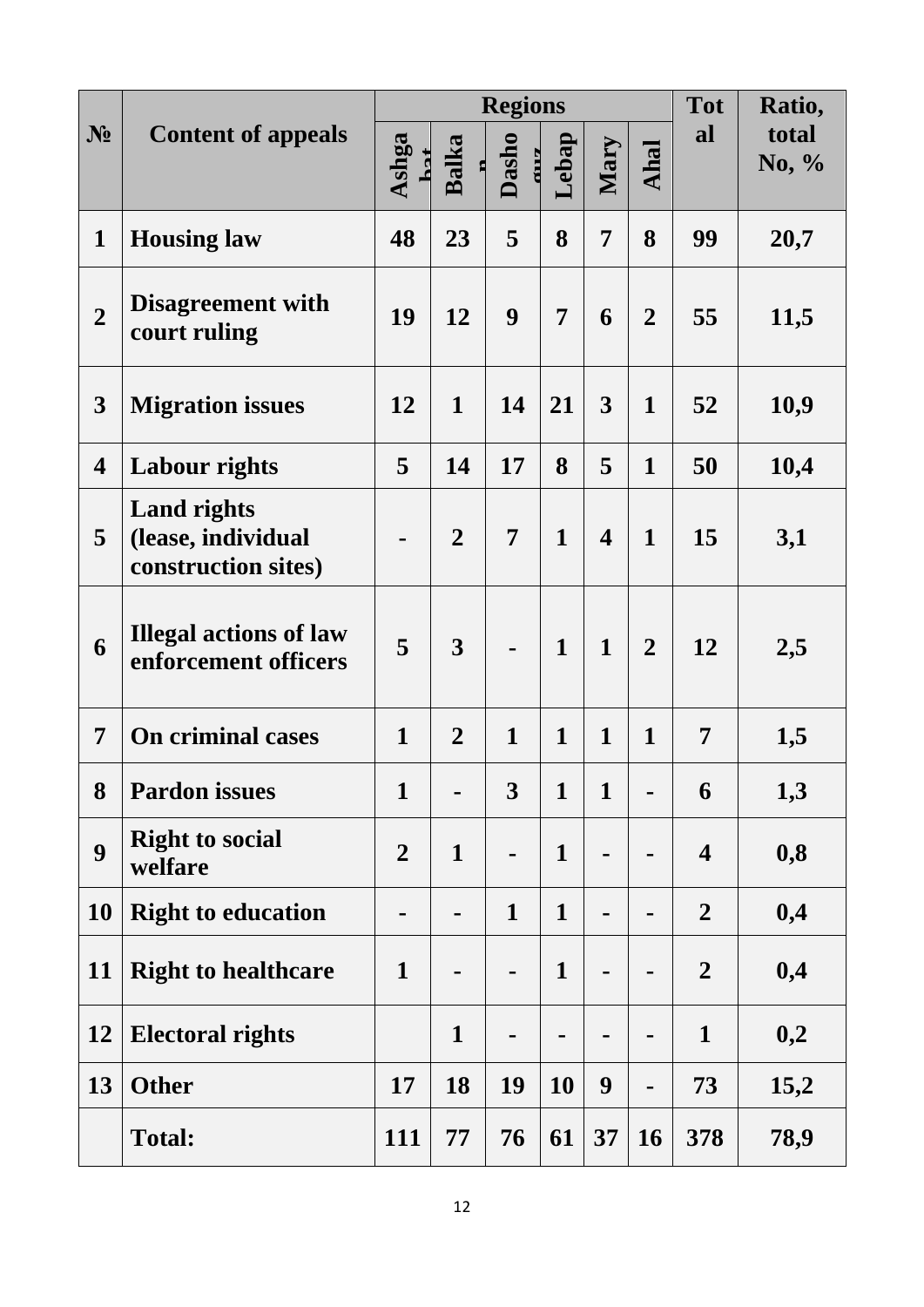(The content of non-considered appeals was included here (**101 appeals or 21,1%**):

As can be seen, the main part of citizens' appeals consists of housing issues, that is, 99 or 20.7%, followed by appeals in connection with disagreement with court rulings - 55 or 11.5%, on migration issues - 50 or 10.4%, allocation of rental and individual construction sites - 15 or 3.1%, on illegal actions of law enforcement officers - 12 or 2.5%, pardon issues - 6 or 1.3%, criminal cases - 7 or 1.5%, pension issues - 4 or 0.8%, the right to education and health, each with 2 questions or 0.4% and 1 question or 0.2% related to electoral law, and other matters 73, or 15.2%.

As can be seen from the analysis, a smaller number of other issues are addressed by citizens, in particular, on clarification of legislation, on the banking system, on illegal actions of officials, on disagreement with received answers from institutions or from officials etc.

The analysis showed that the main part of housing appeals comes from the city of Ashgabat and the Balkan welayat. That is, 48 or 48.5% of the 99 appeals came from the city of Ashgabat, and 23 or 23.2% from the Balkan welayat.

According to the complaints received by the Ombudsperson's Office, decisions were made in accordance with the requirements of the Law of Turkmenistan "On the Ombudsperson". If the complaint was filed on time and complied with the content of the requirements of the law, then the decision was made to accept it for consideration. If it did not meet the requirements for the procedure and deadline for filing and its content, then the decision was made to refuse to accept it for consideration, on some of them clarifications were provided relating to the remedy for their rights and freedoms.

The complaints accepted for consideration, on the basis of Article 27 of the Law of Turkmenistan "On the Ombudsperson", were sent to the competent state authorities, local self-government bodies and officials with an appeal for assistance in verifying them.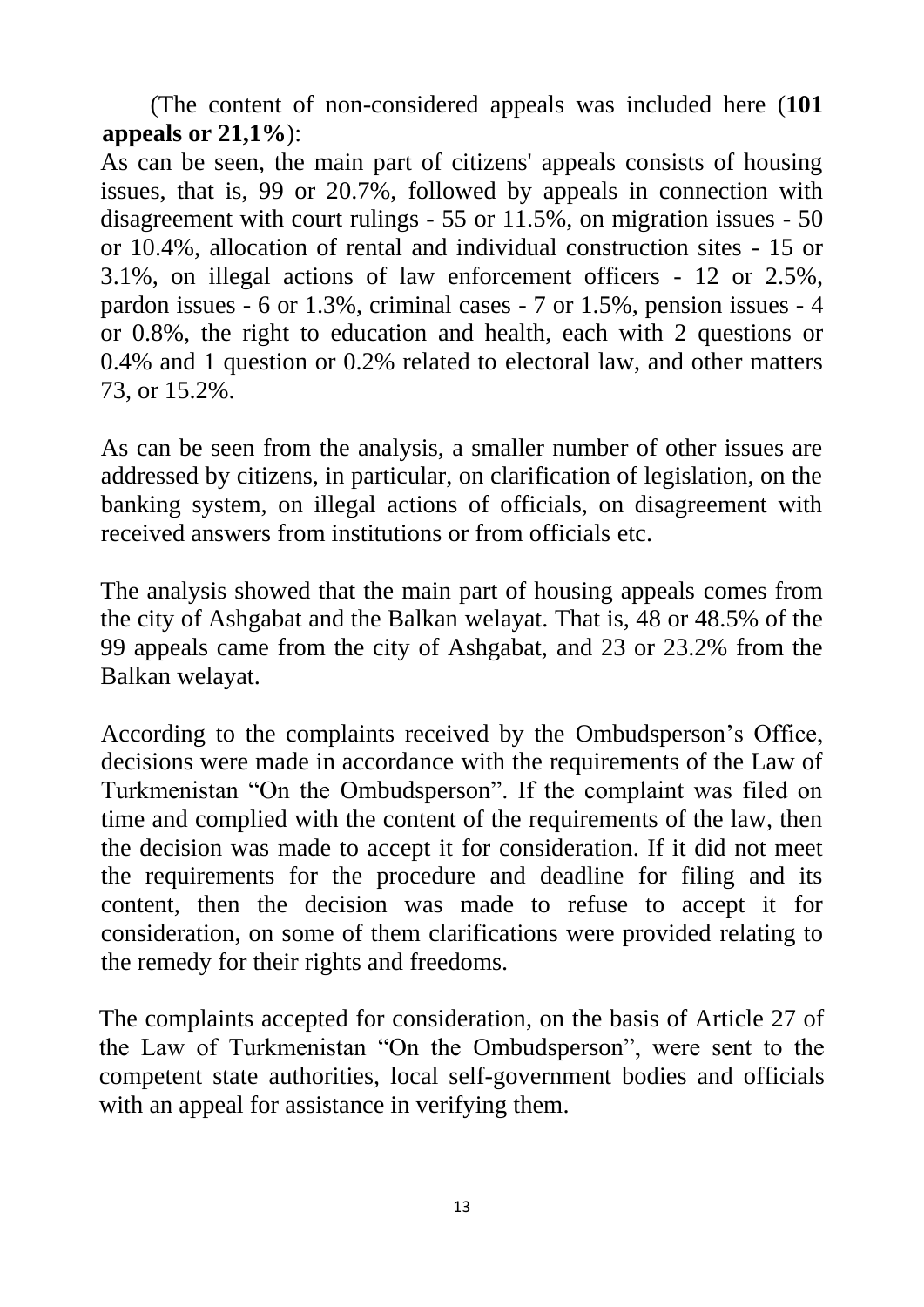Based on Article 30 of this Law, recommendations were sent along with some of them.

According to the written appeals of citizens, received by the Office of the Ombudsperson, an analysis was made of the results of their consideration separately by region.

| $N_2$ | <b>Region</b>              |           | Sent to the                                                  | <b>Inclu</b>                         | <b>Expla</b>                                      | <b>Not</b>                   |                | <b>Including</b> |                          |                         | Re                                                                  |
|-------|----------------------------|-----------|--------------------------------------------------------------|--------------------------------------|---------------------------------------------------|------------------------------|----------------|------------------|--------------------------|-------------------------|---------------------------------------------------------------------|
|       |                            | 27<br>Art | <b>bodies</b><br>concerned<br>and<br>considered<br>30<br>Art | ding<br>satisf<br>ied<br>appe<br>als | nation<br>$\overline{\mathbf{S}}$<br>provid<br>ed | consi<br>dere<br>$\mathbf d$ | anonymous      | repeated         | <b>Beyond competence</b> | <b>Deadline failure</b> | ma<br>ini<br>ng<br>by<br>the<br>en<br>$\mathbf d$<br>of<br>yea<br>r |
| 1.    | <b>Ashgab</b><br>at        | 54        | $\mathbf{3}$                                                 | 5                                    | 54                                                | 36                           | 9              | 19               | 6                        | $\overline{2}$          | 6                                                                   |
| 2.    | <b>Balkan</b>              | 41        | 3                                                            | $\overline{\mathbf{4}}$              | 33                                                | 31                           | $\overline{2}$ | 28               | $\mathbf{1}$             | $\blacksquare$          | 6                                                                   |
| 3.    | <b>Dashog</b><br><b>uz</b> | 32        |                                                              | $\overline{2}$                       | 44                                                | 9                            | $\overline{2}$ | 5                | $\mathbf{1}$             | $\mathbf{1}$            | 3                                                                   |
| 4.    | Lebap                      | 34        |                                                              | $\overline{\mathbf{4}}$              | 27                                                | 11                           | 5              | 5                | $\mathbf{1}$             | -                       |                                                                     |
| 5.    | <b>Mary</b>                | 12        |                                                              | $\blacksquare$                       | 25                                                | 13                           | $\mathbf{1}$   | 12               | $\blacksquare$           | Ξ.                      |                                                                     |
| 6.    | <b>Ahal</b>                | 9         | $\mathbf{1}$                                                 | $\mathbf{1}$                         | 6                                                 | $\mathbf{1}$                 | $\blacksquare$ | $\mathbf{1}$     | $\blacksquare$           | -                       | $\mathbf{1}$                                                        |
| 7.    | <b>Turkm</b><br>enistan    | 182       | $\overline{7}$                                               | 16                                   | 189                                               | 101                          | 19             | 70               | 9                        | 3                       | 16                                                                  |

According to the above figures, out of 479 complaints received for consideration, 189 complaints or 39.5% were sent to the competent state authorities, local self-government bodies and officials. Of these, 182 asked for assistance in verifying them, 7 sent along with recommendations. Of the 173 complaints considered, 16 or 9.2% were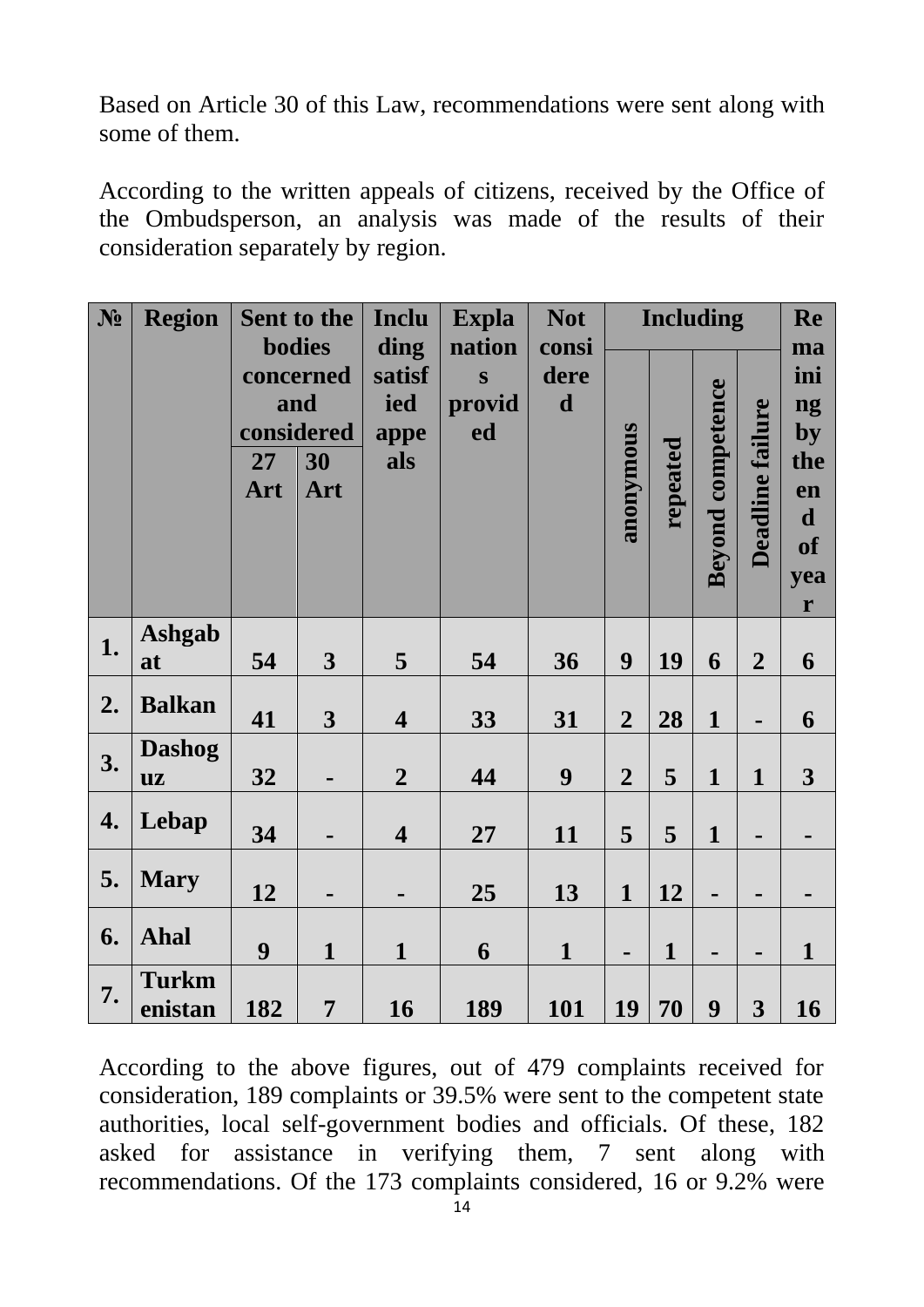satisfied and as many that is, 16 complaints remained without consideration by the end of the year.

These indicators are analyzed separately by region. Thus, on the basis of Articles 27 and 30 of the Law of Turkmenistan "On the Ombudsperson", out of 147 complaints received from the city of Ashgabat, were sent to the competent authorities with requests for assistance in verifying the arguments indicated in the application and with recommendations - 57 or 38.8%, considered - 51, satisfied - 5 or 9.8%, 6 complaints remained by the end of the year; of 108 complaints from the Balkan welayat were sent to the competent authorities - 44 or 40.7%, 38 were considered, 4 or 10.5% were satisfied, 6 complaints remained by the end of the year; of 85 complaints from Dashoguz welayat were sent to the competent authorities - 32 or 37.6%, 29 were considered, 2 or 6.9% were satisfied, 3 remained by the end of the year; out of 72 complaints from Lebap welayat, 34 or 47.2% were sent to the competent authorities, 4% or 11.8% were considered and were satisfied; out of 50 complaints from Mary welayat were sent for consideration to the competent authorities - 12 or 24.0%, all considered, all not satisfied; of 17 complaints from Ahal welayat were sent to the competent authorities - 10 or 58.8%, considered - 9, satisfied - 1 or 11.1%, 1 complaint remained by the end of the year

Of the total number of complaints received, on 189 or 39.5%, in accordance with the provisions of the Law, the applicants were given explanations about the remedy for their rights and freedoms. Such written explanations serve as a great support for citizens, assist in solving their issues on a legislative basis.

Of all the written applications received by the Ombudsperson's Office, 101 or 21.0% were left without consideration. Of these, anonymous applications - 19, repeated on the same issue - 70, beyond the competence of the Ombudsperson - 9, due to the failure of the deadline for their submission - 3.

The report mentions that, according to Article 27 of the Law of Turkmenistan "On the Ombudsperson" on some of the complaints received for consideration, the Ombudsperson addressed the competent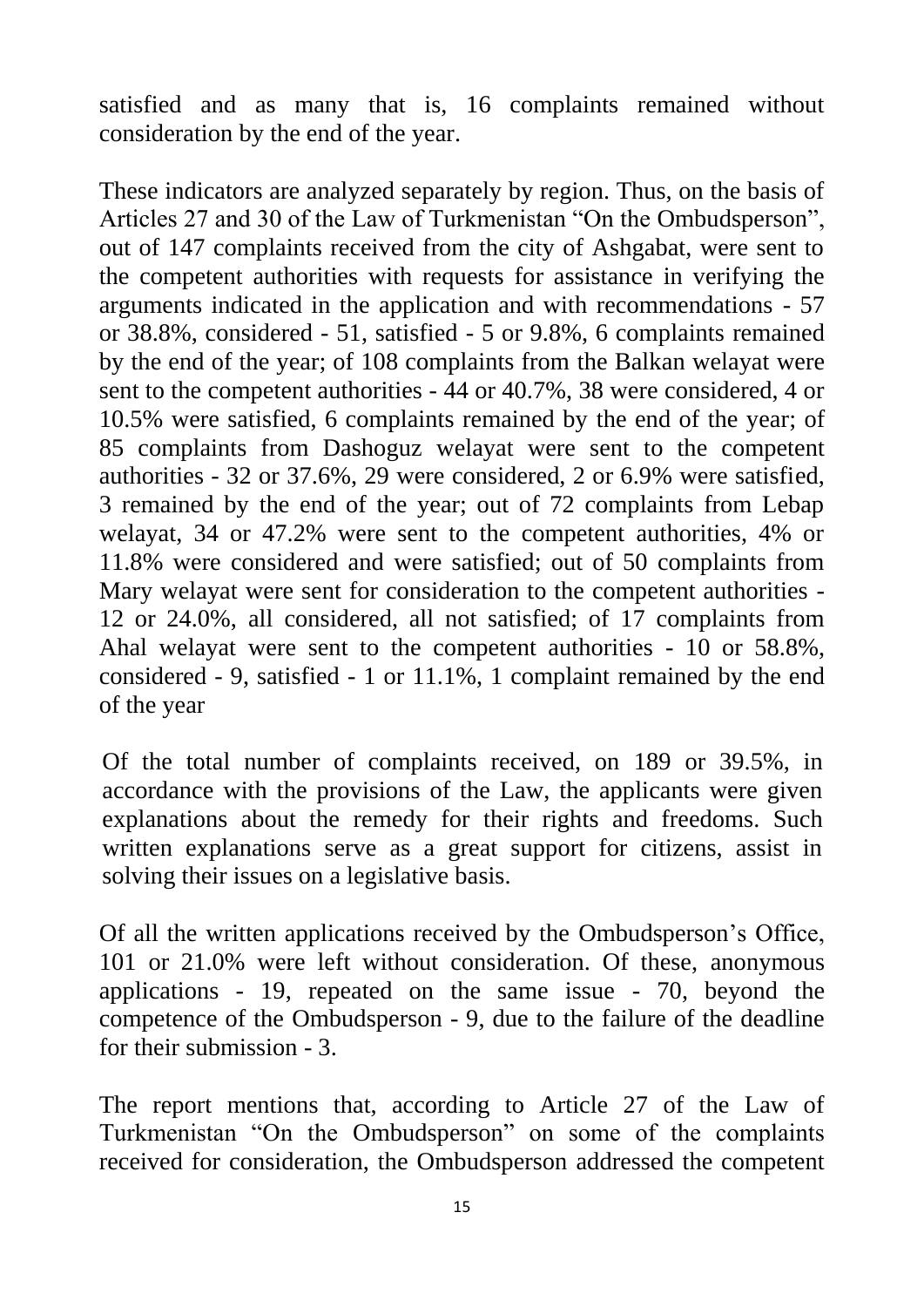authorities with request for assistance in verifying them, and her recommendations were sent along with a number of them, according to Article 30 of this Law. These indicators were also analyzed.

| $N_2$          | <b>Bodies</b>                                  | <b>Sent</b><br>according<br>to |              | <b>Cons</b><br>idere<br>$\mathbf d$ | Remi<br>nders<br>sent | <b>Satis</b><br>fied | ing           | Remain                  |  |
|----------------|------------------------------------------------|--------------------------------|--------------|-------------------------------------|-----------------------|----------------------|---------------|-------------------------|--|
|                |                                                | 27<br>Art                      | 30<br>Art    | <b>belat</b><br>edly                |                       |                      | 27<br>Ar<br>t | 30<br>Ar<br>$\mathbf t$ |  |
| $\mathbf{1}$   | Supreme Court of<br>Turkmenistan               | 21                             | $\mathbf{1}$ |                                     |                       |                      |               |                         |  |
| $\overline{2}$ | General<br>Prosecutor's Office                 | 24                             | $\mathbf{1}$ | 6                                   |                       | 4                    | $\mathbf{1}$  |                         |  |
| $\overline{3}$ | Ministry of the<br>Interior                    | 6                              |              | $\mathbf{3}$                        | $\mathbf{1}$          |                      |               |                         |  |
| $\overline{4}$ | Ministry of<br><b>National Security</b>        | $\mathbf{1}$                   |              |                                     |                       |                      |               |                         |  |
| 5              | <b>State Migration</b><br>Service              | 21                             |              | 6                                   | $\overline{2}$        | 1                    |               |                         |  |
| 6              | <b>State Border</b><br>Service                 | $\mathbf{1}$                   | $\mathbf{1}$ |                                     |                       |                      |               | 1                       |  |
| 7              | Service on<br>countering<br>economic crimes    | 6                              |              | $\mathbf 2$                         |                       |                      |               |                         |  |
| 8              | Ministry of Defence                            | $\mathbf{1}$                   |              |                                     |                       |                      |               |                         |  |
| 9              | <b>Ministry of Sports</b><br>and Youth Policy  | $\mathbf{1}$                   |              | $\mathbf{1}$                        |                       |                      |               |                         |  |
| 10             | Ministry of Labour<br>and Social<br>Protection | 5                              |              | 1                                   |                       |                      |               |                         |  |
| 11             | Ministry of                                    | 5                              |              |                                     |                       | $\overline{2}$       |               |                         |  |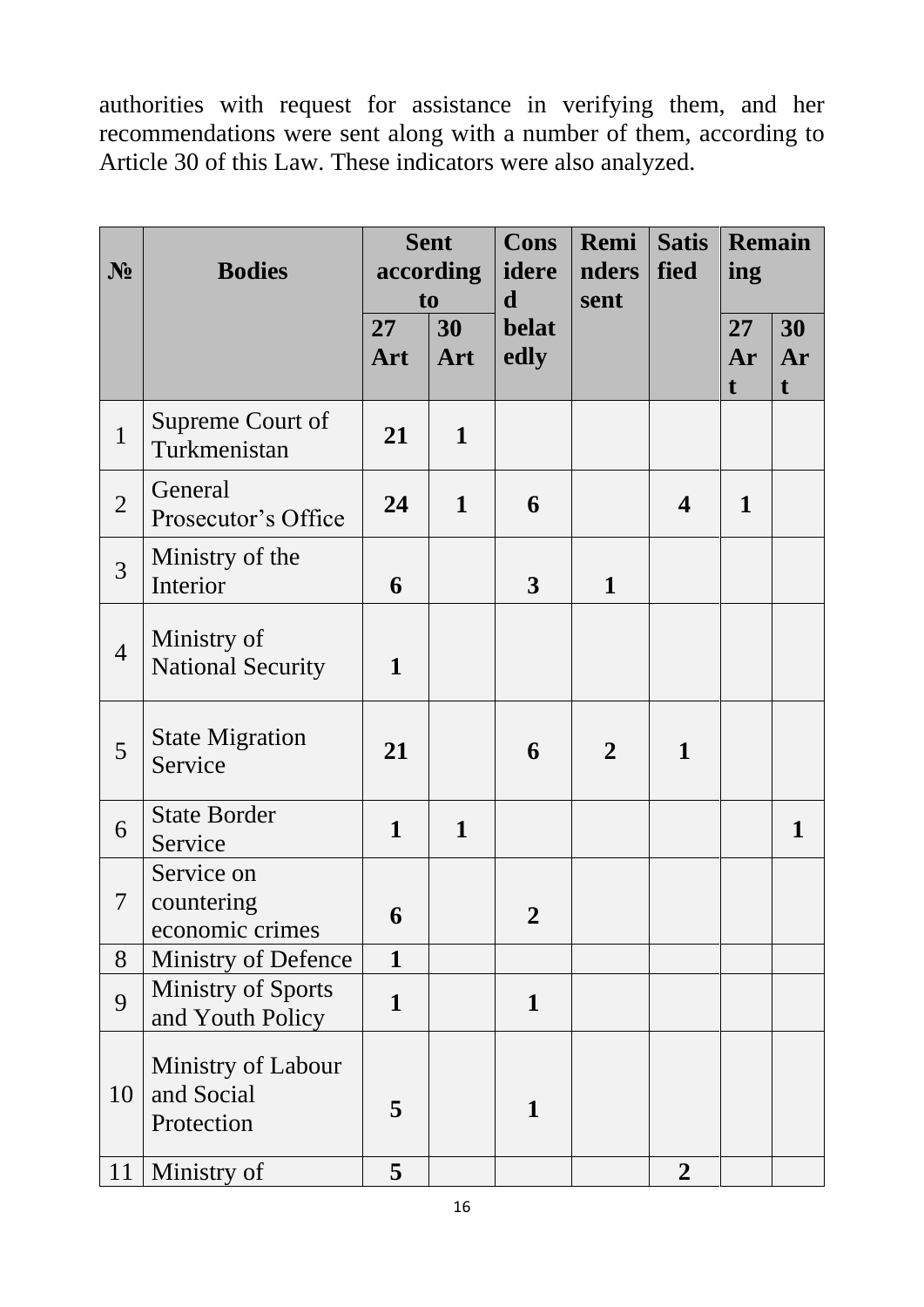|    | Education                                                                        |                         |                |                         |                         |                  |                |                |
|----|----------------------------------------------------------------------------------|-------------------------|----------------|-------------------------|-------------------------|------------------|----------------|----------------|
| 12 | Ministry of<br>Agriculture and<br><b>Water Economy</b>                           | $\overline{2}$          |                | $\mathbf{1}$            | $\mathbf{1}$            | 1                |                |                |
| 13 | <b>State Committee on</b><br>TV, Radio<br><b>Broadcast and</b><br>Cinematography | 1                       |                |                         |                         |                  |                |                |
| 14 | Ministry of<br>Municipal economy                                                 | $\mathbf{1}$            |                | $\mathbf{1}$            |                         |                  |                |                |
| 15 | Ministry of<br>Healthcare and<br><b>Medical Industry</b>                         | 3                       |                | $\mathbf{1}$            |                         |                  |                |                |
| 16 | <b>Central Bank</b>                                                              | $\overline{\mathbf{4}}$ |                |                         |                         | $\mathbf{1}$     | $\mathbf{1}$   |                |
| 17 | <b>State Concern</b><br>«Turkmenoil»                                             | $\mathbf{3}$            |                |                         |                         |                  | $\overline{2}$ |                |
| 18 | Ministry of Culture                                                              | $\overline{2}$          |                | $\mathbf{1}$            |                         |                  |                |                |
| 19 | <b>Central Election</b><br>and Referenda<br>Committee                            | 1                       |                |                         |                         |                  |                |                |
| 20 | Pension Fund                                                                     | $\overline{2}$          |                |                         |                         |                  | $\mathbf{1}$   |                |
| 21 | «Turkmenairlines»                                                                | $\mathbf{1}$            |                |                         |                         |                  | $\mathbf{1}$   |                |
| 22 | Hyakimlik of<br>Ashgabat city                                                    | 24                      | $\overline{3}$ | 22                      | 13                      | $\boldsymbol{4}$ | $\overline{2}$ | $\overline{2}$ |
| 23 | Hyakimlik of<br>Balkan welayat                                                   | 16                      |                | 14                      | $\overline{\mathbf{4}}$ | $\overline{2}$   | $\mathbf{1}$   |                |
| 24 | Hyakimlik of<br>Dashoguz welayat                                                 | 9                       |                | 4                       |                         |                  | $\overline{2}$ |                |
| 25 | <b>Hyakimlik of Lebap</b><br>welayat                                             | 8                       |                | $\overline{\mathbf{4}}$ | $\mathbf{1}$            |                  |                |                |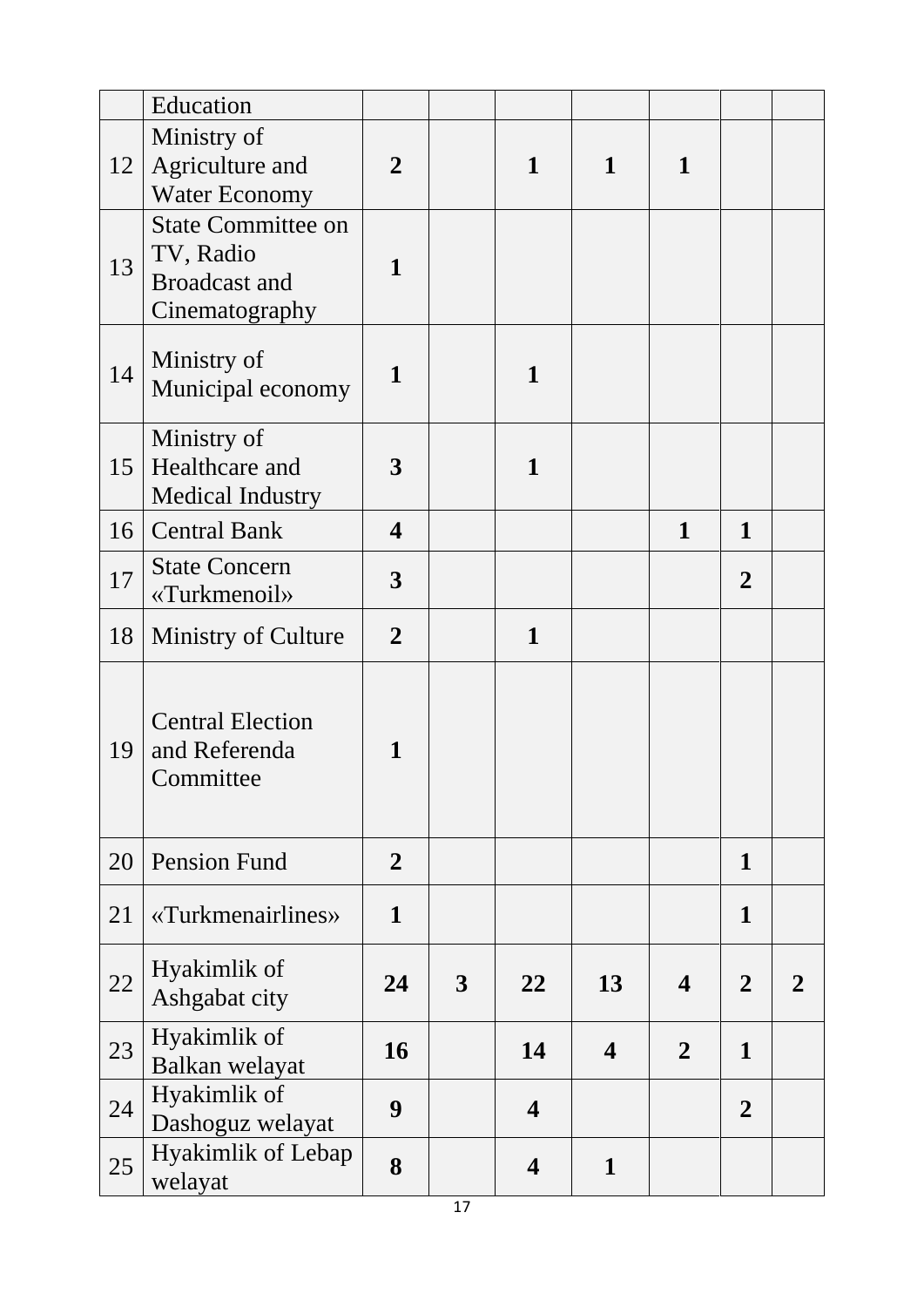| 26 | Hyakimlik of Mary<br>welayat |     |    |  |  |
|----|------------------------------|-----|----|--|--|
|    | Hyakimlik of Ahal<br>welayat |     |    |  |  |
|    | <b>Total:</b>                | 182 | 78 |  |  |

As can be seen from the figures, out of 479 complaints received by the Ombudsperson, under Article 27 of the Law of Turkmenistan "On the Ombudsperson", letters were sent concerning 182 complaints to the competent authorities requesting assistance in verifying the arguments specified in them, on the basis of Article 30 of this Law, recommendations were sent along with 7 complaints, where the deadlines for processing appeals were indicated. Despite this, out of 189 complaints sent, 78 answers were received in violation of the deadlines indicated in the letters, which was the reason for the late response to citizens. Also, due to the late receipt of responses, 23 reminders were sent, of which 13 were sent to the Ashgabat city hyakimlik, 4 to the Balkan welayat hyakimlik, 2 to the State Migration Service, and one reminder to each - the Ministry of the Interior, Ministry of Agriculture and Water Economy, as well as the hyakimliks of the Lebap and Ahal welayats.

Of the 27 sent appeals to the hyakimlik of the city of Ashgabat 22 answers were received with a violated deadline for consideration, 13 reminders were sent, but 4 requests received no answers by the end of the year. Of the 16 appeals addressed to the hyakimlik of the Balkan welayat, 14 answers were received with failure of deadline, 4 reminders were sent; on 4 appeals from 9 sent to the Dashoguz welayat hyakimlik, 4 out of 8 sent to the Lebap welayat's hyakimlik, 6 out of 7 sent to the Mary welayat hyakimlik and 5 out of 7 sent to the hyakimlik of the Ahal welayat - the replies were received in violation of the deadlines indicated in the letters. In addition, 1 reminder was sent to each - the Lebap and Ahal welayat hyakimliks.

As can be seen from the data, there are numerous violations of the timing of consideration of citizens' appeals. Despite the fact that the letters sent by the Ombudsperson indicate the possible and legal deadlines for the consideration of appeals, as well as reminders, the answers to some of them were received with a delay in the consideration time. On the one hand, this indicates a failure of state authorities to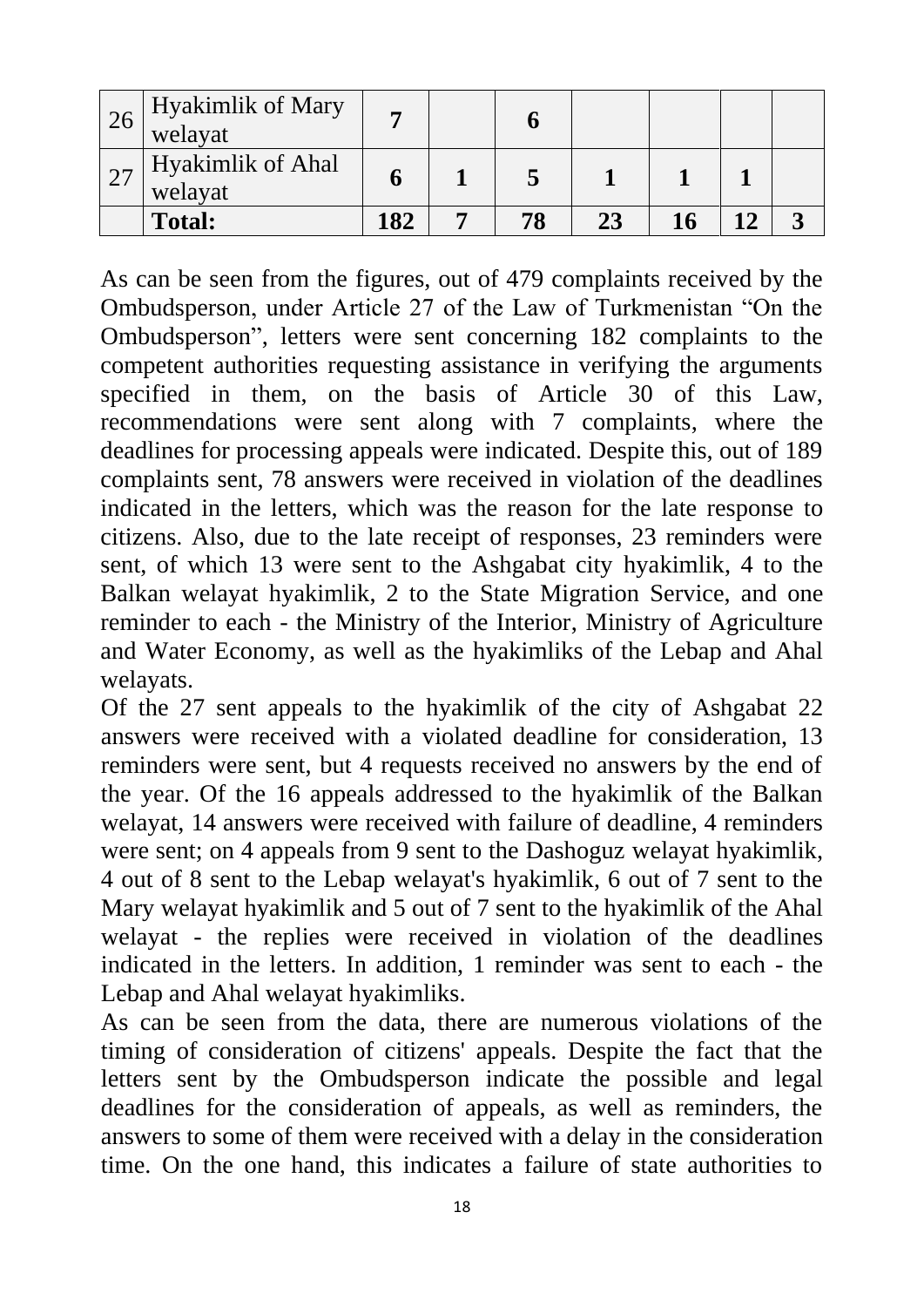comply with the requirements of the legislation on the timing of the consideration of appeals, and on the other hand, a long consideration of requests leads to a minimum possibility of a timely response to citizens who applied to the Ombudsperson.

As stated above, the Ombudsperson regularly received oral requests. In total, 506 appeals were recorded during the analyzed period.

Appeals were analyzed separately for the welayats and the city of Ashgabat.

| $N_2$ | <b>Region</b>           | $\bf{I}$                | $\mathbf{I}$<br>quarter quarter quarter quarter | III       | IV  | <b>Total</b> | Ratio % to<br>total No |
|-------|-------------------------|-------------------------|-------------------------------------------------|-----------|-----|--------------|------------------------|
| 1.    | Ashgabat                | 41                      | 63                                              | 66        | 60  | 230          | 45,6%                  |
| 2.    | <b>Mary</b>             | 12                      | 15                                              | 23        | 21  | 71           | 14,0%                  |
| 3.    | <b>Dashoguz</b>         | 14                      | 13                                              | 20        | 14  | 61           | 12,0%                  |
| 4.    | Lebap                   | 9                       | 15                                              | 17        | 12  | 53           | 10,5%                  |
| 5.    | Ahal                    | $\overline{\mathbf{4}}$ | 13                                              | 14        | 20  | 51           | 10,0%                  |
| 6.    | <b>Balkan</b>           | 10                      | 9                                               | <b>10</b> | 11  | 40           | 7,9%                   |
| 7.    | <b>Turkmenis</b><br>tan | 90                      | 128                                             | 150       | 138 | 506          | 100,0%                 |

It can be seen from the indicators that 230 or 45.6% of the appeals that is the main part, came from the city of Ashgabat. This is due to the location of the Ombudsperson's Office in the city of Ashgabat, thereby making it accessible to citizens.

Data relating to the periods of receipt of complaints and the number of applicants was analyzed.

| T Ocal<br>. <b>.</b> .<br>---<br>-- |
|-------------------------------------|
|-------------------------------------|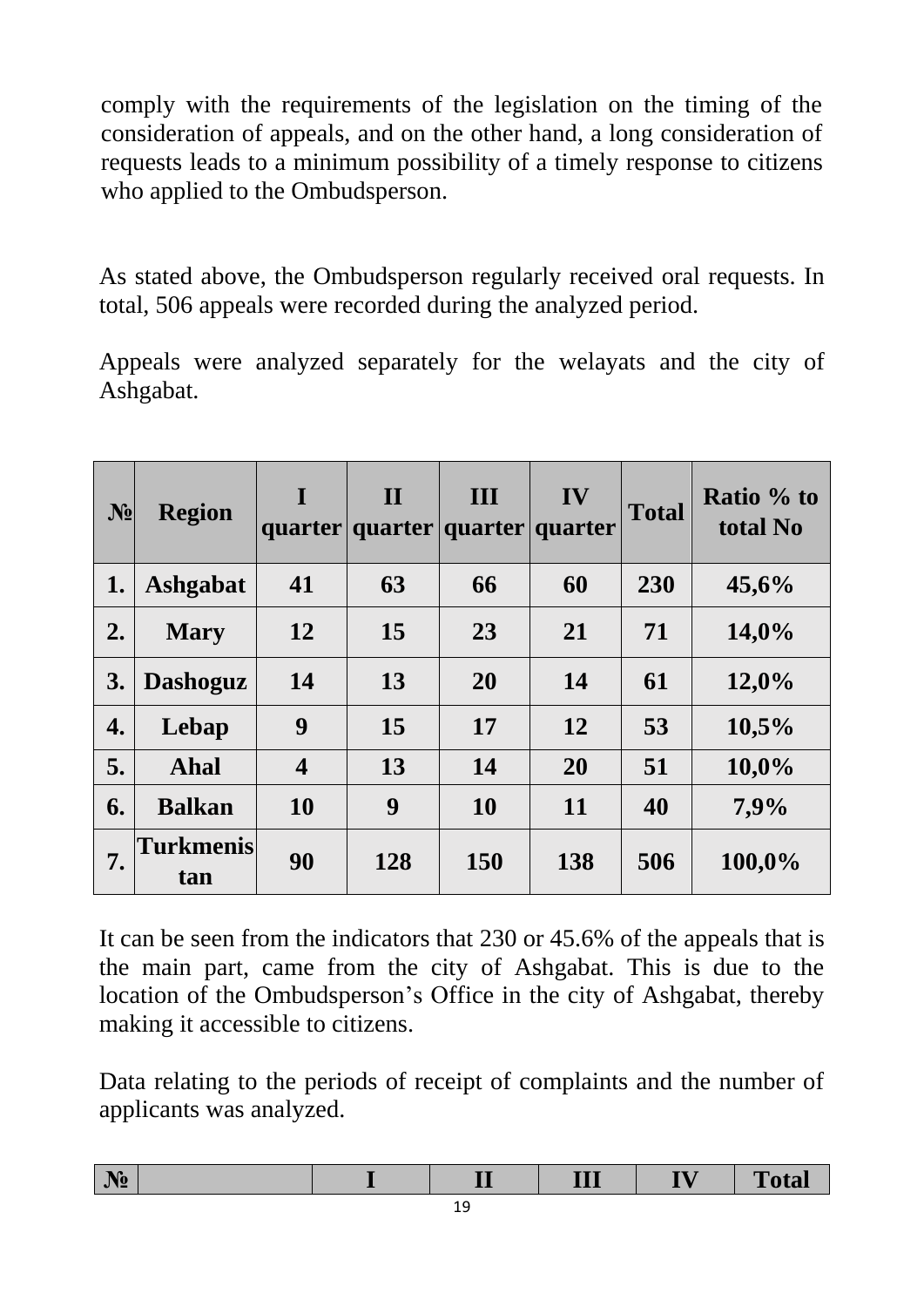|    |                                           | quarter        | quarter          | quarter        | quarter |     |
|----|-------------------------------------------|----------------|------------------|----------------|---------|-----|
|    | No ofd appeals                            | 90             | 128              | <b>150</b>     | 138     | 506 |
| 2. | <b>Including</b><br>collective<br>appeals | $\blacksquare$ | $\boldsymbol{4}$ | $\overline{2}$ | 3       | 9   |
| 3. | No of<br>applicants                       | 90             | 145              | 157            | 145     | 537 |

The analysis has shown that 537 citizens who applied orally belong to different ethnicities. Turkmens make up 456 of them, Russians - 42, Uzbeks - 14, Azeris - 9, Ukrainians - 2, the rest 10 applicants - Afghan, Persian, Turkish, Iranian, Lezgin, Lak, Korean, Jewish, Bashkir, Armenian.

The analysis of ethnicity or any other features of citizens, who applied, indicate that they have equal rights to protect their legitimate interests.

Oral appeals were analyzed also by content.

| N <sub>2</sub> | <b>Content of appeals</b>                                    | <b>Total</b> | Ratio % to<br>total No |
|----------------|--------------------------------------------------------------|--------------|------------------------|
| 1.             | <b>Housing law</b>                                           | 211          | 41,7%                  |
| 2.             | <b>Disagreement with court rulings</b>                       | 32           | 6,3%                   |
| 3.             | <b>Migration issues</b>                                      | 40           | 7,8%                   |
| 4.             | Labour rights                                                | 70           | 13,8%                  |
| 5.             | <b>Land rights</b><br>(lease, individual construction sites) | 17           | 3,4%                   |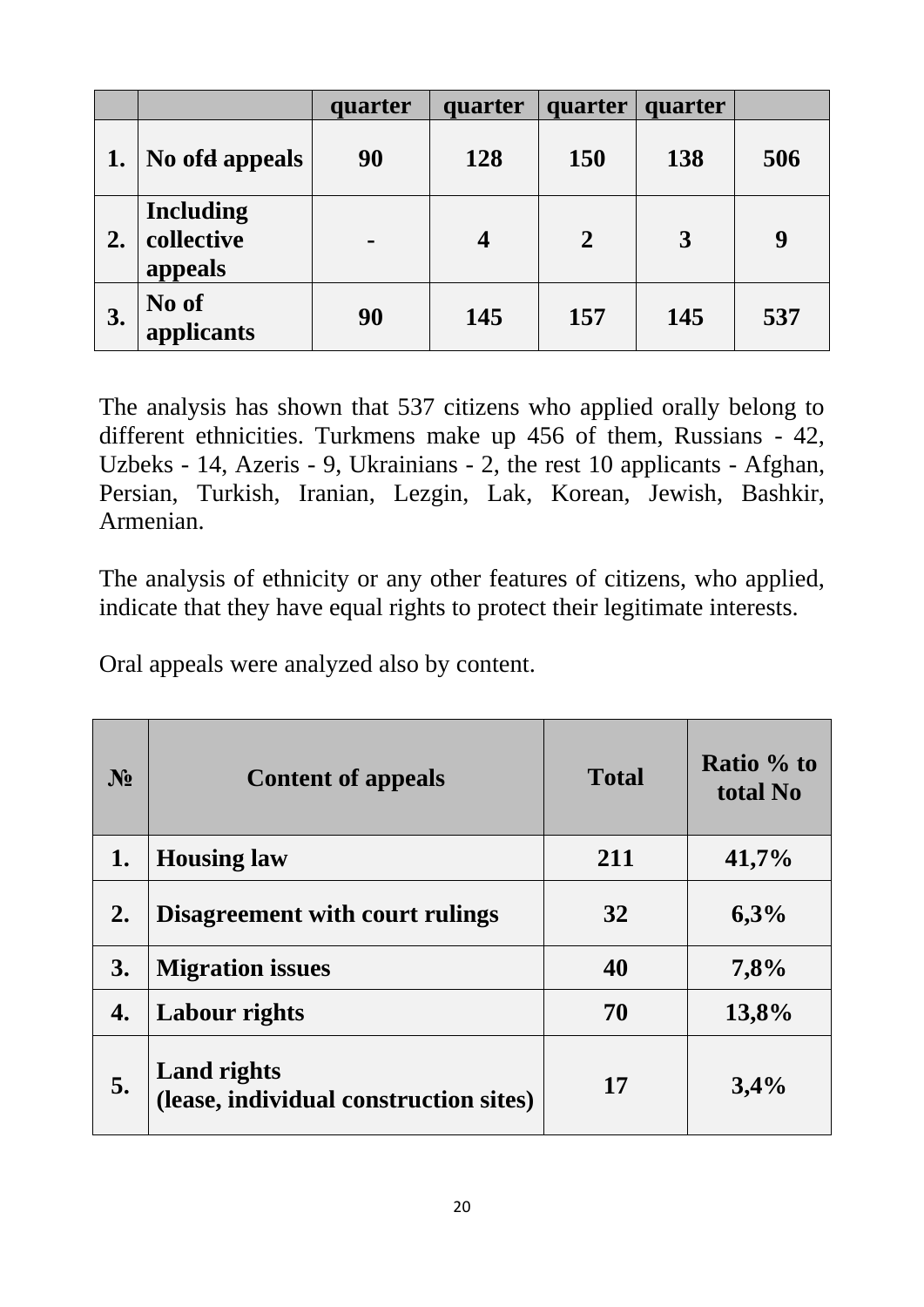| 6.  | <b>Illegal actions of law enforcement</b><br><b>officers</b> | 15             | 3,0%    |
|-----|--------------------------------------------------------------|----------------|---------|
| 7.  | <b>Criminal cases</b>                                        | 17             | 3,4%    |
| 8.  | <b>Right to social welfare</b>                               | 5              | $1,0\%$ |
| 9.  | <b>Right to education</b>                                    | $\overline{2}$ | 0,4%    |
| 10. | <b>Right to healthcare</b>                                   | $\mathbf{1}$   | 0,2%    |
| 11. | <b>Other issues</b>                                          | 96             | 19,0%   |
|     | <b>Total:</b>                                                | 506            | 100,0%  |

As follows from the analysis, the main part of oral appeals relates to housing issues - 211 or 41.7% of the total, 70% or 13.8% to labour issues, 40 or 7.8% to migration issues, and disagreement with court rulings. - 32 or 6.3%.

Also, in accordance with the annual work plan approved by the Ombudsperson, an oral reception of citizens was organized in the regions of the country. Receptions were organized in those regions of the country, of which, according to the results of the analysis, the Ombudsperson received the largest number of oral and written appeals.

During the receptions 69 requests were received from 71 applicants. Applicants on various issues represented various nationalities, namely, Turkmens - 59, Russians - 5, Uzbeks - 5, Korean - 1, Kazakh - 1. Appeals mainly concerned housing issues - 34, land issues - 6, labour - 13, disagreement with the court rulings - 3, and others - 13.

In the Ak Bugday etrap/district of Ahal welayat, the reception was carried out by the Ombudsperson and her staff together with members of a special commission established on the basis of the resolution of the hyakim of the etrap "On the establishment of a special working commission to consider appeals from citizens". 17 people turned out with 15 appeals, 2 appeals were collective.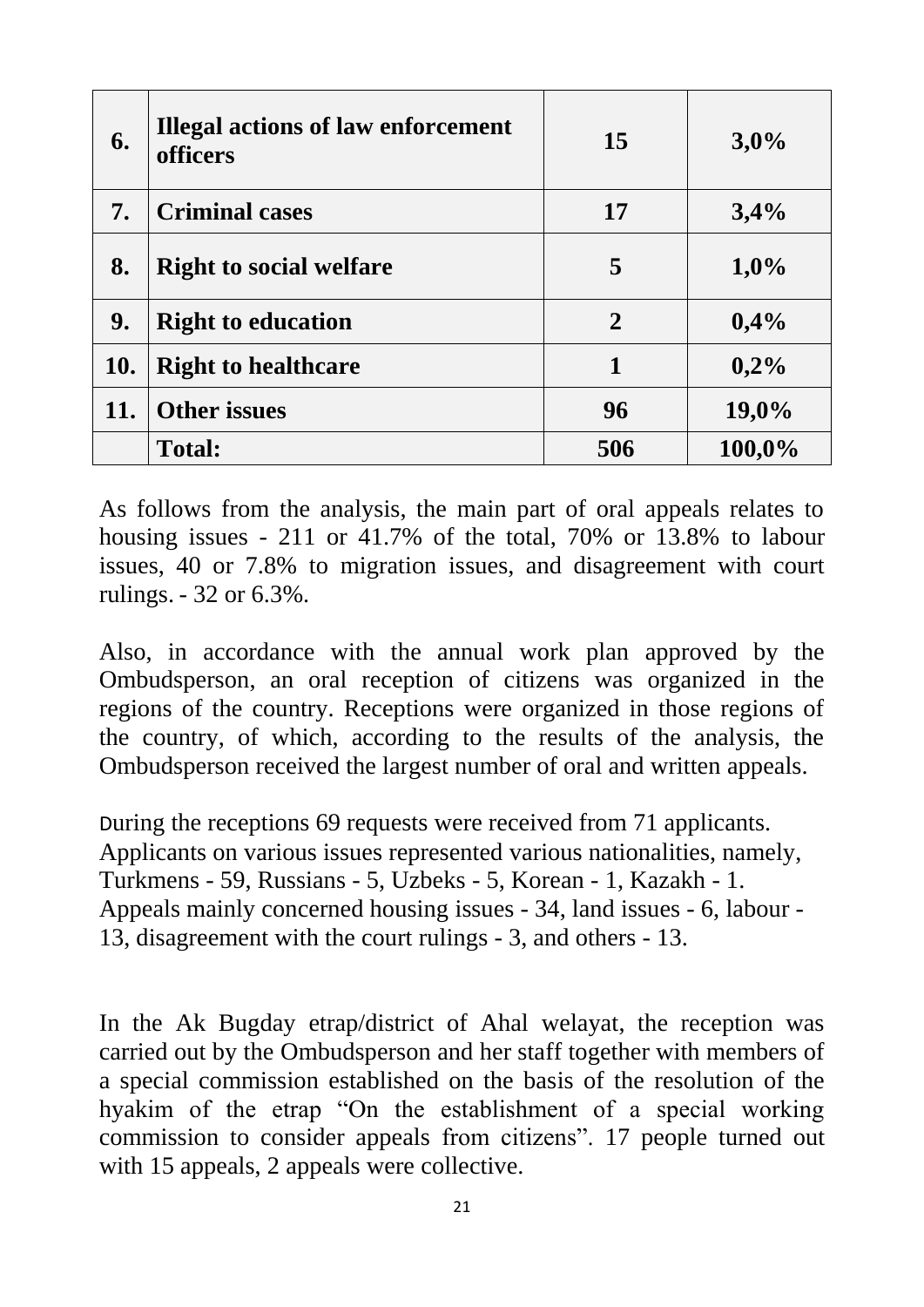In this welayat, a significant number of appeals were related to the provision of land plots, their lease, housing and labour issues.

Similar oral receptions were held in other regions of the country. Thus, at a reception held jointly with members of the special working commission for the consideration of citizens' appeals in the hyakimlik of the city of Mary, Mary welayat, appeals of 18 citizens were heard. The appeals mainly concerned housing issues, in particular, 11, 2 - on labour issues, 2 - in connection with disagreement with the court rulings, and the remaining 3 - on other issues.

In the hyakimlik of Turkmenabat city, Lebap welayat, held with the participation of the Ombudsperson and her staff together with members of the special working commission for the consideration of citizens' appeals, 16 people were received. From them on housing issues - 7, on employment issues - 6 and on other issues - 3.

In the hyakimlik of the city of Turkmenbashy, Balkan welayat, the Ombudsperson and an employee of her staff, together with members of the special working commission for the consideration of citizens' appeals, received citizens. A total of 12 citizens were received, of which 7 - on housing issues, 4 - on employment issues, and 1 - in connection with disagreement with court rulings.

Also, the Ombudsperson and her staff together with members of the special working commission for the consideration of citizens' appeals received 8 citizens with appeals in the city of Koneurgench, Dashoguz welayat. Of these, 3 addressed with social security issues, 2 with housing issues, 1 with labour issue, and 2 - others.

Receptions of citizens in the regions of the country were held with the participation of members of the commissions specially set up for the consideration of these issues and representatives of the relevant services, whose competence includes emerging basic issues. As a result, an opportunity has been created for prompt and, in some cases, satisfactory resolution of issues on the spot. Thus, when receiving citizens on the ground, consideration of their appeals was not limited to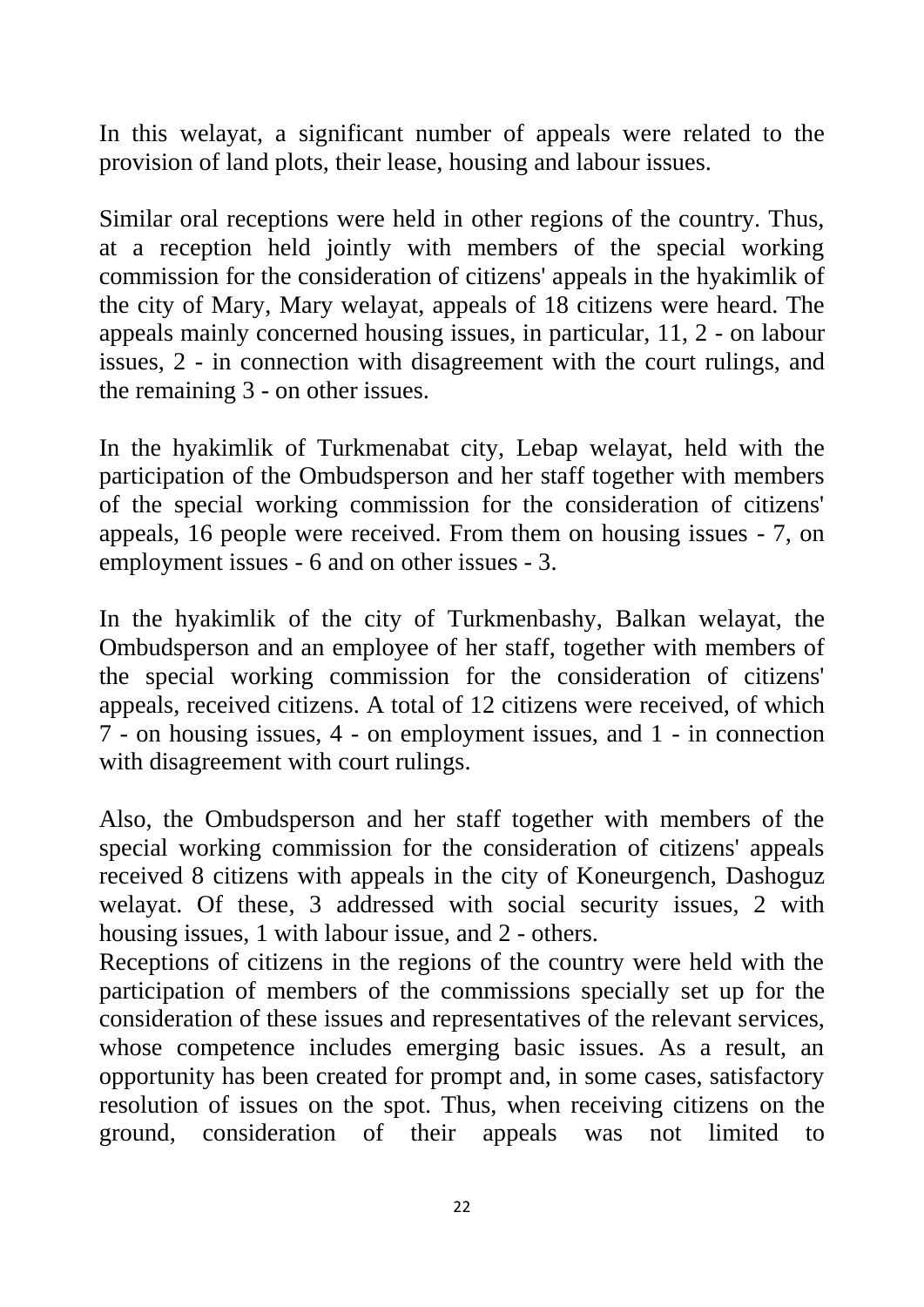recommendations; for some of them, assistance was provided to promptly resolve the issues raised.

#### **Chapter III. Civil and political rights**

Civil and political rights and freedoms are a prerequisite for the realization of all other rights. The possibility of exercising political freedoms is one of the foundations of individual freedom. On 20 December 1996, Turkmenistan ratified the International Covenant on Civil and Political Rights and its Optional Protocol. On 27 December 1999, Turkmenistan became a party to the Second Optional Protocol to the Covenant, aiming at the abolition of the death penalty. In this regard, Turkmenistan, since the accession to the International Covenant on Civil and Political Rights, as a state party, reaffirmed its legal and political commitment to improve and maximize the national legislation in the field of human rights to generally accepted international standards. To this end, the main provisions of the Covenant have been implemented in the relevant legislative acts of Turkmenistan and this work continues. The evidence of this was the activity of deputies of the Mejlis of Turkmenistan of the sixth convocation in the past year of 2018. It is worth noting the improvement of laws regulating, along with other rights, civil and political rights, in particular the Criminal Code of Turkmenistan, the Code of Administrative Offenses, the Electoral Code, the Laws of Turkmenistan "On Migration", "On Migration Service".

It should also be noted that comprehensive work has been carried out to provide reports to the relevant UN committees on the implementation of international obligations undertaken by Turkmenistan in the field of civil and political rights, to study these recommendations and work on them. As an example, the delegation of Turkmenistan participated last year in the meeting of the UN Council on Human Rights in the city of Geneva, the Swiss Confederation, to hold open negotiations on civil and political rights, along with other rights of man and citizen, to inform on work done on recommendations, put forward during the meeting.

Ensuring civil and political human rights is one of the main tasks stipulated in the annual Work plan of the Ombudsperson, and some work has been done in this area. In particular, among the basic political human rights is the right to elect and be elected. Every citizen has the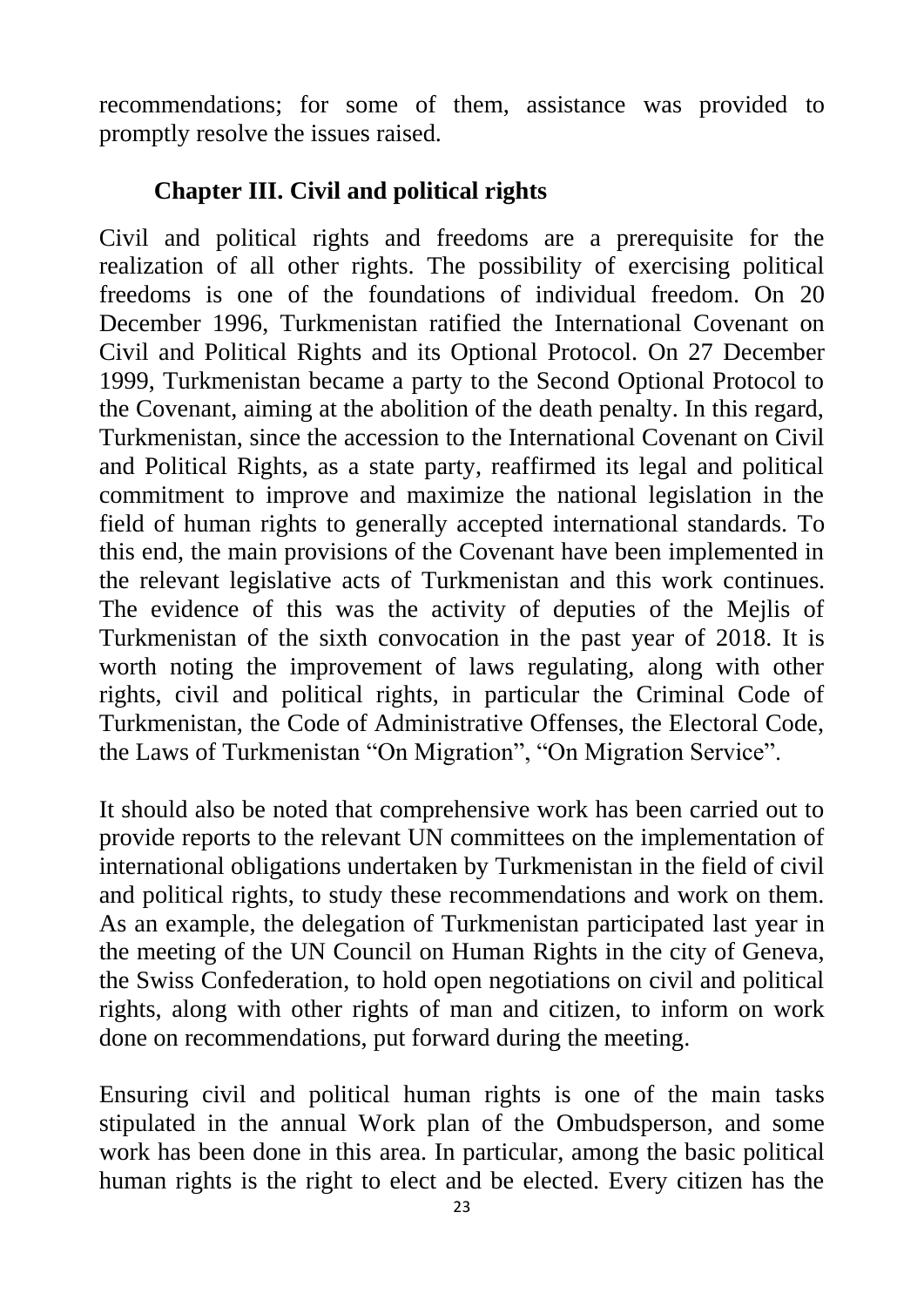right to participate in the management of society and the state directly or through freely elected representatives, and their rights to be elected and elect to state bodies of power are guaranteed and enshrined in the country's Constitution, Electoral Code and other legislative acts.

As is known, on 25 March 2018, elections were held for deputies of the Mejlis of Turkmenistan, members of the welayat, etrap, city Halk Maslakhaty/People's Council and Gengeshi/local self-government bodies. On this historic day, the Turkmen people exercised their constitutional right to elect deputies of the Mejlis of Turkmenistan, which is a representative body exercising legislative authority, members of local representative bodies - welayat, etrap and city Halk Maslahaty, members of the Gengeshi - local self-government bodies. For the first time, elections were held with the participation of representatives of the three parties on a broad alternative basis. In order to ensure monitoring over the observance of citizens' electoral rights, the Ombudsperson, in accordance with her authority, and the staff during the preparation for the elections and on Election Day, visited several polling stations in Ashgabat and the Ahal welayat. Namely, during the preparations for the elections they got themselves familiarized with ensuring the rights of candidates and voters in accordance with the requirements of relevant laws. In particular, on 23 March 2018, polling stations of the 48th Kopetdag etrap in the city of Ashgabat, located in the building of the specialized secondary school No. 68 named after Annaniyaz Artyk, the 77th in the building of the International Institute of Oil and Gas; polling stations in the city of Annau, Ak Bugday etrap of Ahal welayat: the 59th, located in the building of the House of Culture, the 16th in the building of secondary school No. 27, the 12th in the building of kindergarten No. 15, the 50th in the building of kindergarten No. 20, as well as in the villages of Gyami - 9th, located in the building of kindergarten No. 16, 10th –in the building of secondary school No. 28 were visited. While visiting polling stations, special attention was paid to issues of creating conditions at polling stations for the voters to exercise their electoral rights without hindrance, the availability of voter lists, opportunities to familiarize with the autobiography of candidates for making an informed decision, as well as holding primary elections for voters who do not have the opportunity to be at the place of residence on Election day, ensuring the conditions for voting to voters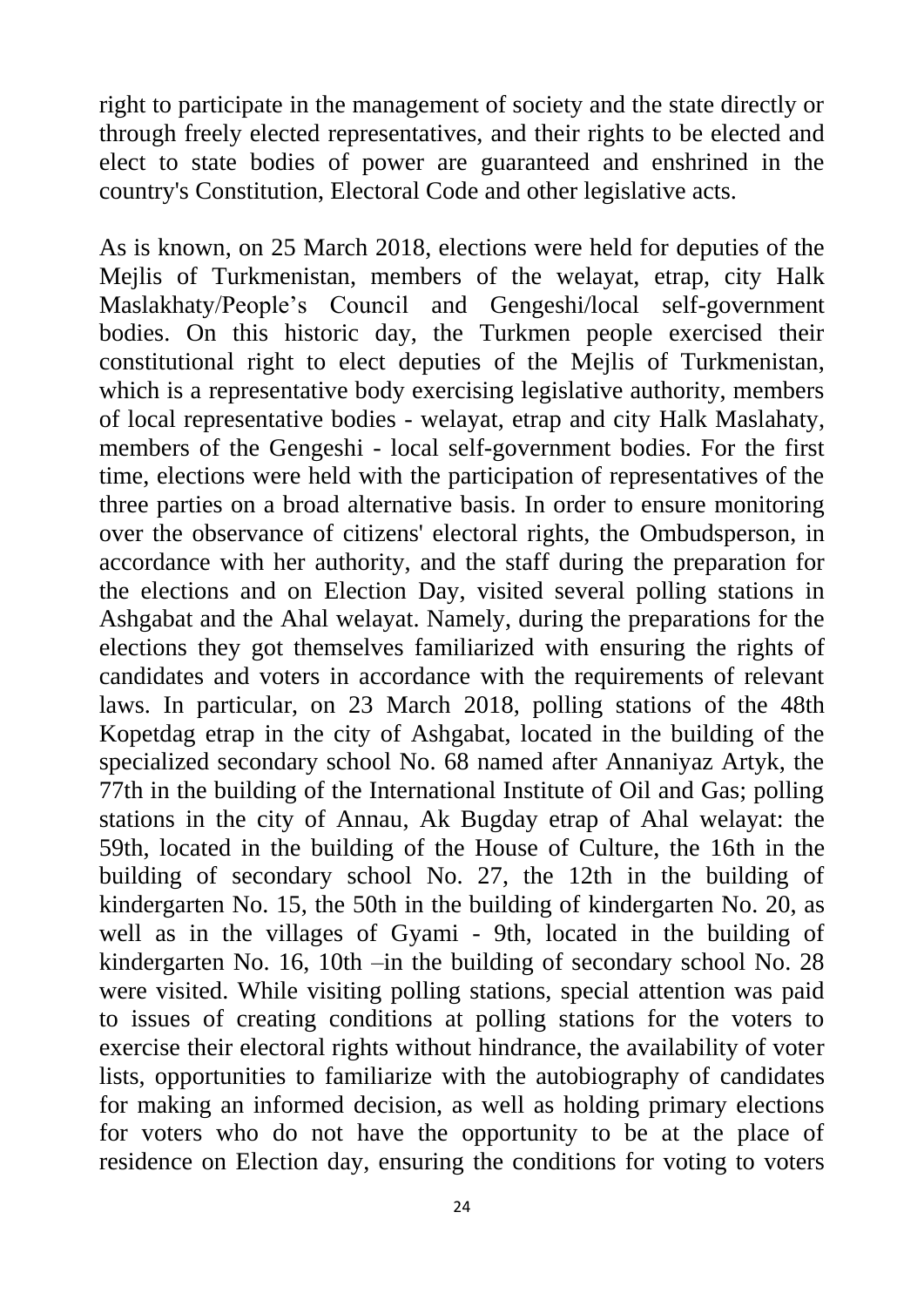who are not able to independently arrive to the election place, filing or absence of complaints regarding violations of the right to elect or be elected, conformity with law requirements of the organization of work of constituencies. In some polling stations, although no direct violations of the law were revealed, there were ambiguities that could lead to obstacles in exercising the right to select a worthy candidate. For instance, in polling stations 9 and 10 of the Ahal welayat, there were a number of shortcomings, in particular, in the ballots and autobiographies the names of the bodies to which candidates were nominated did not match, in the ballots there were inaccuracies, in the autobiographies of the candidates it was not specified which body the candidate was going to be elected in. Orally all the shortcomings were pointed out, as a result, they were eliminated on the spot. In all polling stations, in commemoration of the elections, it was planned to present gifts to voters over the age of 70 and those participating for the first time in the election campaign.

Also on Election day, on 25 March, a number of polling stations in the city of Ashgabat and the Ahal welayat were visited to monitor the election process: the 4th — located in the building of secondary school No. 72, the 1st - in the building of secondary school No. 140, the 80th in the building of secondary school No. 142 of the village of Taze Zaman, the 79th in the building of the Health House of the same village, the 46th in the building of the Health Centre of the Babarap village, Geokdepe etrap, Ahal welayat, the 45th in the House of Culture of the same village, 28th - in the building of the secondary school 1 of the Geokdepe etrap, the 31st in the building of the multidisciplinary hospital of the same etrap. In the course of verifying the rate of attendance at polling stations, an active participation of voters in the elections and the realization of their voting rights was observed. The absence of complaints and statements during the preparation for the elections and on Election day was also stated. Familiarization with the work of polling stations coincided with visits by international observers. According to the records left by them in special books they visited almost all polling stations to monitor the elections. It should be noted that during the elections, 142 international observers and more than 4 thousand national observers were involved in the monitoring.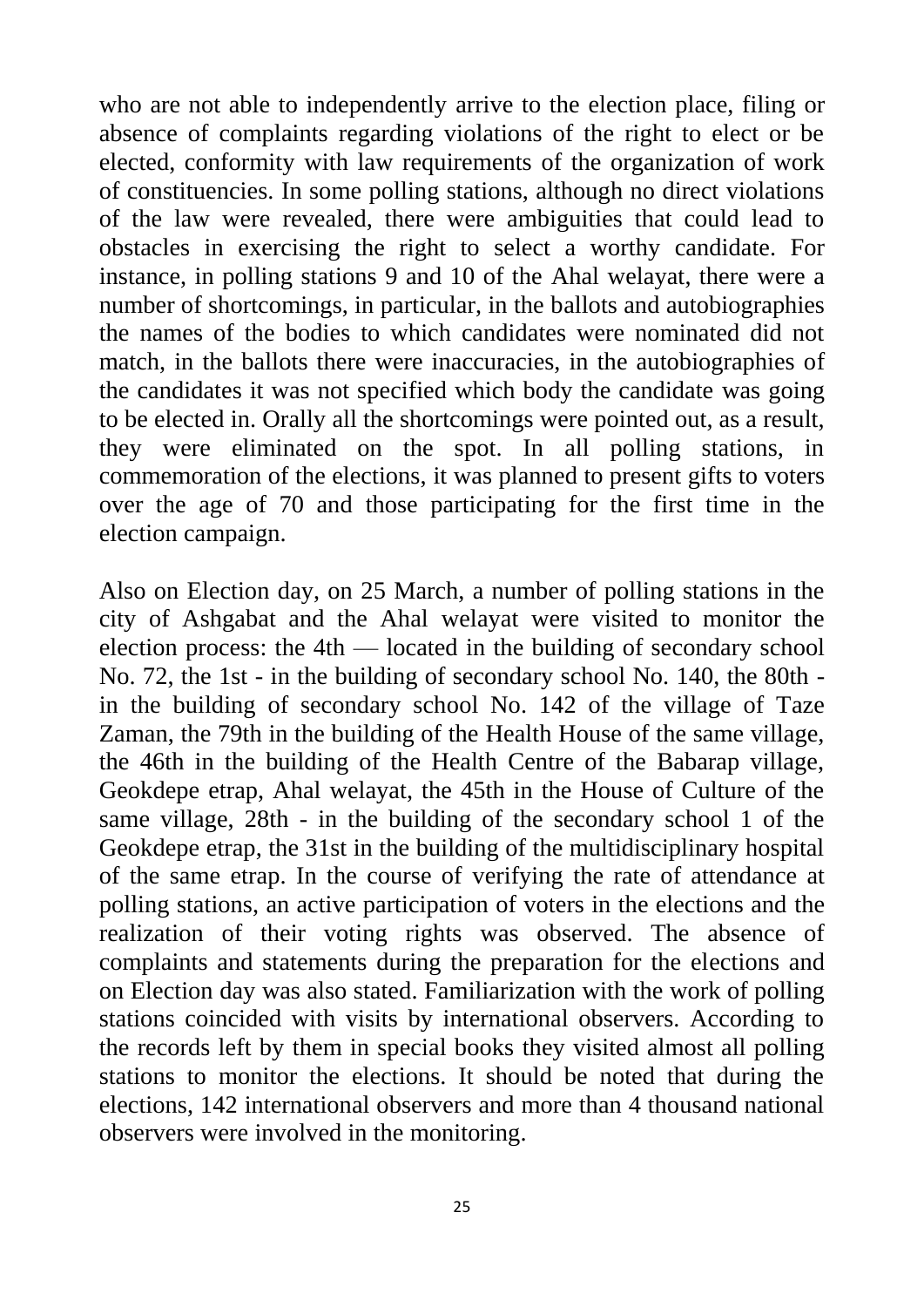For the first time ever during these elections, video cameras were installed at some polling stations, and voting was broadcast on the website of the Central Election Commission (CEC) via the online mode.

According to the CEC, out of a total of 3,291,525 (three million two hundred and ninety-one thousand five hundred twenty-five voters), the number of voters cast their votes was 3,019,957 (three million nineteen thousand nine hundred and fifty-seven) voters, representing 91.75% participation of citizens of the country who are eligible to vote.

This indicates that the elections were held on a broad alternative basis, in conditions of openness and in accordance with the requirements of the laws.

During the reporting period, the Office of the Ombudsperson received 1 complaint related to violation of the right to vote.

Thus, citizen V.M. addressed on the issue of restoring his right to be elected to state and local self-government bodies.

In accordance with Article 27 of the Law of Turkmenistan "On the Ombudsperson", the arguments set forth in the complaint were verified with the assistance of the CEC. Due to the fact that the facts cited in the appeal were not confirmed, in particular, the applicant's participation in the elections violated the requirements of Articles 44 and 47 of the Election Code of Turkmenistan, the complaint was not satisfied.

One of the activities of the Ombudsperson is to verify observance of the rights of convicts. To this end, during the reporting year, the Ombudsperson visited a number of correctional institutions.

In accordance with the Law of Turkmenistan "On the Ombudsperson", the Ombudsperson has the right to visit preliminary detention facilities, places of detention, correctional and other specialized institutions without any notice and without prior notification and conduct inspection of their activities.

In accordance with the provisions of the Law, complaints of persons detained in places of preliminary detention, custody, correctional and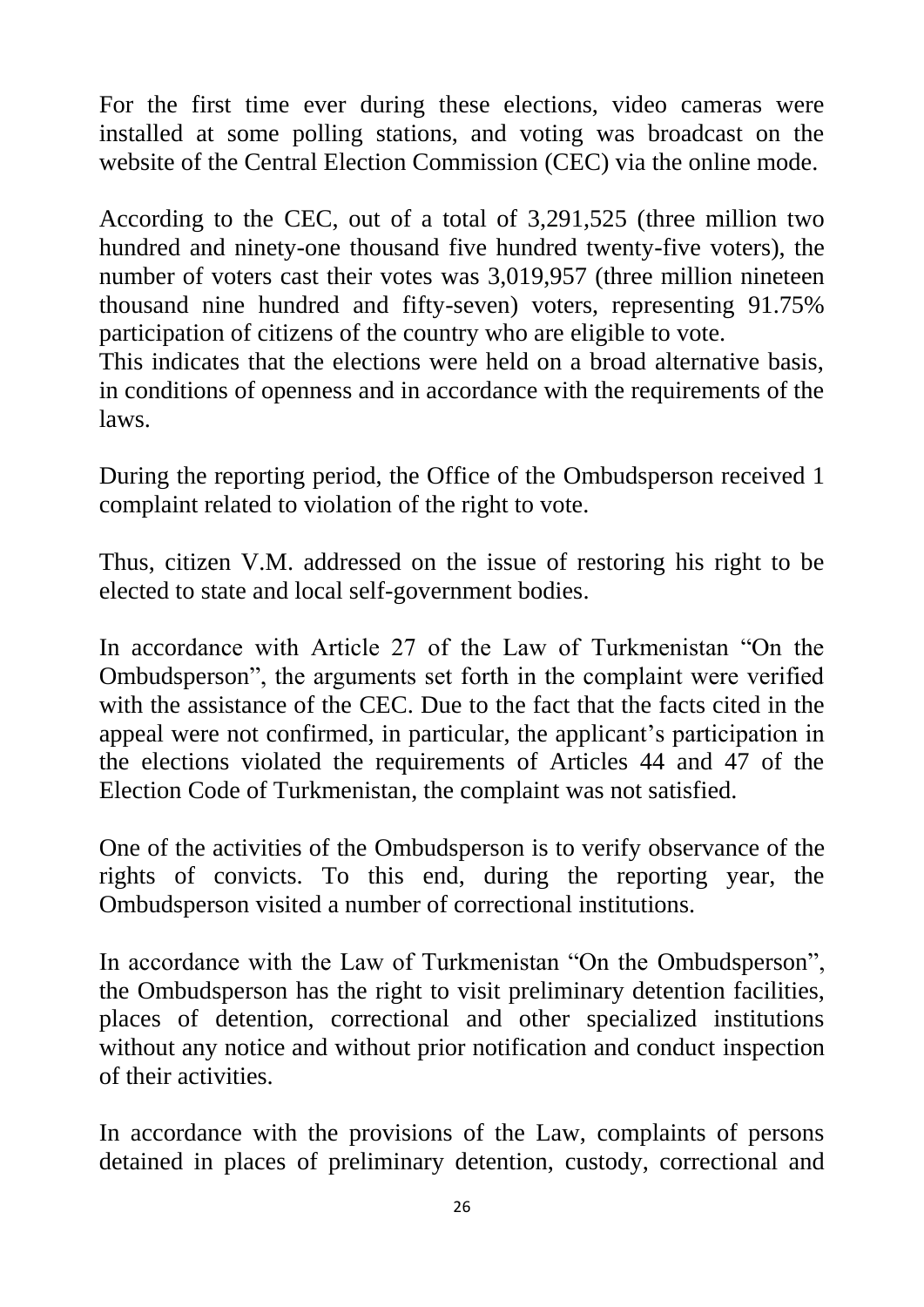other specialized institutions shall be subject to sending to the Ombudsperson without examination within twenty-four hours.

In order to implement these tasks, stipulated by the Law and by the annual work plan, the Ombudsperson paid attention to ensuring the rights of special groups of convicts - women and minors. Namely, the institutions MP-E/13 of the Police Department of the Mary welayat for convicted minors, DZ-E/8 of the Police Department of the Dashoguz welayat for convicted women were visited.

In 2015, construction work and major repairs in the amount of 2,114,240 manats were carried out at the institution MP-E/13, the housing conditions of convicts were aligned with international standards. Of the total number of 81 convicts, 68 were left in the juvenile correctional facility in accordance with article 127 of the Penitentiary Code of Turkmenistan until they reach the age of twenty-one. There were no persons with disabilities among the convicts. During the inspection, the Ombudsperson held meetings and talks with those serving sentences in groups or separately. As a result of the inspection of the provision of sanitary standards at their place of residence, health care, nutrition, organization of cultural leisure and sports, the necessary conditions for holding short-term and long-term meetings with close relatives, it was established that all conditions were created for this. In addition, for convicts there was an opportunity to use the services of a store located on the territory of the institution under the Ministry of Trade and Foreign Economic Relations of Turkmenistan. When checking the shelf life of groceries sold at the store, no expired goods were identified. The facility had a big library of 4,851 books and magazines, which were used daily by dozens of readers.

It is worth noting that for convicts there was created the possibility to have secondary education, in particular, in the city secondary school No. 14, located on the territory of the facility, according to the syllabus approved by the Ministry of the Interior of Turkmenistan in coordination with the Ministry of Education. For convicts, this was a good opportunity to receive a certificate of secondary education, to have their education and adaptation to life. In accordance with the staffing table, teachers work at school at the tariff rate of 18.5 hours in various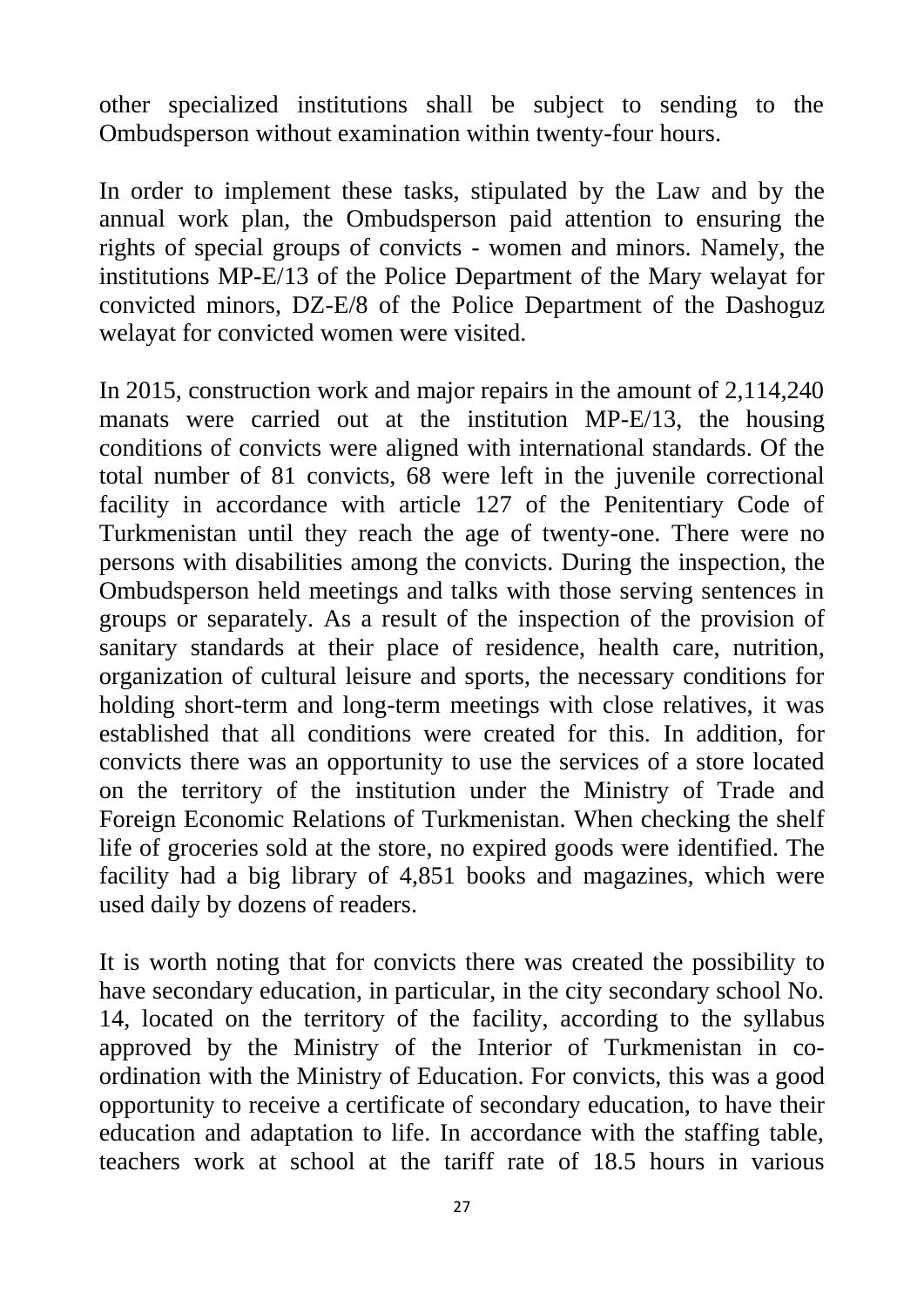subjects, and there is also a psychologist who conducts relevant work with convicts. When visiting the facility, interviews were conducted with convicted juveniles and their relatives who arrived on that date. No complaints or statements from their side were received. Also, during the reporting period, the Office of the Ombudsperson did not receive complaints from convicted and imprisoned minors, their close relatives and legal representatives. After visiting a juvenile correctional facility, according to the results of a complete analysis was prepared of the types of crimes committed by minors, repetition, regions of residence of convicts and other circumstances along with appropriate recommendations.

The institution DZ-E/8 of the Police Department of the Dashoguz welayat, where convicted women are kept, was rebuilt and put into operation in 2013. 285,585,000 US dollars were allotted from the state budget for the construction of the building of the correctional facility. The building of the facility was constructed in accordance with international standards; all necessary conditions were provided in the bedrooms of convicts and in the workshops.

In total, the institution had 2,364 convicts who were held under general, high security and prison regimes. An audit was conducted of the full provision of sanitary standards at their place of residence, health, nutrition, organization of cultural leisure and sports, working conditions, holding short-term and long-term meetings with close relatives, and it was established that all conditions were created. The institution had a big library of 3,642 books and magazines, as well as an electronic library, which is used daily by dozens of readers. In addition, the opportunity was created for convicts to use the services of a store located on the territory of the institution under the Ministry of Trade and Foreign Economic Relations of Turkmenistan. When checking the shelf life of groceries sold at the store, no expired goods were identified. For convicts all the conditions for employment were created. They worked in three shifts in the sewing workshop, designed for 350 workplaces, in the shoe shop for 250 places, and also in the hand-made sewing workshop. The salary was accordingly transferred to their personal accounts. On the inspection day, the Ombudsperson held meetings and conversations with convicts in their rooms, at their place of work, in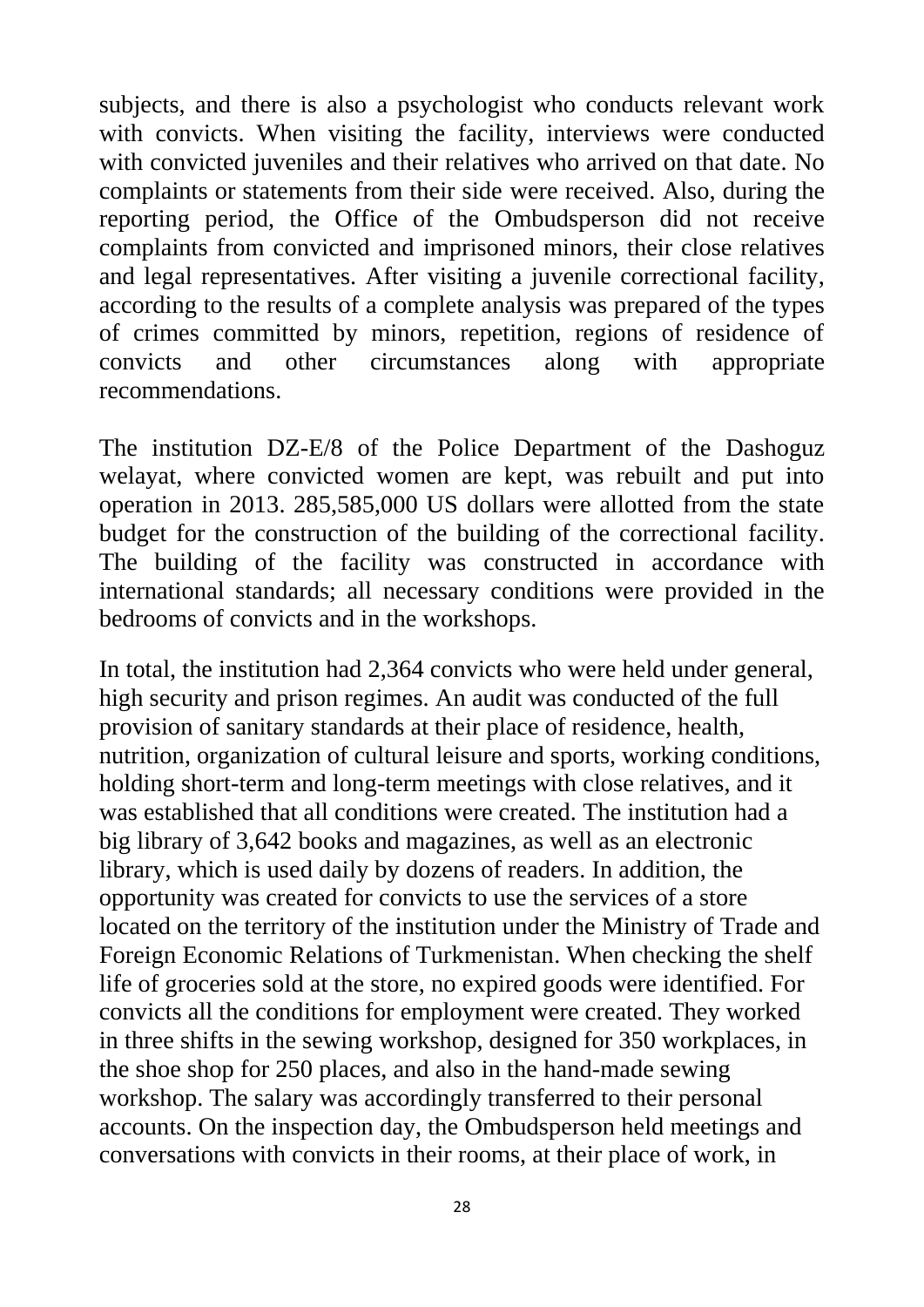groups and separately. During one of the meetings, convicted M.Z. raised the issue of illegal bringing her to criminal responsibility. During the conversation, her previous actions on this issue were clarified and the procedure of appeal in accordance with the current legislation was explained. The facility had a kindergarten for 80 places, in which at the time of the inspection the children were not kept. Among the convicts were one minor and twenty women with disabilities. All the conditions were provided by law for convicts: for training, health care and other opportunities were created. The above shows that all the conditions have been created for the convicted women for the realization of the rights provided for by the Constitution and the criminal-executive legislation of the country, which they exercised. During the reporting period, the Office of the Ombudsperson did not receive any complaints from women sentenced to imprisonment; three written and two oral requests from their close relatives were recorded.

Appeals concerned issues of disagreement with the investigation and the court sentence in the case. On one appeal related to the pardon, legal remedies for rights and freedoms provided for in the relevant provisions of the Law of Turkmenistan "On the Ombudsperson" were explained.

In the reporting period, the Ombudsperson's Office received a total of 78 written and 72 oral appeals related to civil and political rights. The appeals have been considered in accordance with the provisions of the Law. Of these, 3 written appeals were satisfied.

#### **Chapter IV. Economic, social and cultural rights**

As is known, the International Covenant on Economic, Social and Cultural Rights was ratified by our country in 1996. The norms of the Covenant are implemented in the national legislation; measures are being taken to fulfill the obligations arising from it. This fact confirms the commitment to the international obligations undertaken by our state in this area.

According to Article 9 of the Basic Law, Turkmenistan recognizes the priority of generally recognized norms of international law.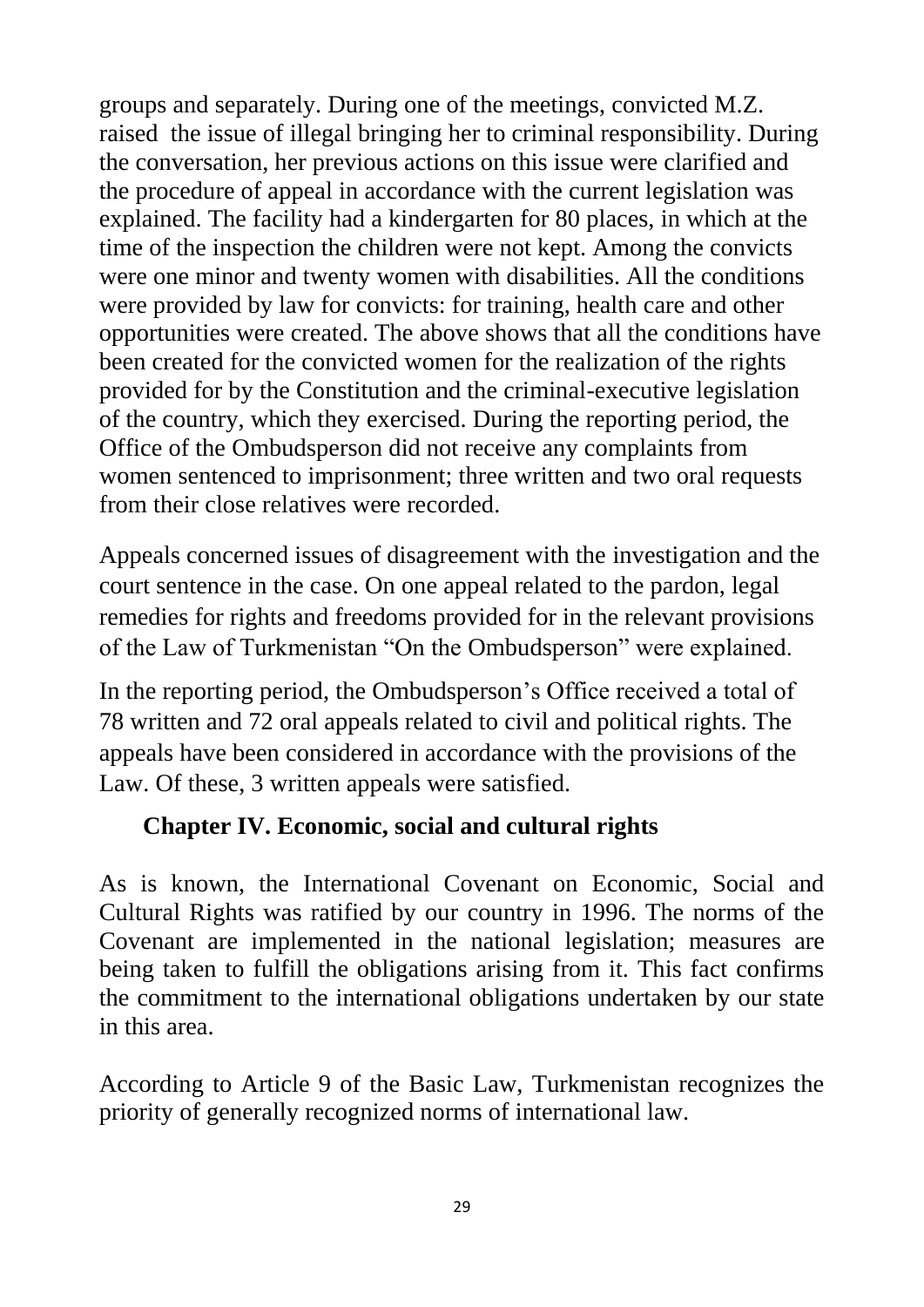The Constitution of Turkmenistan guarantees the right of every person to work, choice of profession, occupation and place of work at his/her own discretion, education, health care, housing, an enabling environment for life and health, recreation, participation in cultural life, social protection. These guarantees, stipulated by the Basic Law, are enshrined in certain laws and are comprehensively implemented.

It should be noted that last year the Mejlis of Turkmenistan improved legislation regulating economic, social and cultural rights, namely the Code of Turkmenistan on Social Protection of the Population, the Family Code of Turkmenistan, the Labour Code of Turkmenistan, the Code of Turkmenistan on Administrative Offenses, the Tax Code of Turkmenistan, the Water Code of Turkmenistan, the Laws of Turkmenistan "On State Guarantees of the Rights of the Child", "On Physical Culture and Sport", "On Education", "On Ecological Expertise"," On the Trading activity ","On Drinking Water", as well as the Law "On the Principles of Transport policy of Turkmenistan", "On the Tripartite commission on regulation of social and labour relations".

In the state strategy, a significant role is assigned to measures aimed at ensuring the effective use of labour resources and the constitutional rights of citizens to work.

In particular, these rights of citizens are ensured on the basis of the current long-term programmes for the socio-economic development of the country, as well as the specially adopted Programme for improving the sphere of employment and creating new jobs in Turkmenistan for 2015-2020 and the Action Plan for its implementation.

In the context of the active industrialization of the country, the transition to a digital economy and the formation of an information society, the development of a market economy and entrepreneurship, special attention is paid to strengthening human resources. In this regard, the importance of the Employment Programme for young professionals in Turkmenistan for 2018-2020 adopted in the reporting year should be noted. Approved by the Resolution of the esteemed President of Turkmenistan in March last year, this document is aimed at further improving the social and living standard of life of youth, broad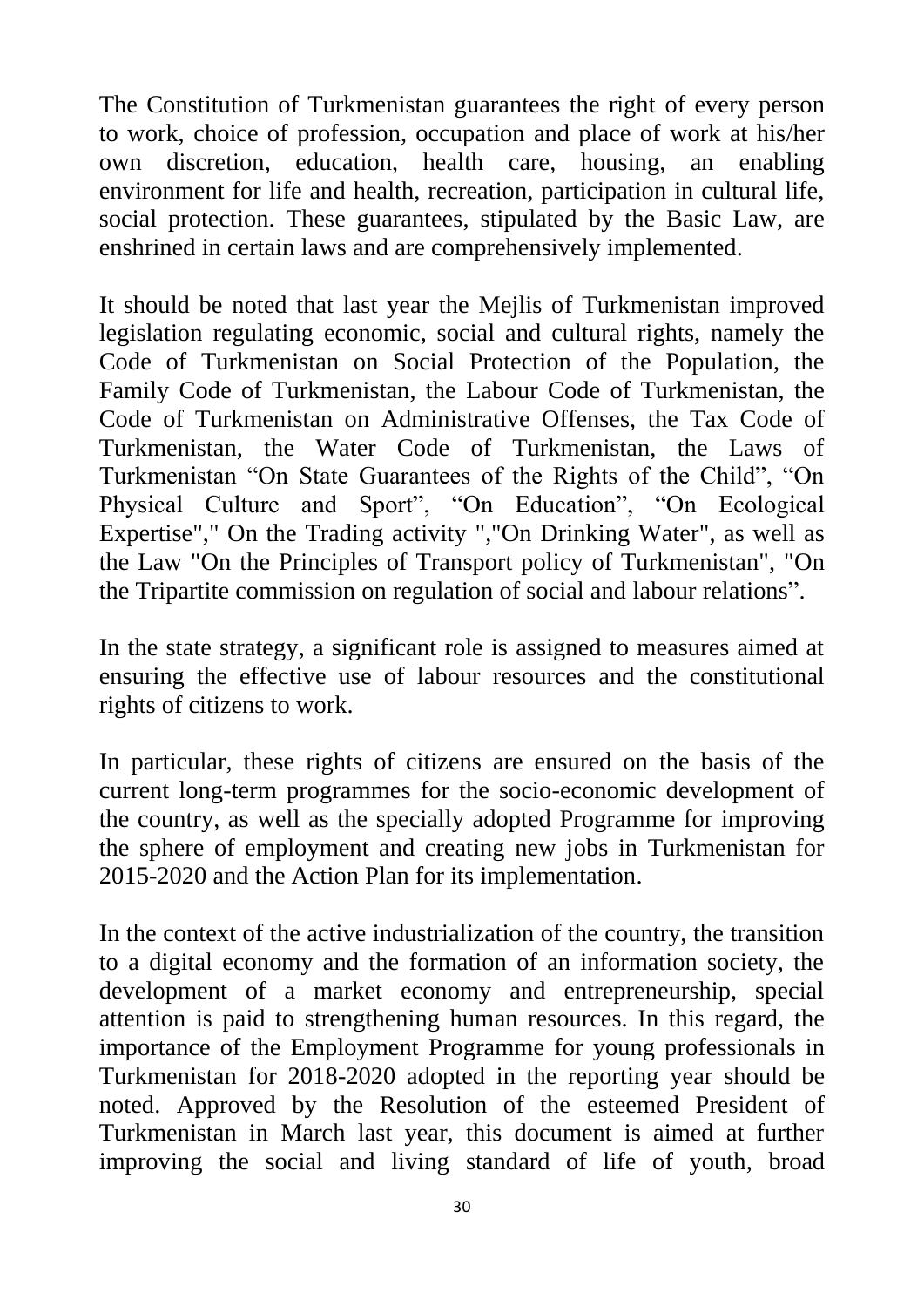opportunities and more favourable conditions for their effective and productive work, and improvement of the employment system.

And here it will be appropriate to elaborate on the meaning of the Law "On the Tripartite commission for the regulation of social and labour relations" adopted by the Mejlis of Turkmenistan last year with the aim of improving labour relations. According to the Law, an important role is assigned to the establishment of the Commission and its work on the regulation of labour relations. The Commission is entrusted with the following tasks: conducting tripartite negotiations, in accordance with the labour legislation of Turkmenistan, the development and achievement of the conclusion of the General Agreement between the parties, assistance in settling social and labour relations; consultations on issues related to the development of draft laws and other regulatory legal acts of Turkmenistan in the field of social and labour relations and state programmes in the field of labour relations, employment and social protection, as well as the implementation of adopted programmes, the study of international experience, co-operation with relevant international organizations and organizations of foreign countries in the field of social and labour relations. The fulfillment of the above tasks will bring positive results in the field of labour relations in our country.

As can be seen, there is a large-scale activity to implement the rights of citizens to work. Despite this, a certain number of the total number of appeals from citizens to the Ombudsperson's Office is related to labour issues. During the reporting year, 50 written and 70 oral appeals of similar content were received, mainly on employment. Appeals were considered in the manner prescribed by the Law, explanations were given, and 4 appeals were satisfied.

In our country, the right to the protection of human health is guaranteed by the constitutional norm and is enshrined in laws and other regulatory legal acts governing the activities of health care institutions.

Transformations are being implemented for the development of the health care system, ensuring the principles of justice, equity and mutual assistance, improving financing, specialized services, relying on modern leading technologies of health care and provided to citizens. That is, one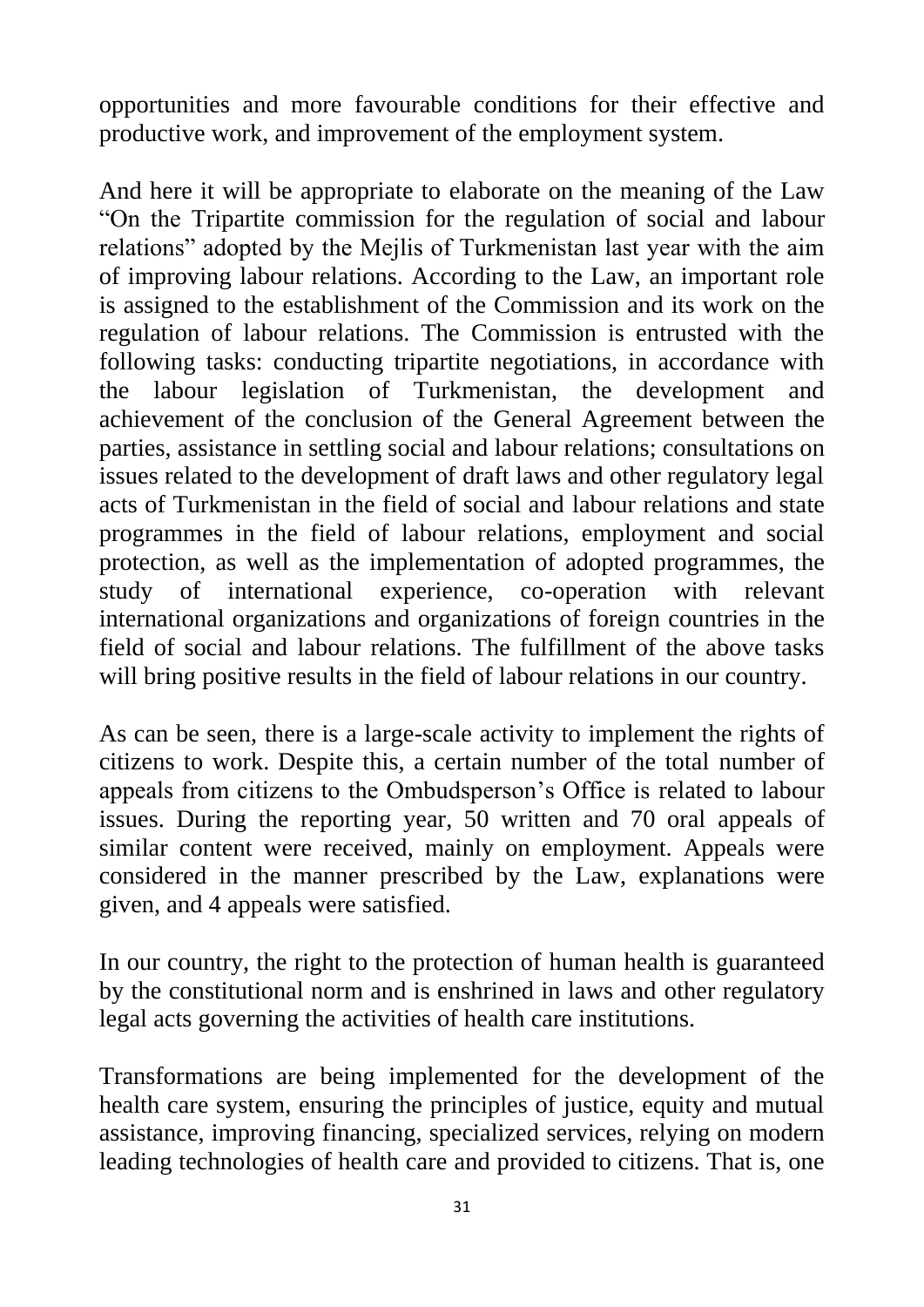of the priority directions of the state policy on reforming the domestic healthcare system is to provide medical facilities with state-of-the-art medical equipment, creating all the necessary conditions in them for the provision of adequate services to the public. To this end, in the past reporting year, dozens of health houses and complexes were opened, equipped with advanced equipment that meets international standards. It should be noted that in the reporting year, the health care system of the city of Turkmenabat received a wonderful gift. One of the major medical centres in the region, which includes a multifunctional hospital and infectious hospital, as well as 6 residential buildings for 40 families of medical workers, was put into operation. Within the framework of the State Programme "Health", large-scale activities were carried out last year, including the improvement of the activities of medical and preventive facilities. In order to timely diagnose diseases and analyze the health status of the population, regular clinical examination of working people, preventive vaccination are conducted in our country. The programmes were implemented in the field of health care, funds allocated for the development of the system, in particular, in the reporting year 1,870,488.4 thousand manats were allocated, of which 1,868,029.9 thousand manats, i.e. 99.9% were utilized, the improvement of laws in this area confirms the priority of this vector, since human health is the main wealth in our country.

Being an equal member of the world community, Turkmenistan, joined the main international human rights conventions, reaffirmed its commitment to the implementation of the norms specified in them into national legislation and strict compliance with them. As is known, Turkmenistan acceded to the Convention on the Rights of the Child in 1994, the Convention on the Rights of Persons with Disabilities in 2008, and the Optional Protocol to it in 2010. The provisions of these international documents are enshrined in national legislation and implemented.

Some work has been done to verify the provision of human rights by health authorities, or rather citizens who need special protection, in particular: children, the persons with disabilities, the elderly, caring for them is among the priorities in public policy.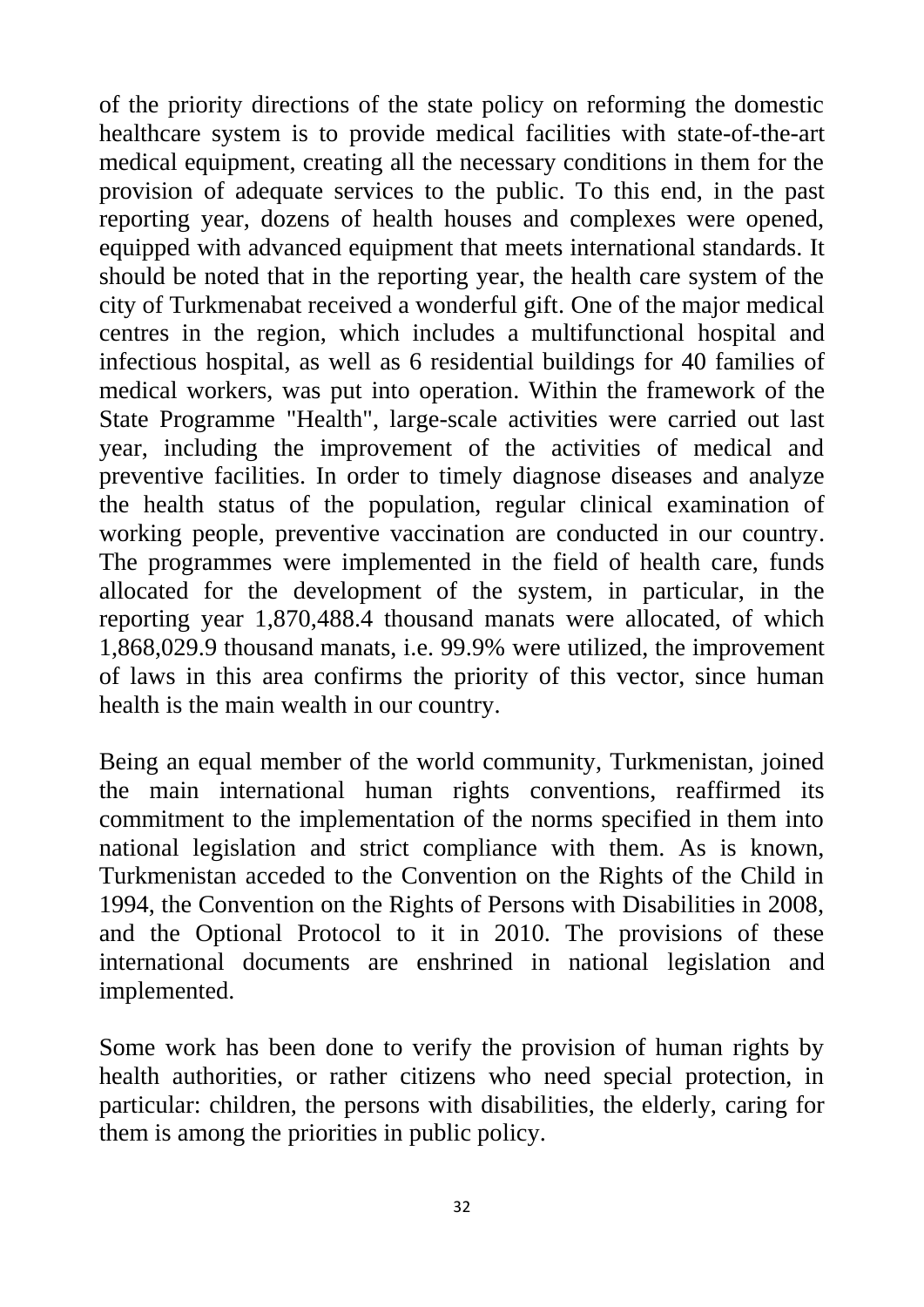In this regard, it is important to note that the Ombudsperson visited children's homes/orphanages, homes for the elderly and persons with disabilities located in the regions of the country, namely in Dashoguz, Lebap and Mary welayats, under the jurisdiction of the Ministry of Health and Medical Industry of Turkmenistan, and also familiarized herself with the internal regulations of institutions and living conditions of children and the persons with disabilities. The number of remaining persons without care due to a number of circumstances is insignificant.

Work in orphanages is carried out in accordance with the Provision "On Approving the Provision on Orphanages in the city of Ashgabat and welayats", approved by the Order of the Ministry of Health and Medical Industry of Turkmenistan No. 170 of 28 June 2016 and by the Provisions approved by the welayat departments.

As it was established, orphanages are financed from the state budget; living conditions, their food, health care, pedagogical education and other types of childcare, the chores are carried out in accordance with the norms and rules by appropriate qualified staff. Children under the age of 4 years old are brought up in orphanages that are divided into age groups; they are cared for in accordance with the daily routine.

Also, in the mentioned welayats, the homes for the elderly and persons with disabilities financed from the state budget were visited. The institutions operate in accordance with the Regulation approved by the Order of the Ministry of Health and Medical Industry of Turkmenistan No. 171 of 28 June 2016 "On Approval of the Regulations on homes for the elderly and persons with disabilities in Ashgabat and welayats". In the specified homes, as the name implies, persons with disabilities and elderly people reside. It has been established that in these homes proper conditions have been created for their residence, work on providing nutrition is carried out, health protection and other services are rendered by qualified specialists.

The given facts about the people cared for by the state testify that in our country no one is left behind.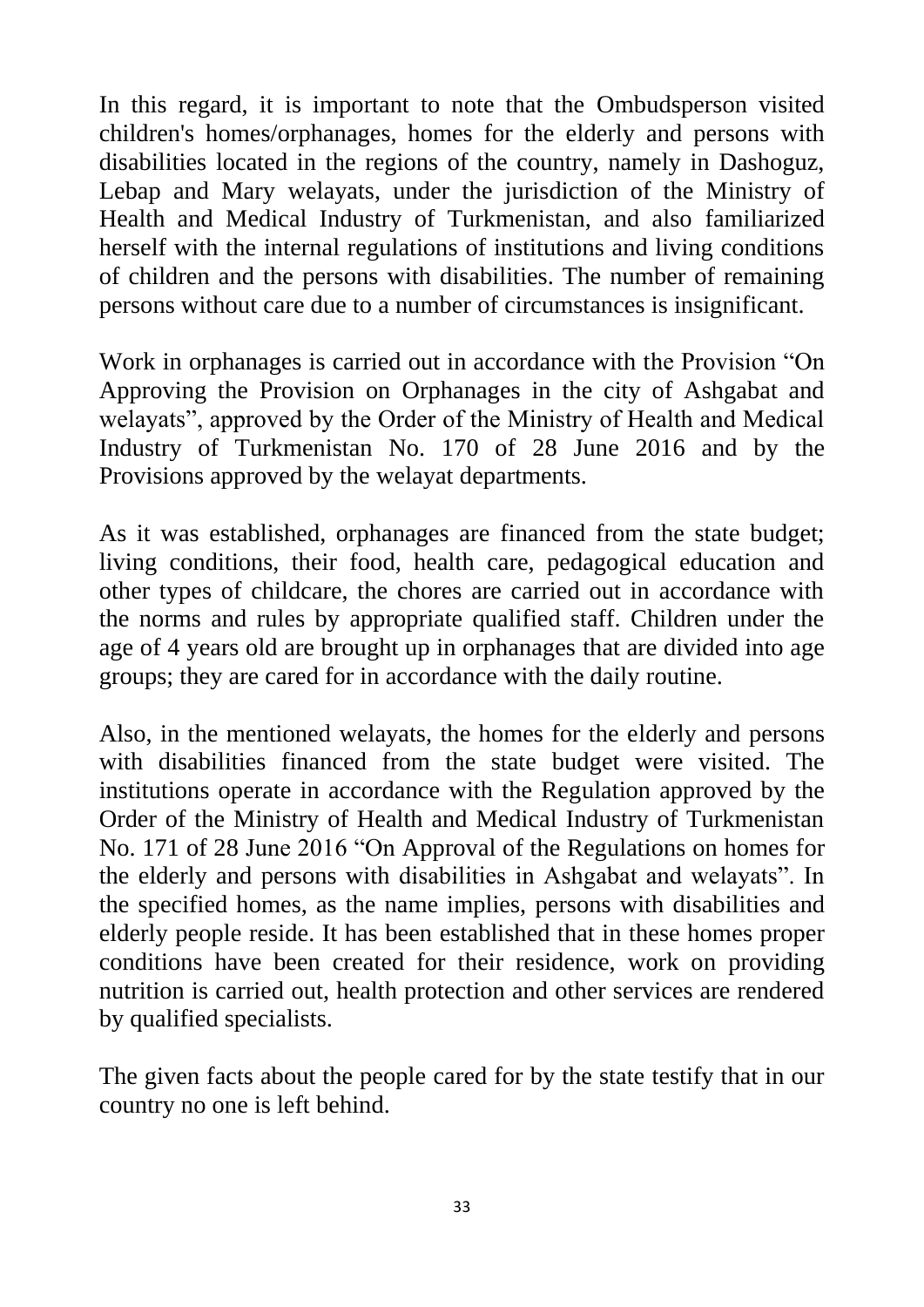During the past year, the Ombudsperson's Office received 3 written and 1 oral appeals on health issues, which were considered in the manner prescribed by law.

As noted above, by becoming a party to the Convention on the Rights of the Child, Turkmenistan has implemented the norms of this document on children's rights to education in national legislation and implements their practical realization. The activities of educational institutions are carried out in accordance with generally accepted international standards.

The country's Constitution guarantees the right of every person to education, and also establishes the obligation of general secondary education in state educational institutions free of charge. The state provides access to vocational education for each person in accordance with his/her abilities.

The laws regulating the activities of educational institutions are constantly being improved. The programmes of the development of the educational system are being implemented. The Concept approved by the Resolution of the esteemed President of Turkmenistan "On the approval of the Concept of development of the digital educational system", as well as its implementation plan is a clear confirmation of the above.

This document was adopted in order to consistently improve the activities of educational institutions, to provide all tiers of education with high-quality electronic information, to broadly use digital resources, enrich the content of curricula in educational institutions and ensure their compliance with international standards.

Based on the needs of society in a highly educated, highly moral, active youth, showing responsibility for the fate of the country, its socioeconomic prosperity, the domestic education system is aimed at preparing and training talented young personnel, highly professional, qualified specialists.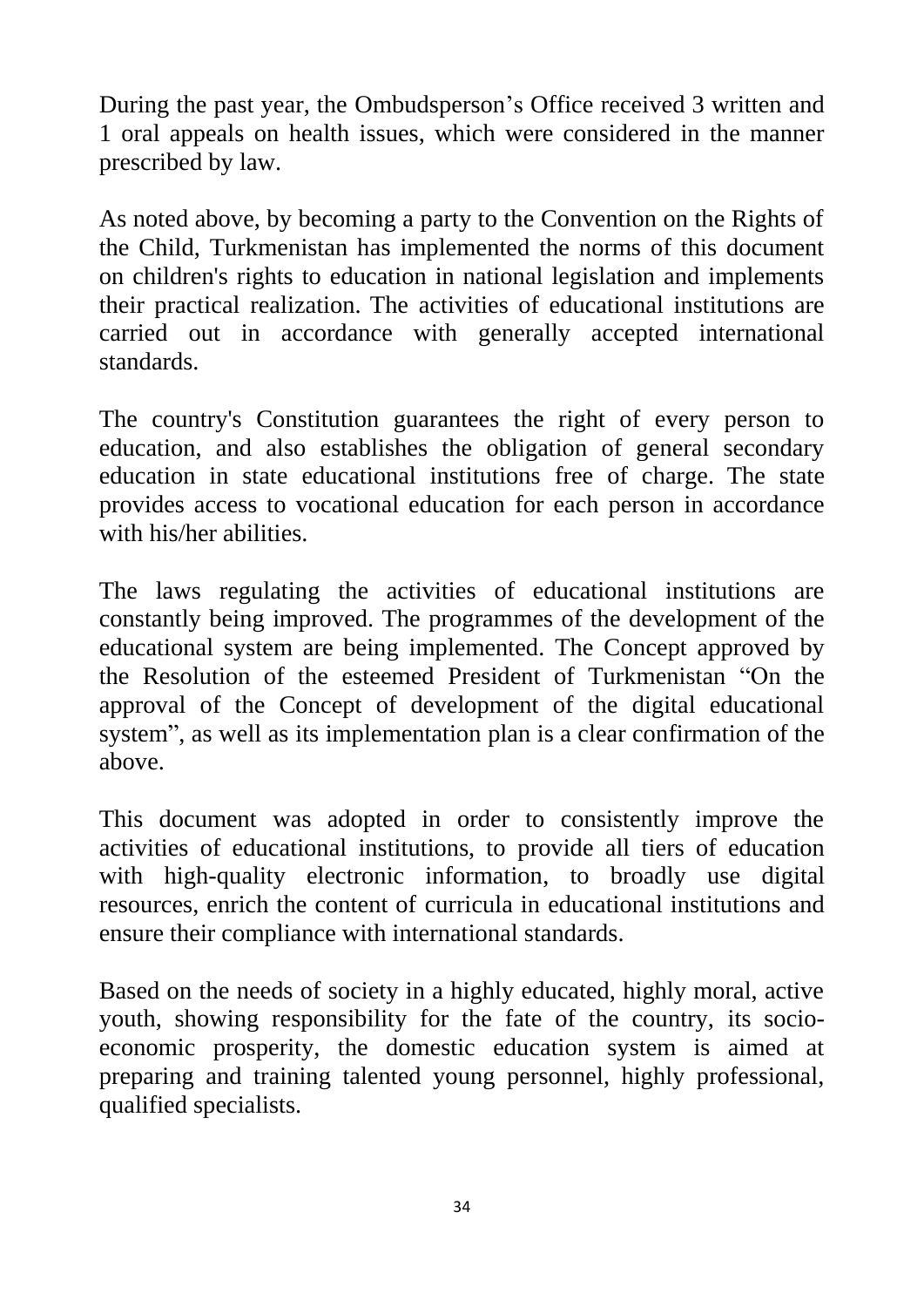The implemented policy of bringing the education system to the world level, bringing up young people who are capable of modern thinking, is a safeguard justifying these investments in the future. To achieve these goals, significant funds are allocated annually from the State budget for the development of the education system. In the reporting year, 4,948,578.8 thous. manats were allocated to finance the activities of educational institutions, of which 4,941,242.3 thous. manats or 99.9% were utilized. This fact is another evidence of the success of the transformations carried out in this area.

In order to comply with ensuring the human right to education, in particular for children with disabilities, the Ombudsperson visited Rehabilitation training and education centres located in Lebap, Dashoguz, Mary welayats.

The activities of the complexes are regulated in accordance with the Regulations approved by the Order of 8 September 2014 of the Minister of Education on the basis of the Resolution of the President of Turkmenistan No. 13835 of 5 September 2014 and the Regulations approved by welayat departments. In accordance with the Resolution of the President of Turkmenistan, modern buildings have been constructed in each welayat, with the necessary conditions for children with disabilities. They provide everything for education, health recovery, regardless of the type of disability.

During the past year, the Ombudsperson's Office received 5 written and 2 oral appeals from citizens regarding education, which were considered in the manner prescribed by law. Two written appeals were satisfied.

Turkmenistan is a state that guarantees the social security of every person through constitutional norms. Citizens have the right to social security according to age, in the event of illness, disability, loss of ability to work, loss of the breadwinner, unemployment, and on other legal grounds.

Young families, families with many children, children who have lost their parents, veterans, and persons who have lost their health in protecting state or public interests are provided with additional support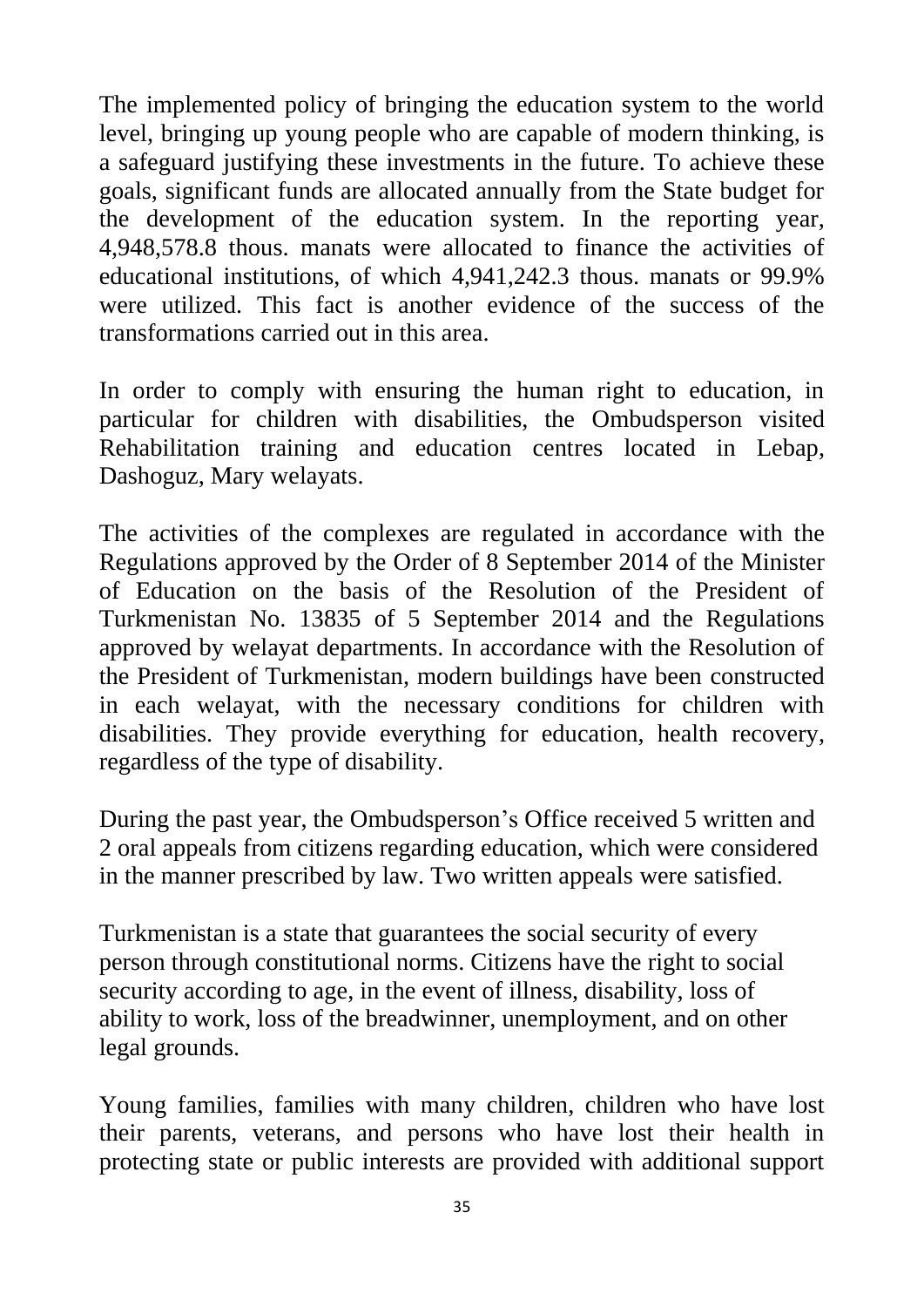and benefits from state and public funds. The above opportunities created for our citizens are enshrined in constitutional norms. The social security system is regulated by the Code of Turkmenistan on Social Protection of the population, as well as other laws and regulations. Legislation in this area is systematically improved in accordance with the priorities and requirements of our time, international standards. In addition, to improve social security, social and living conditions of our citizens, relevant long-term programmes are being implemented in the country.

Speaking about certain measures, first of all, it should be noted that in order to successfully implement the set tasks of the programmes and further improve the social conditions and social protection of the population, as in previous years, the size of the wages, pensions, government benefits, student scholarships was increased in 2018 by 10% by a Decree of the President of Turkmenistan. The adoption of such a decision contributes to the improvement of the material well-being of citizens. To meet the housing issues of certain groups of citizens, on 20 January 2017, the President of Turkmenistan signed a Decree "On the construction in the welayats of the country and the city of Ashgabat of residential buildings for the persons with disabilities and other people who are especially in need of social protection." It should be noted that the tasks arising from the Decree were fully completed - the construction of the mentioned houses was completed and they were put into operation; in the reporting year, the persons from the respective group were provided with housing with all conveniences. It should also be noted that in order to realize the rights of citizens to housing and to meet housing issues, residential buildings are being built in all parts of the country at the expense of mortgage lending, for the purchase of which credit institutions issue long-term funds at concessional interest rates.

Along with measures to improve the social security of citizens, there are benefits for families with many children. On the basis of the Regulation approved by the Law of Turkmenistan of 3 March 2018 "On the establishment of the honorary title of Turkmenistan "Ene mähri ", over the decade the title" Ene mähri" was assigned to hundreds of mothers who gave birth and raised eight or more children. In accordance with the Law adopted in October of the reporting year, the Regulation on the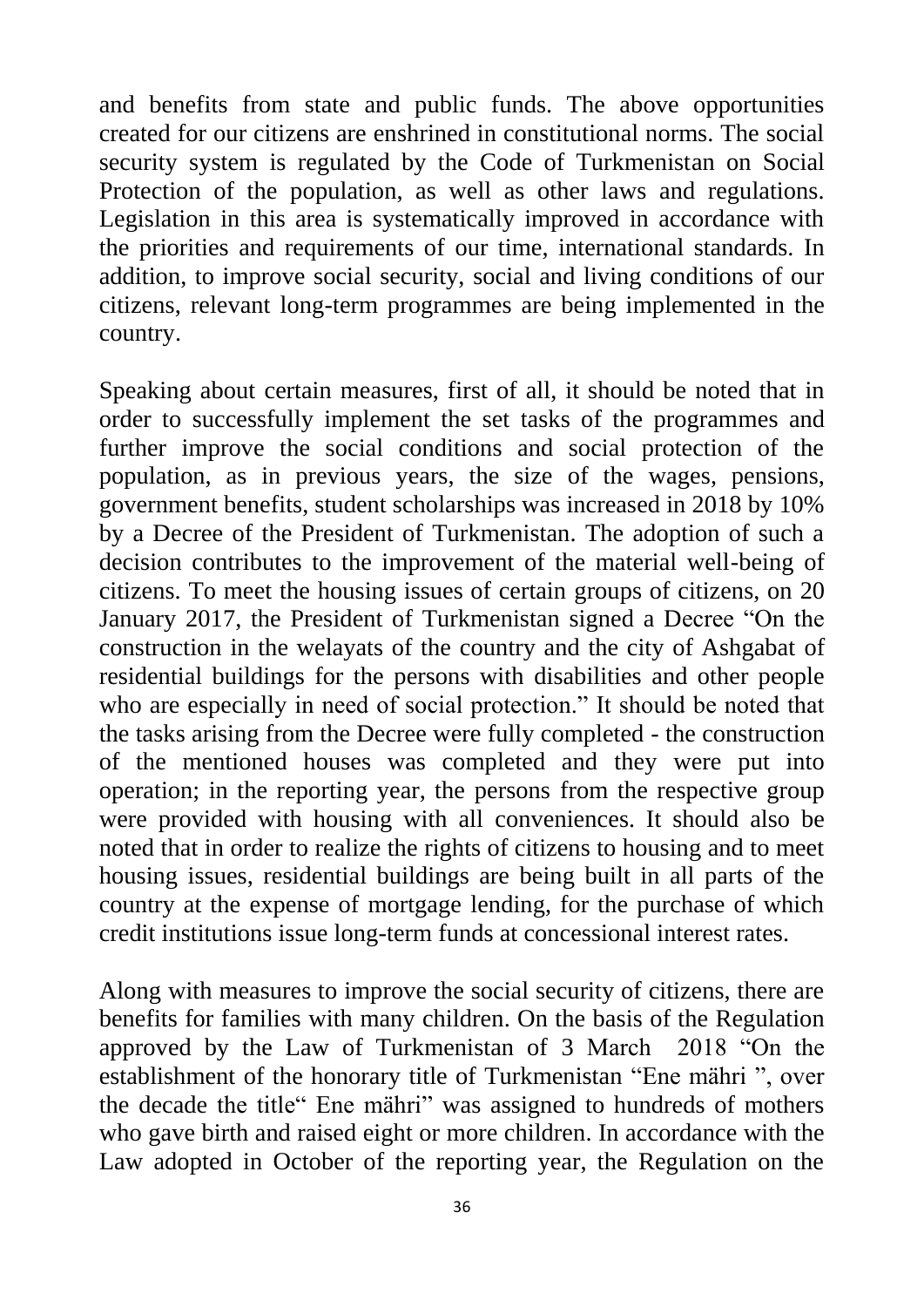assignment of this honorary title was improved and additional benefits were provided for mothers awarded this title. In particular, it provides for the right to use benefits in cases and in accordance with the procedure established by law, the mothers are given the right to free use of dental prosthetics services at the expense of the State Budget of Turkmenistan, public transport (except for taxis), as well as they and members living together have the right to freely use water, gas, electricity and housing services at the expense of the relevant authorities. All of the above indicates that in our country mothers and children receive comprehensive care.

Despite the facts confirming the full observance in the country of citizens' rights to social security, the Ombudsperson's Office received complaints on this issue during the period under review, 2 written and 5 oral, which were considered in the manner prescribed by law.

Turkmenistan, being one of the countries of the world with an ancient and rich culture, contributes to the further development of culture, science, art, folk art and sports. This is confirmed by the safeguarding by the Basic Law of Turkmenistan and other legal acts of the rights and freedoms of each person to participate in cultural life, freedom of artistic, scientific and technical creativity. Article 56 of the Constitution states: "Copyright and human interests in scientific, technical creativity, as well as artistic, literary and cultural activities are protected by law," which confirms the above. These constitutional norms are reflected in the Laws of Turkmenistan "On Cinematography" (18.06.2016), "On National Artistic Creativity" (23.11.2016), "On Copyright and Related Rights" (10.01.2012), "On Protection of the intangible cultural heritage "(02.28.2015)," On Protection, export and import of movable values of the national historical and cultural heritage "(03.26.2016)," On Theatre and theatrical activities "(08.11.2014),"On Science and Technology parks "(08.16.2014) and other legislative acts.

During the past year, numerous festivals, cultural days, concerts, theatre shows, art contests, creative competitions, book fairs were organized on the territory of Turkmenistan, which made it possible for everyone to get acquainted with the rich historical and cultural heritage of the Turkmen people and cultural traditions of friendly countries. In Turkmenistan, the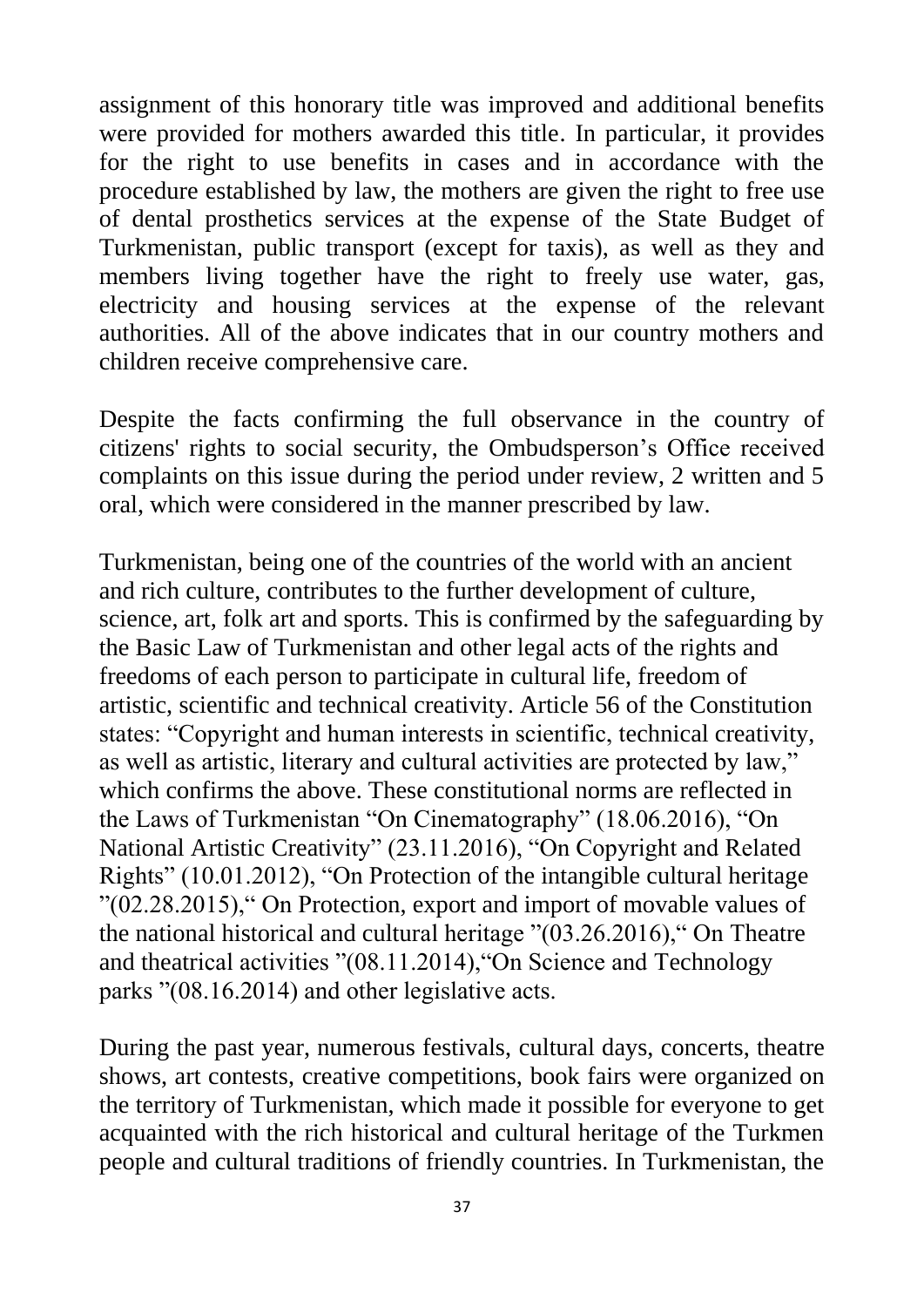rights and freedoms of representatives of different ethnicities living in the country are equally protected, regardless of nationality, color, gender, origin, place of residence, language, attitude to religion or other circumstances. Enabling conditions have been created for representatives of national and ethnic minorities, their observance of their customs and traditions, the holding of national holidays and traditional celebrations.

It should be noted that during the reporting period, the Ombudsperson's Office did not receive complaints from citizens on matters of cultural rights.

#### **Глава V. Activities of the Ombudsperson to assist in the improvement of the legislation of Turkmenistan**

The highly respected President of Turkmenistan identified the promotion of human rights and freedoms as a priority for the legislative work of deputies of the Mejlis of Turkmenistan of the sixth convocation. Speaking at a meeting with deputies on 30 March 2018, the head of state noted the priority of ensuring the promotion of human rights and freedoms, guaranteeing life, health and presumption of innocence. The esteemed President drew attention of the people's representatives to the need to conduct an in-depth analysis of current legislation, the adoption of new laws that meet the requirements of international legal norms. Guided by the initiative of the highly respected President of Turkmenistan, last year the Mejlis of Turkmenistan adopted dozens of new laws and improved existing ones. New laws regulate important issues in our country: Laws of Turkmenistan "On Transport Security", "On Television and Radio Broadcasting", "On the Fundamentals of the Transport Policy of Turkmenistan", "On State Regulation of Agricultural Development", "On Land Reclamation", "On Radio Frequency spectrum", "On the trilateral commission for the regulation of social and labour relations", "On the prevention of the harmful effects of alcohol". During the past year, in order to align them with generally accepted international standards, the existing laws have been improved through the introduction of appropriate amendments and additions.

According to the Law of Turkmenistan "On the Ombudsperson", one of the main tasks of the Ombudsperson is to assist in the improvement of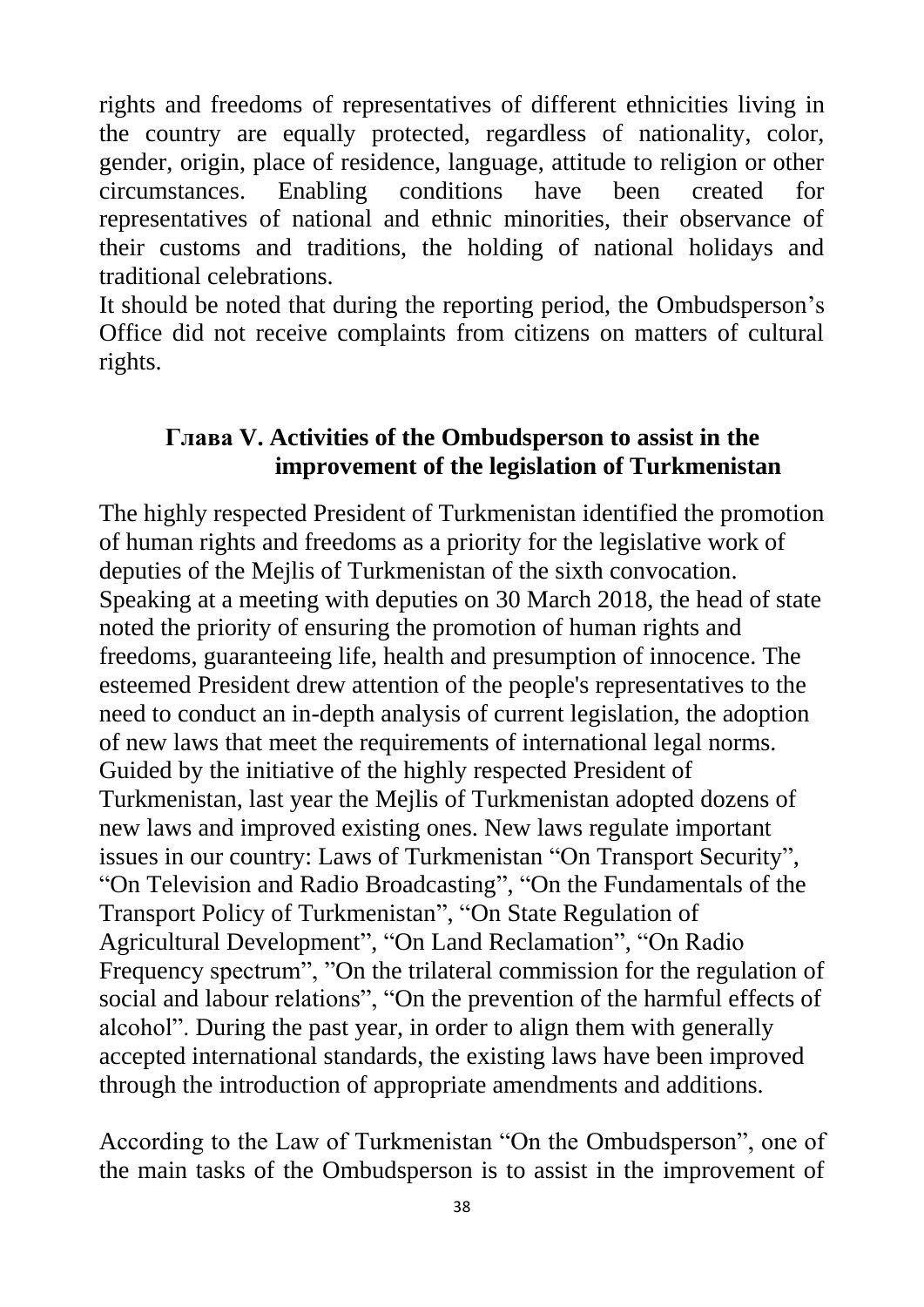the legislation of Turkmenistan in the field of rights and freedoms of man and citizen. The annual work plan of the Ombudsperson sets this task and performs it throughout the year. In particular, last year, the Ombudsperson and her staff carried out relevant work as part of the working group established in the Mejlis of Turkmenistan on drafting the Criminal Code of Turkmenistan (new edition), the Administrative Procedure Code of Turkmenistan, the Arbitration Procedure Code of Turkmenistan (new edition), the Law of Turkmenistan "On the vital records". Also during the year, in order to improve the existing legal acts, the draft Laws of Turkmenistan "On amendments and additions to certain legislative acts of Turkmenistan" were reviewed, for which suggestions and comments were made.

In addition, the Ombudsperson and her staff, with the participation of deputies of the Mejlis took measures in the regions to increase the awareness of citizens in the field of protection of human rights and freedoms. Together with the participants of the activities the implementation of laws and proposals for improving legislation was discussed.

#### **Глава VI. Participation of the Ombudsperson in public events. Promotion of human rights awareness.**

During the past year, the Ombudsperson, along with the implementation of the mandated powers, participated in various public events, which were envisaged in the approved plan for 2018 and assisted in raising the awareness of citizens in the field of human rights protection. The following activities can be mentioned.

The Ombudsperson, based on the plan of events and meetings for the first quarter of 2018, participated as a member in the founding meeting of the Commission for the preparation of comments to the Law of Turkmenistan "On Administrative Procedures", held on 2 February 2018 in Ashgabat within the framework of co-operation with the German Regional Programme of the Society for International Co-operation (GIZ) "Assistance in building a legal state in Central Asia", as well as in subsequent regular meetings of this Commission during the year.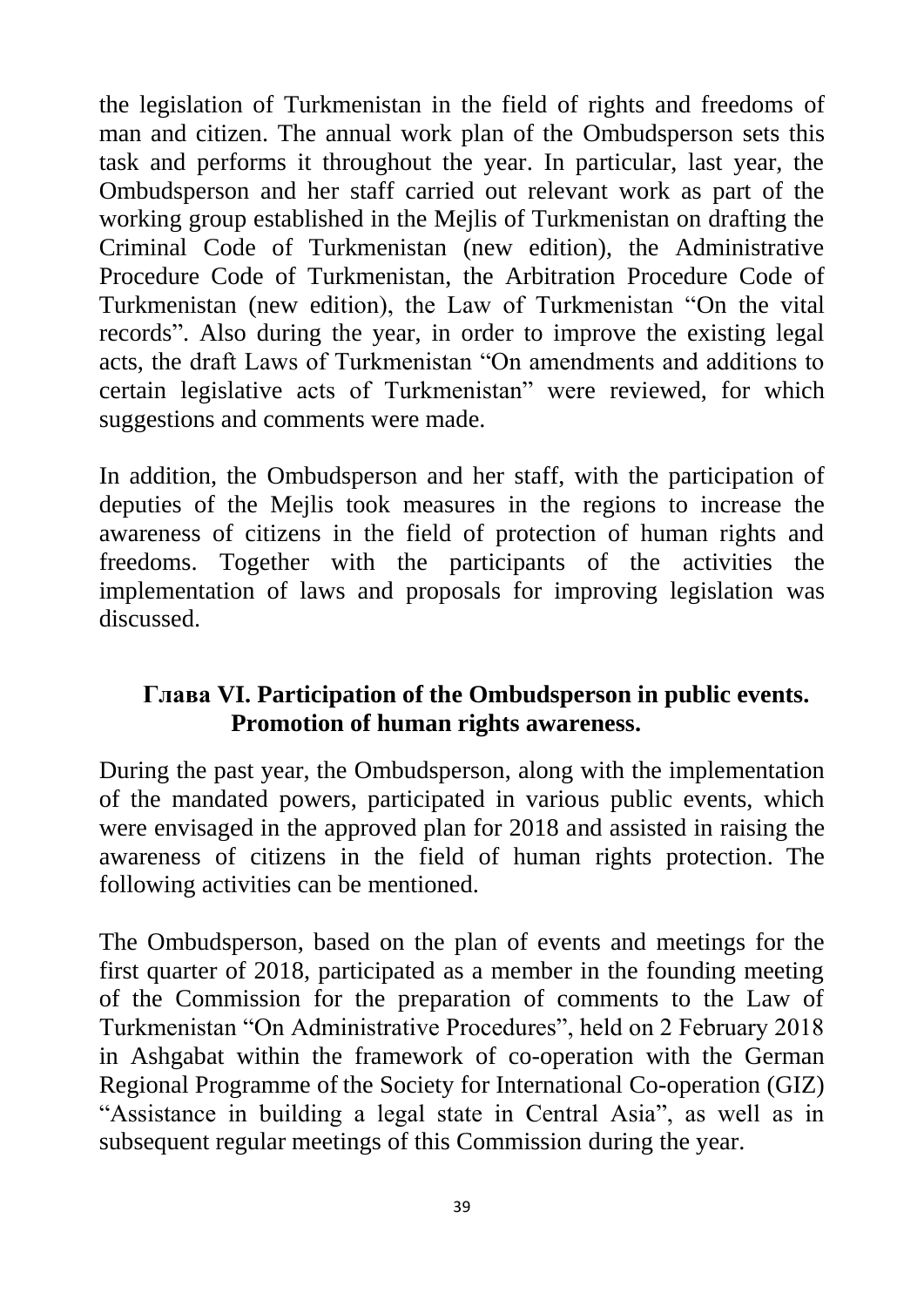It should be noted that since the first days of the setting up the Ombudsperson's Office, co-operation has been established with the Interdepartmental Commission on ensuring the implementation of Turkmenistan's international obligations in the field of human rights and international humanitarian law. Last year co-operation with this structure was continued. During the year, the Ombudsperson, as an invited representative, participated in three meetings of the Commission, expressed her opinion on issues put on the agenda or documents under consideration. This interaction contributes to the implementation by the Ombudsperson of the authority stipulated by the Law on the participation in the preparation and consideration of national reports submitted to intergovernmental bodies and international organizations to meet international obligations, to study proposals for these reports, as well as implementing other tasks in the human rights field.

In addition, in August 2018, the Ombudsperson took part as an invited representative in a 'Round table' organized by the office of the International Organization for Migration in Turkmenistan with the participation of members of the Interdepartmental Commission on ensuring the implementation of Turkmenistan's international obligations in the field of human rights and international humanitarian law to discuss issues related to implementation of the "National Action Plan of Turkmenistan to combat trafficking in persons for 2016-2018".

As is known, in 2015, the UN member states ratified the Sustainable Development Agenda until 2030, that is, a plan for multilateral, comprehensive measures to address problems in this area. The participating States adopted the global Sustainable Development Goals (SDGs), pledged to direct all their efforts towards their implementation. Having officially ratified the Agenda until 2030, Turkmenistan has begun to adapt the SDGs at the national level. A special technical group was established. On 17 November 2017, the President of Turkmenistan signed the Resolution No. 438 "On Measures for adaptation in Turkmenistan of the Sustainable Development Goals adopted by the states parties to the United Nations". During the entire reporting year, the Ombudsperson and her staff, within their powers, took an active part in the work of the meetings of the relevant commissions, carried out in our country.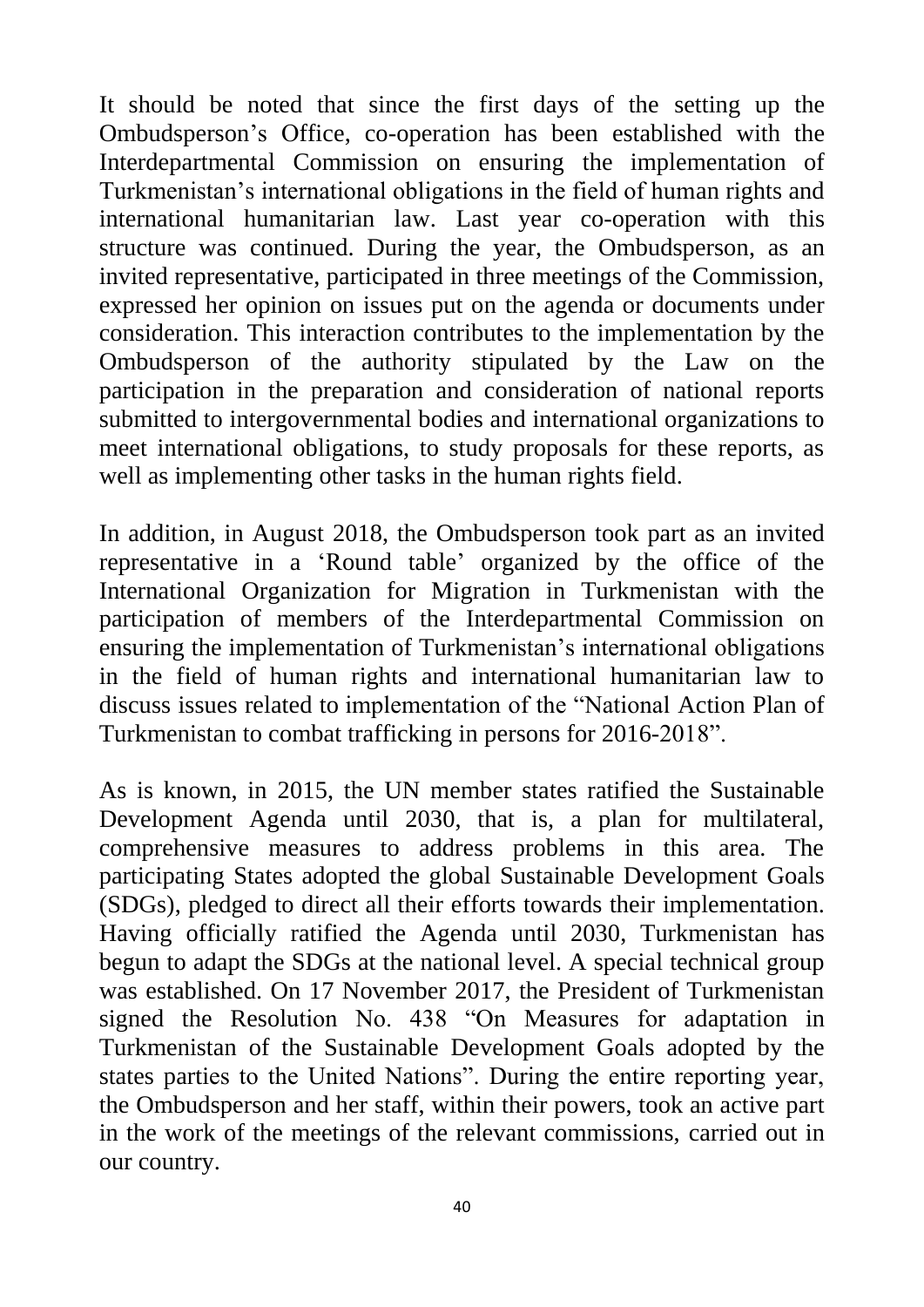In addition, meetings of the Ombudsperson with students of the Institute of International Relations under the Ministry of Foreign Affairs of Turkmenistan and the International University for Humanities and Development were organized, as well as seminars on human rights were held with the participation of the Ombudsperson and Office consultants.

In December last year, the Ombudsperson took part in the 'Round table' on 'Neutral Turkmenistan in the system of international relations' organized in connection with the Neutrality Day of our country by the Academy of Public Service under the President of Turkmenistan. The Ombudsperson made a report on the legal basis of the neutrality status of our country, the provisions of the Law of Turkmenistan "On the Ombudsperson", the activities carried out within the mandate, and also had a discussion with faculty, students of the Academy, forum participants.

The long-term fruitful co-operation between our state and the International Committee of the Red Cross is another indication that Turkmenistan is open to broad international co-operation. Last year witnessed 20 years' partnership of our country with this international organization. In honor of this event, an exhibition was organized at the Institute of International Relations under the Ministry of Foreign Affairs of Turkmenistan to celebrate the 20-year bilateral co-operation between Turkmenistan and the International Committee of the Red Cross. Representatives of the Ombudsperson's Office also participated in the event, as well as in the presentation in Turkmen language of the Convention for the Protection of cultural property in the event of armed conflict, held by the Office of the International Committee of the Red Cross in Turkmenistan at the Institute of State, Law and Democracy of Turkmenistan.

One of the main functions of the Ombudsperson is to promote legal education of citizens in the field of protection of the rights and freedoms of man and citizen, forms and methods of their protection. In this regard, over the past year, the certain relevant measures were included in the annual plan of the Ombudsperson's Office and subsequently held. It should be noted that in our country there is a practice of drawing up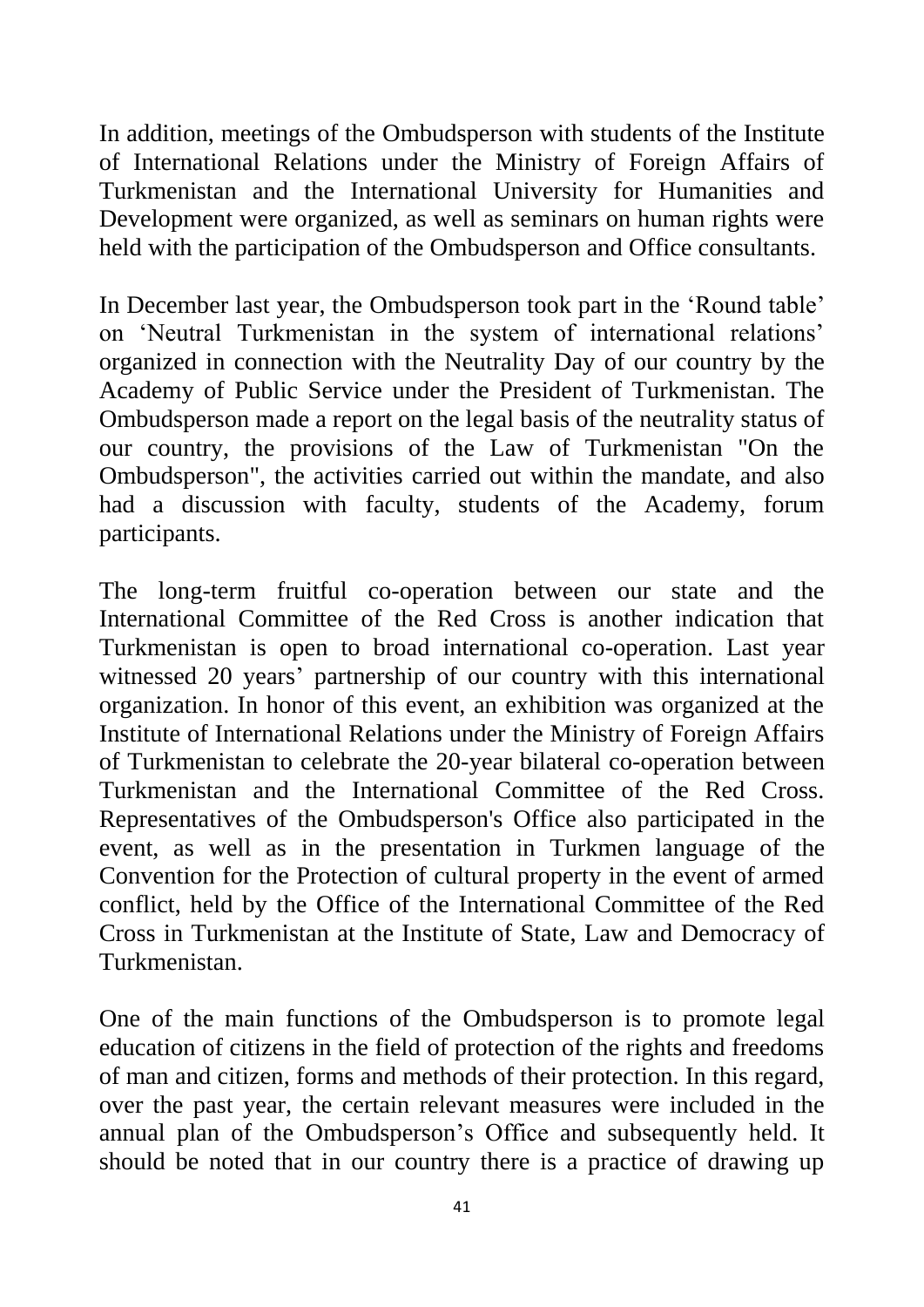comments on legal acts with the aim of reaching out to public for explanation of the effective laws. This is one of the most effective methods to increase the legal awareness of people. Last year, a specially created group of authors continued to prepare comments on the Civil Code of Turkmenistan, the Law of Turkmenistan "On Administrative Procedures", which regulates relations between administrative institutions and citizens. The Ombudsperson and the staff took part in the drafting of comments on the above legislative acts.

A representative of the Ombudsperson participated in a conference at the Supreme Court of Turkmenistan devoted to ensuring the implementation of the provisions of the Law of Turkmenistan "On Administrative procedures" enacted on 1 January 2018, and improving the procedure for its implementation. He gave a presentation on the "Appeal procedure" chapter of the aforementioned Law.

In addition, based on the approved annual work plan, the Ombudsperson and her staff held conferences in the Resource Centers for Human Rights established on the basis of regional higher education institutions. The fora, organized to improve legal competence and education in the field of human rights, were attended by senior officials from institutions reviewing citizens' appeals (government officials, representatives of local authorities and local self-governments. The participants of the conference, given the fact that they work primarily with appeals of citizens and are among the first to consider their problems, received explanations on the norms and requirements of the Laws of Turkmenistan "On Administrative procedures" and "On the Ombudsperson". Similar meetings were held in all the welayats of the country.

In October-November last year, within the framework of the Joint action programme of the Ombudsperson's Office and the United Nations Children's Fund (UNICEF) Office in Turkmenistan for the period 2018– 2019, seminars were held in all regions of the country to raise awareness on the rights of the child and the rights of individuals (children) with disability. These seminars were also held in the Human Rights Resource Centers of higher educational institutions of the welayats of the country; they were attended by senior officials of etrap, city and welayat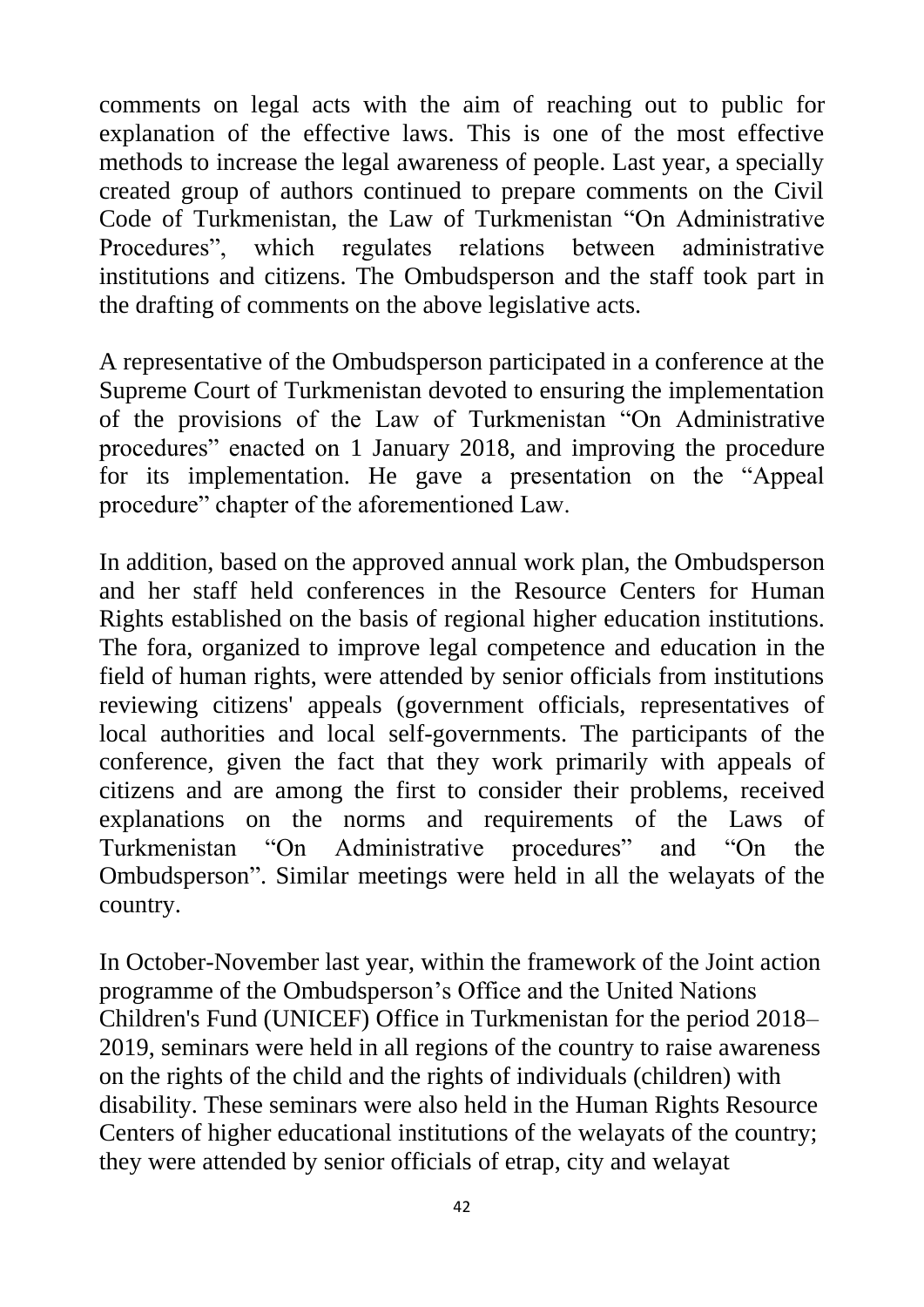hyakimliks, etrap and city departments of education, health, and civil registry offices, responsible employees of the social protection system and responsible employees working with children, including children with disabilities. The seminars explained the norms of the UN Conventions "On the Rights of the Child", "On the Rights of Persons with Disabilities", the provisions of the national legislation into which these norms were implemented. The meeting participants were familiarized with the national statistics of Turkmenistan on the implementation of the standards of the above-mentioned Conventions, proposals of the competent authorities, and the work being done in the country to study and implement them.

As noted above, in accordance with the Law of Turkmenistan "On the Ombudsperson", the formulation of an annual report of the Ombudsperson on her activities and on the situation with human rights in the country, submitted for consideration by the President of Turkmenistan, as well as the presentation of this report to the Mejlis of Turkmenistan was envisaged. In order to fulfill these provisions of the Law, the Ombudsperson took part in the second meeting of the Mejlis of Turkmenistan of the sixth convocation on 9 June 2018 and, in accordance with the agenda, presented a report on the work done and on the situation with human rights in the country in 2017, which was the first year of the functioning of the Ombudsperson institution.

According to the Law, the annual report of the Ombudsperson should be promulgated in the mass media of Turkmenistan. With this view, the report was published in the electronic newspaper of Turkmenistan "Altyn asyr", as well as on the website of the Ministry of Foreign Affairs.

Also, according to the content of the report, presentations were broadcast in the "Kanuny Döwlet" programme on the Altyn Asyr TV channel together with the Mejlis of Turkmenistan and on the "Watan" radio.

In honor of the holidays and social and political events, the staff of the Ombudsperson's Office made articles in the mainstream media on relevant topics and on the protection of human rights and freedoms. In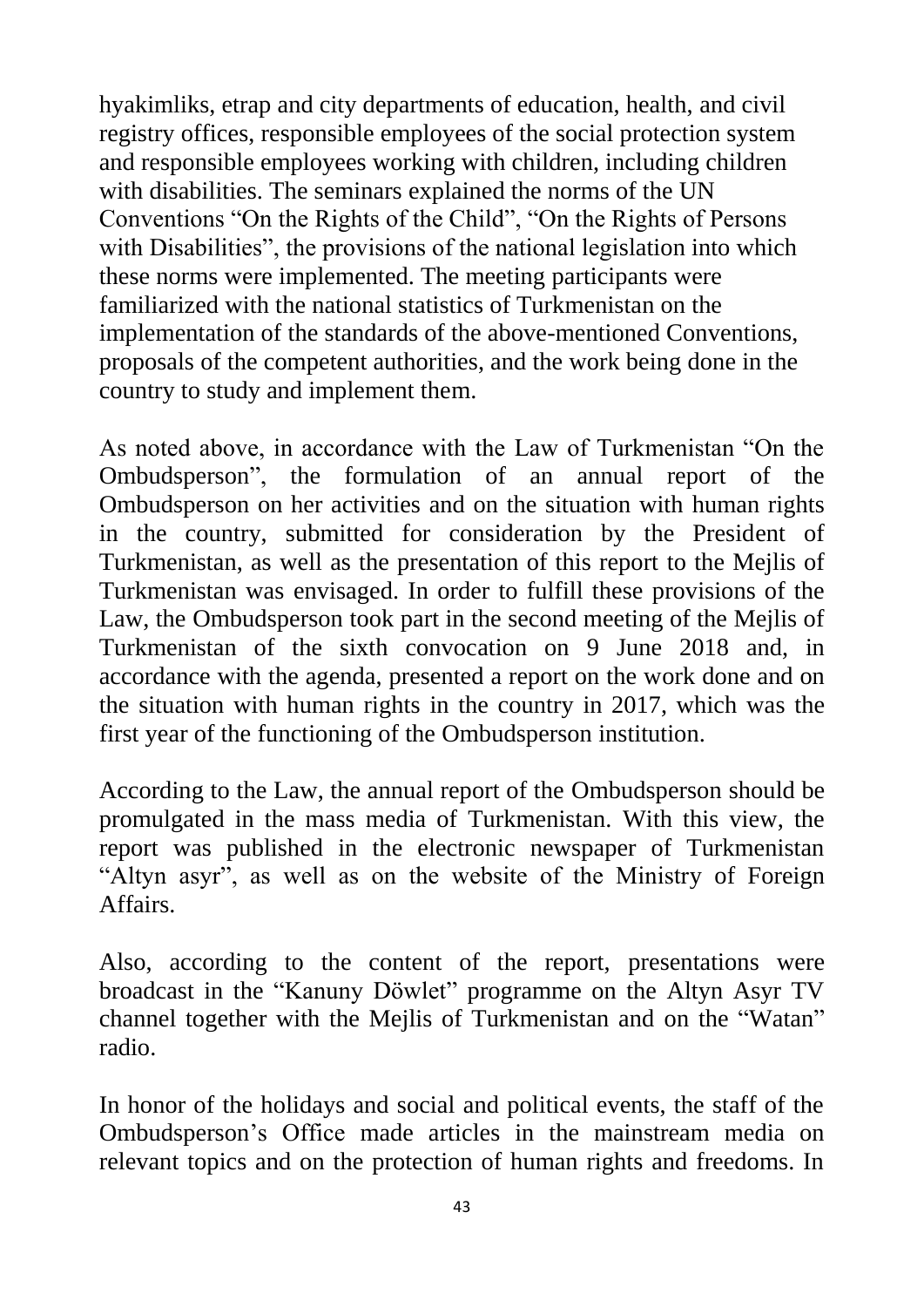particular, the following articles were published: in the newspaper "Türkmenistan" - in honor of the significant Date of Independence on guaranteed human rights in the years of independence, on the eve of the Neutrality Day on human rights, which constitute the key principle of neutral Turkmenistan; in the newspaper "Neutral Turkmenistan" - about an important socio-political event, such as holding the Halk Maslahaty and the significance of the national forum, in celebration of the neutrality – on the noble principles of international law.

Also, with a view to broad media coverage of the Ombudsperson's activities in local media of five welayats, articles were published about meetings held at Human Rights Resource Centers throughout our country.

#### **Chapter VII. International co-operation**

The year 2018, full of important international events, brought concrete results thanks to the consistent implementation of international policies by the esteemed President of Turkmenistan Gurbanguly Berdimuhamedov, based on the principles of peace, good neighborliness, mutually beneficial co-operation and strengthened the authority of our Motherland in the international arena.

Speeches by the distinguished President in the UN General Assembly and other major international fora, contained creative initiatives to solve current problems and issues of our time, as well as to expand productive co-operation in the region and around the world.

In accordance with the Law of Turkmenistan "On the Ombudsperson", one of the main functions of the Ombudsperson is to promote the development and co-ordination of international co-operation in the field of rights and freedoms of man and citizen. In pursuance of this provision of legislation, during the reporting period, work aimed at intensifying the activities of the Ombudsperson in establishing relations with international organizations and intergovernmental bodies toward the protection of human and civil rights and freedoms, with national human rights bodies of foreign states was continued, which naturally caused the interest of the world's community.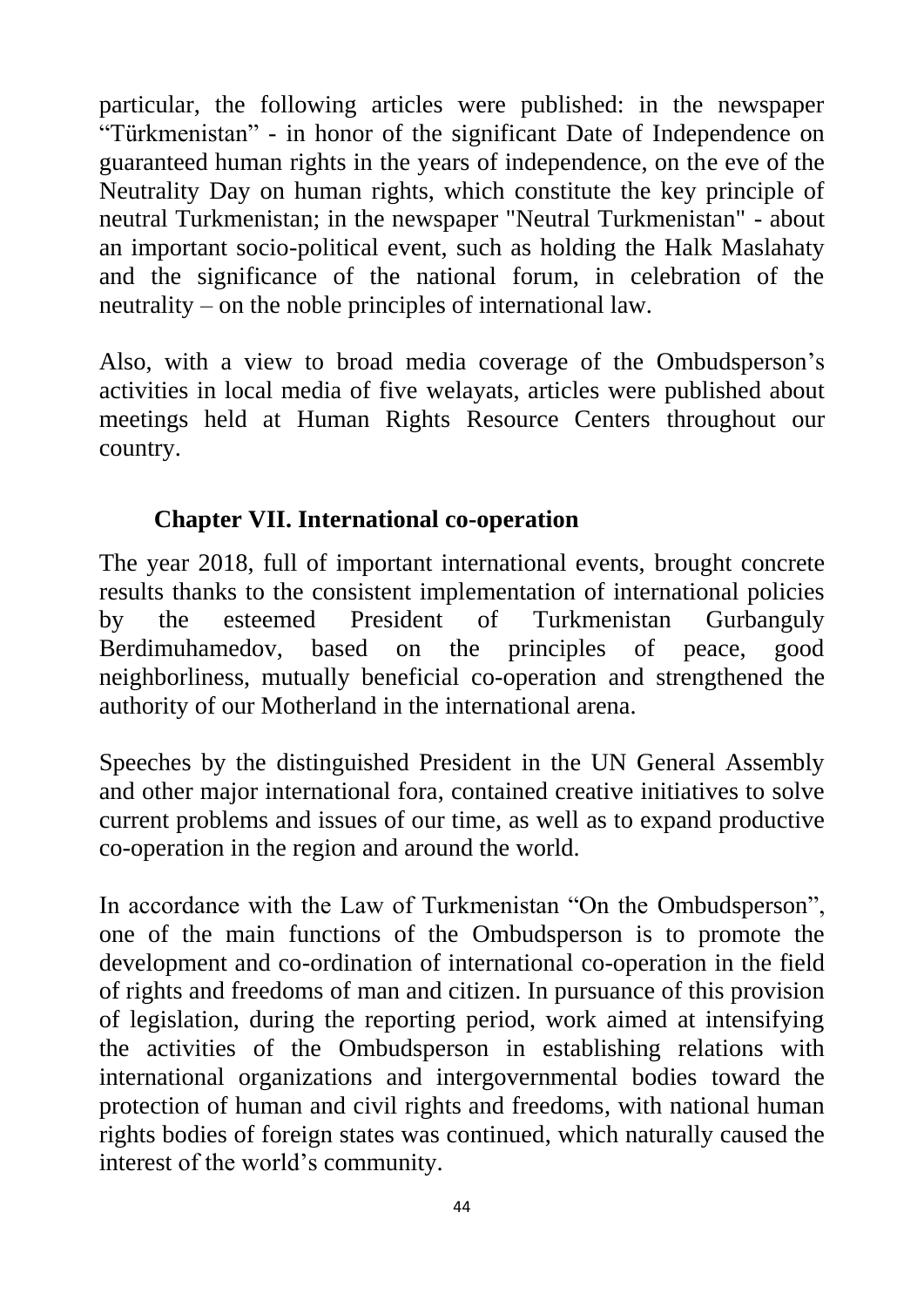A concrete example of this is the meetings and conferences listed below. Thus, during the reporting period, the Ombudsperson met with the Vice President of the European Bank for Reconstruction and Development, Senior Political Adviser for Russia, Central Asia and Mongolia, Jonathan Avsy, with Special Representative for Central Asia of the European Union (EU) Mr. Peter Burian and his Political Advisor Ms. Martina Schmidt, with a delegation led by the High Commissioner for National Minorities of the Organization for Security and Co-operation in Europe, Lamberto Zannier, with a senior OSCE Officer for Gender Equality, Ms. Amarsana Darisouz, and Advisor, Ms. Leena Avonius, Ambassador of the Kingdom of Sweden to Turkmenistan, Ms. Ingrid Tersman, with the Ambassador Extraordinary and Plenipotentiary of Finland to Turkmenistan, Ms. Maria Liivala, with the Special Adviser on Religious Minority Affairs of the State Department of the United States of America, Mr. Knox Tames, the delegation of the Federal Republic of Germany led by the head of the Inter-Parliamentary Group for Central Asia of the Bundestag of this country, Manfred Grund, Regional Director of UNICEF for Europe and Central Asia Region, Ms. Afshan Khan, Regional Representative of the Office of the High Commissioner for UN Human Rights for Central Asia Mr. Ryshard Komenda, Permanent Representative of Switzerland to the OSCE and the UN in Vienna Claude Wild, Permanent Representative of the United Nations Development Programmein Turkmenistan, Ms. Elena Panova, Head of the Organization for Security and Co-operation in Europe Centre in Ashgabat Ambassador Natalia Drozd, International Expert of the United Nations Children's Fund (UNICEF) Arkady Torytsin, and UNICEF Representative in Turkmenistan, Ms. Shahin Nilofer, members of the delegation of the OSCE Office for Democratic Institutions and Human Rights, in the bilateral Turkmen-American political dialogue, in a working meeting organized by the Ministry of Foreign Affairs of Turkmenistan between the members of the UN agencies in Turkmenistan, and officials of the ministries and departments of Turkmenistan, in a meeting organized by the Ministry of Foreign Affairs on the organization of the event "Days of Sustainable Development Goals in Turkmenistan." Besides, a meeting was held between the staff of the Ombudsperson's Office and a delegation of experts from the High Commissioner for National Minorities of the Organization for Security and Co-operation in Europe.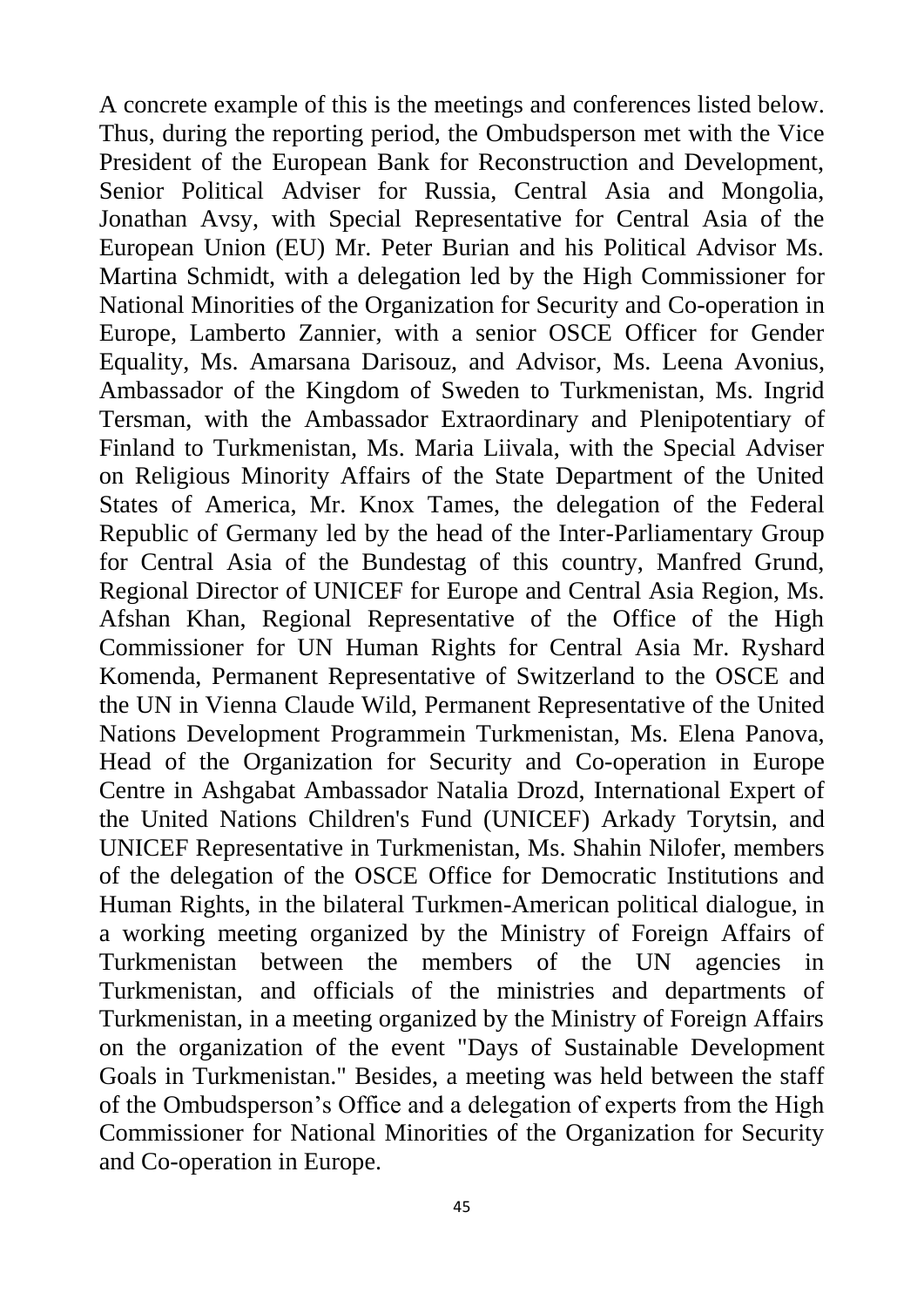During the above-mentioned meetings held in a trusting, businesslike atmosphere, the interlocutors were acquainted with the status and powers of the Ombudsperson, the work of the Ombudsperson's Office over the past period and the prospects for further development, the main activities in the field of international co-operation. In turn, the mentioned officials expressed interest in establishing and enhancing bilateral and regional co-operation aimed at promoting a deep understanding of international standards in the field of human rights and freedoms.

During the reporting period, co-operation on ensuring and realizing human and civil rights with international organizations was continued, including the United Nations structural divisions - the United Nations Development Programme Representation Office in Turkmenistan, the Children's Fund Office (UNICEF), the Regional Office of the High Commissioner UN Human Rights in Central Asia, and the Office of the Organization for Security and Co-operation in Europe in Turkmenistan etc.

In 2018, a work plan for 2018-2019 between the Office of the Ombudsperson of Turkmenistan and the Representative Office of the UNICEF Children's Fund in Turkmenistan was signed in the framework of the Co-operation Programme between Turkmenistan and the United Nations Children's Fund (UNICEF) for 2016–2020. The plan reflects the recommendations of the UN Committees on the Rights of the Child and the Rights of Persons with Disabilities. This component is aimed at promoting the rights of children to a healthy happy life, without violence, abuse and neglectful treatment, and to the development and upbringing in a safe family environment.

Within the framework of this plan, in October-November 2018, the Ombudsperson's Office together with representatives of UNICEF held throughout the country awareness-raising workshops on the rights of the child and the rights of persons with disabilities. Responsible employees of welayat and local hyakimliks, departments and units of education, health, civil registry offices, responsible employees of the social protection system, and other responsible employees, whose duties include working with these groups of people, were invited to participate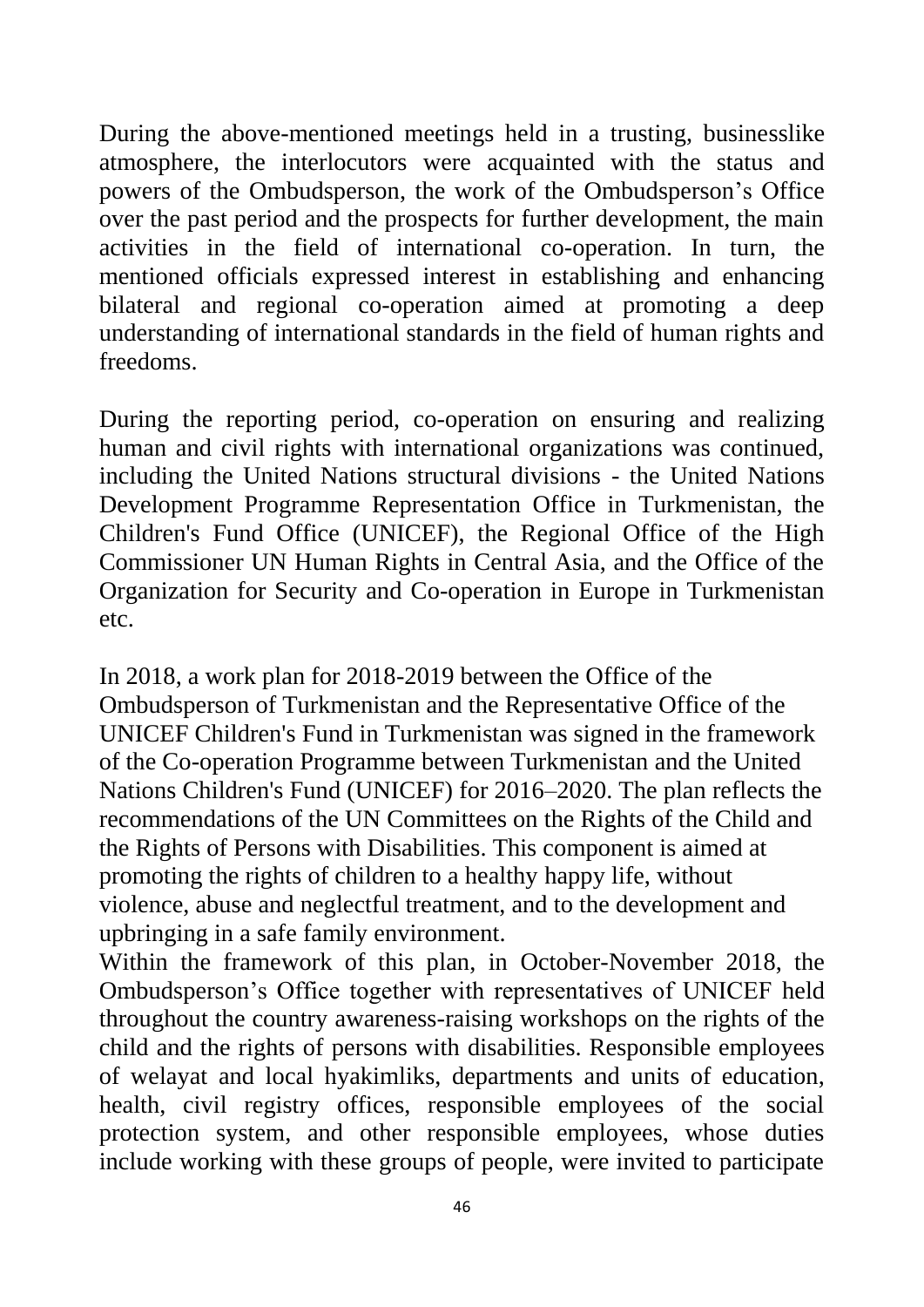in the workshops. There were also presentations on the provisions of the UN Conventions "On the Rights of the Child", "On the Rights of Persons with Disabilities", the legislation of Turkmenistan adopted in pursuance of the implementation of the norms of these Conventions into national legislation was clarified, the procedure for submitting reports by Turkmenistan on the implementation of the provisions of these Conventions was explained. Consultations on issues of interest were also provided, and the wishes of the participants of the seminars were taken into account.

In the reporting period, in accordance with the annual work plan of the Ombudsperson's Office and the project "Assistance in the implementation of the National Human Rights Action Plan in Turkmenistan for 2016-2020," co-operation continued with the UNDP Country office in Turkmenistan, and with the OSCE Centre in Ashgabat in the framework of its project "Support to capacity building of the Ombudsperson's Office".

As is known, in 2018, the entire world community widely celebrated the 70th anniversary of the adoption by the United Nations of the Universal Declaration of Human Rights. This significant event was also celebrated in Turkmenistan. In particular, numerous events dedicated to this date were planned and held, they were attended by heads and representatives of government agencies, international organizations and public associations.

On 10 December 2018, the Office of the Ombudsperson in Turkmenistan, together with the Office of the UN Resident Coordinator in Turkmenistan and the OHCHR Regional Office, held a 'Round table' on the 70th anniversary of the Universal Declaration of Human Rights, which was attended by representatives of diplomatic missions in Turkmenistan, international organizations, including UN agencies, international experts, ministries and departments of Turkmenistan, public organizations.

The 'Round table', conducted on 3 December 2018 by the Institute of State, Law and Democracy of Turkmenistan, where representatives of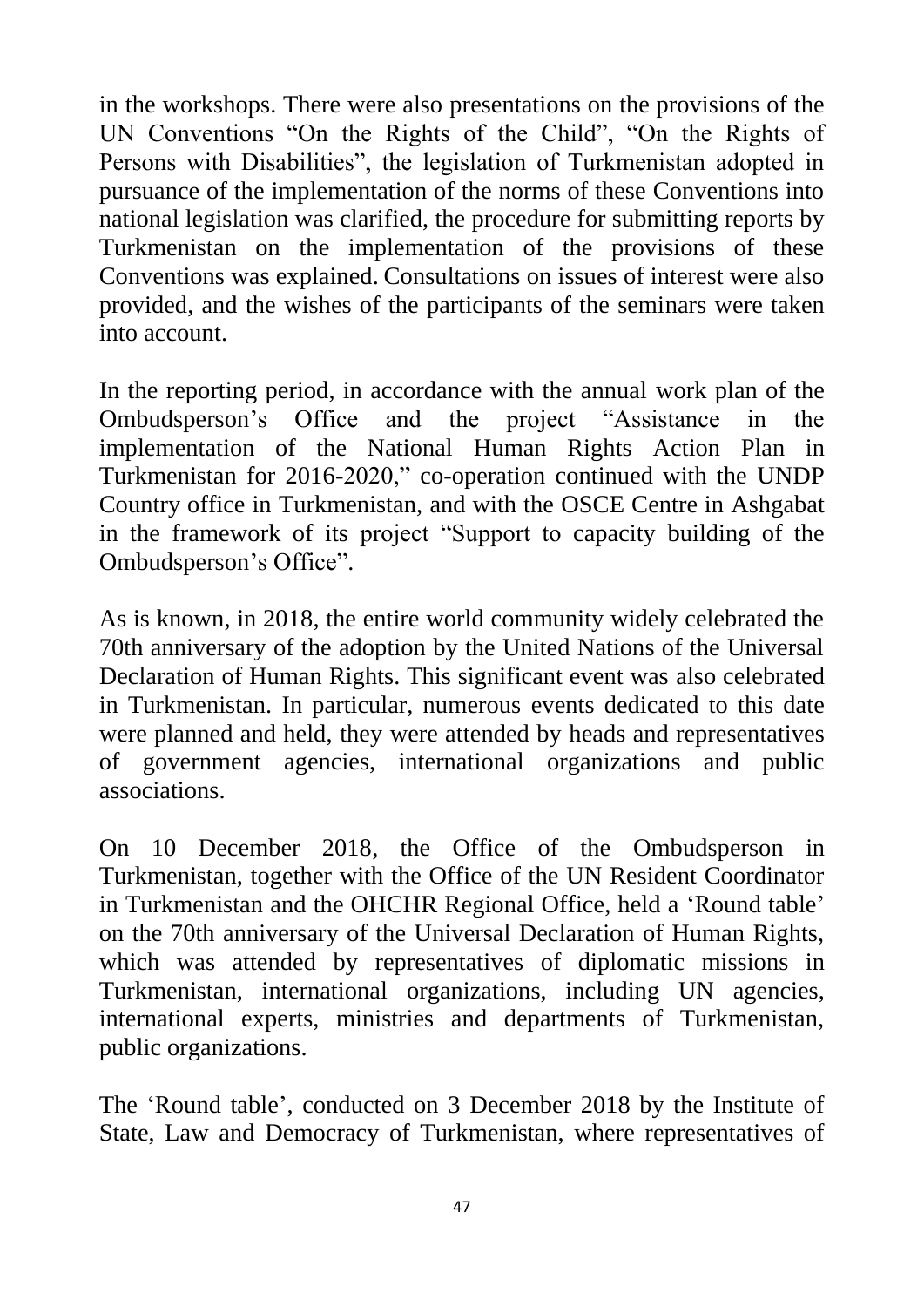the Ombudsperson's Office took part among numerous national and foreign guests, was also devoted to this significant date.

The Ombudsperson and representatives of her staff also actively participated in international conferences, seminars, and round tables meetings on various topics in the field of human rights.

In April, representatives of the Ombudsperson's Office took part in a meeting organized by the United Nations Children's Fund (UNICEF) in Turkmenistan, which was attended by an international expert Arkady Toritsyn, who visited the Office of the Ombudsperson. The event participants got familiarized with the situation regarding the rights of children and women in Turkmenistan, a review of the progress achieved by Turkmenistan in implementing the final recommendations of 2015 from the Committee on the Rights of the Child.

In March 2018, the staff of the Ombudsperson's Office took part in a meeting of the Technical working group on combating trafficking in persons in Turkmenistan, organized by the Office of the United Nations Office on Drugs and Crimes in Turkmenistan. The meeting discussed issues of co-ordination of international assistance programmes provided for the implementation of the National Action Plan of Turkmenistan to combat trafficking in persons for 2016-2018.

In the same month, representatives of the Ombudsperson's Office took part in the 'Round table' on "National mechanisms for promoting gender equality in the OSCE region" organized by the OSCE Centre in Ashgabat.

During the year, representatives of the Ombudsperson's Office took part in the workshops of the OSCE Centre in Ashgabat on "Combating violent extremism and radicalism leading to terrorism: a multilateral approach", "Countering the use of the Internet for terrorist purposes", "OSCE standards on the protection of minority rights, integration of various societies and effective participation in public life", "Seminar for instructors on the rights and duties of journalists ", "The potential of labour migration for the economic development of Turkmenistan", "Lubljana Recommendations for the integration of various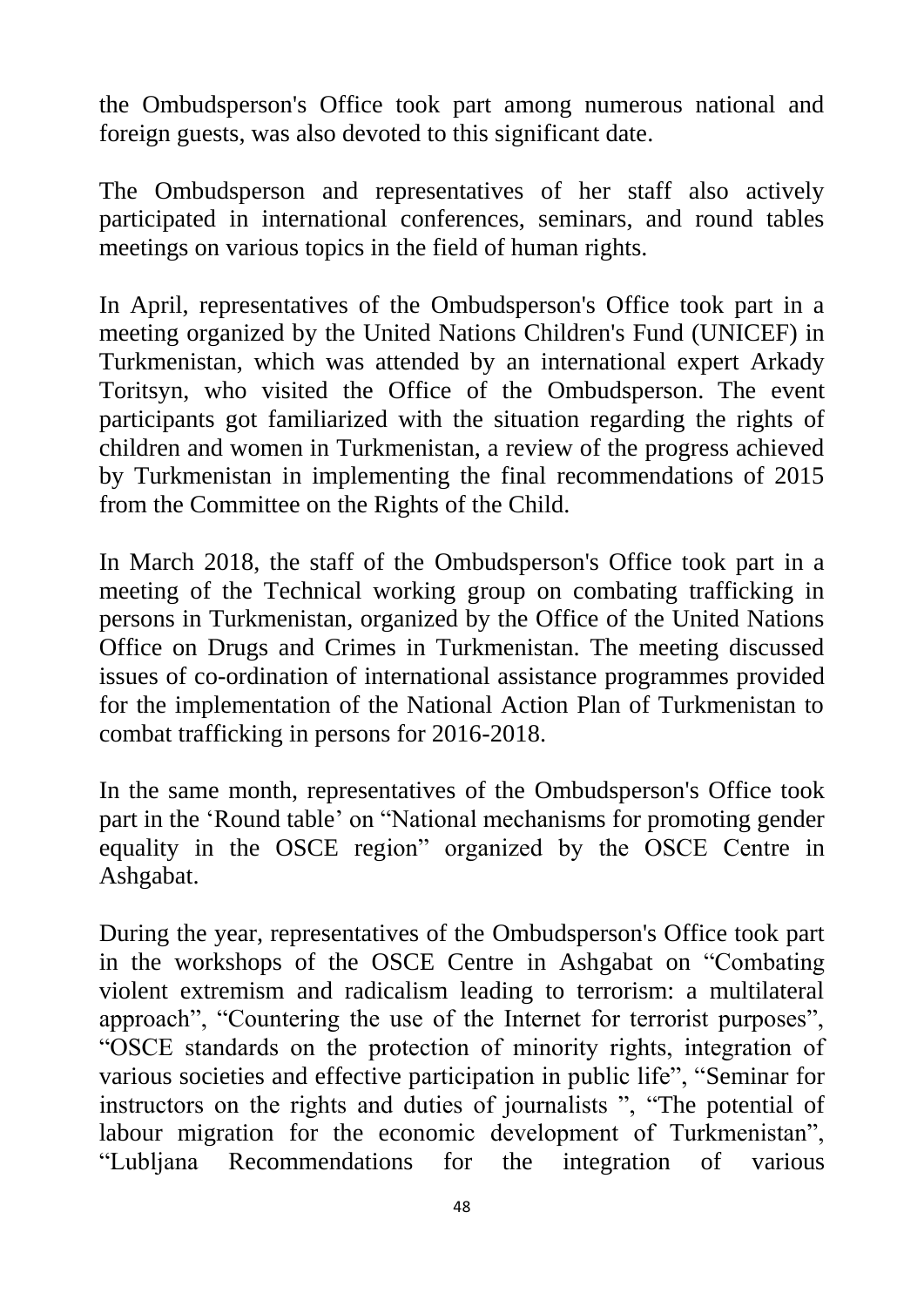communities". In October, representatives of the Ombudsperson's Office took part in a training on the topic "International norms and mechanisms in the field of human rights protection", organized by the United Nations Development Programme Office in Turkmenistan.

As part of the expansion of international co-operation aimed at learning international best practices in the field of human rights, strengthening contacts with the Ombudspersons of other countries, the Ombudsperson and her staff participated in a number of international fora.

Thus, on 21-23 February 2018 they participated in the Annual Meeting of the Global Alliance of National Human Rights Institutions (GANHRI) and in the side event "The Tripartite Strategic Partnership of GANHRI, UNDP, OHCHR to support the Central Asian NHRI: Experience and Prospects" held in city of Geneva.

On 26-28 February they participated in the work of the High-Level Segment of the Conference on "Basic Human Rights" held in the framework of the 37th Regular Session of the UN Human Rights Council in Geneva, Switzerland. In an event held during this session on the development of human rights in Central Asia, the Ombudsperson made a relevant presentation.

In April 2018, the Office participated in the Forum of the National Preventive Mechanism (NPM), organized by the UNDP Regional Office in Istanbul together with the Office of the Ombudsperson of the Republic of Kazakhstan in Astana. At the meeting, an exchange of experience took place between the Ombudspersons of the Central Asian countries, Russia and Europe, representatives of regional groups of the National Preventive Mechanism and members of the Co-ordination Council, which was of great importance for the capacity building in this area.

In May 2018, a meeting of the OSCE Humanitarian Dimension Committee on the topic "Gender Equality: From Commitment to Action" was held in Vienna, Austria, at which the Ombudsperson of Turkmenistan spoke on the gender situation in Turkmenistan. The presentation outlined the country's gender policy and focused on the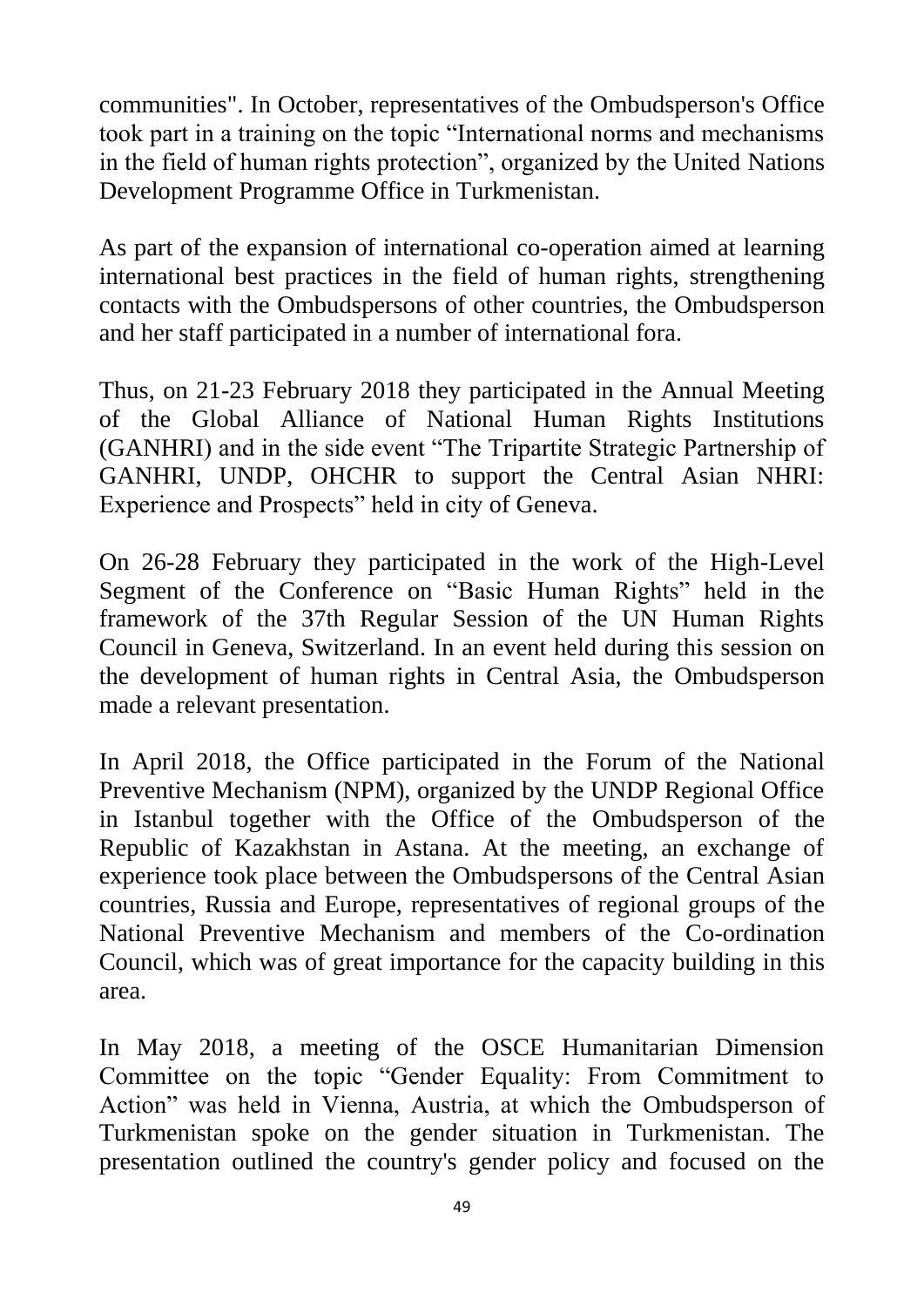equal participation of women in all spheres of the public and political life of the country, which is safeguarded by the Constitution and legislative acts of the country.

The participation of the Ombudsperson as an observer in the work of the 30th session of the Universal Periodic Review Working Group, held in Geneva, Switzerland during the consideration of the third report of Turkmenistan, and in the dialogue on human rights "Turkmenistan-European Union", held on 21 June the same year in the city of Brussels of the Kingdom of Belgium should be noted.

As the practice of the Ombudsperson's Office has shown, sharing experience with national human rights organizations, Ombudspersons of other states helps learn the best practices of their work, identify main goals, determine tactics and strategies for the near future to overcome challenges in the field of human rights and freedoms.

Evidence of this is the participation of the Ombudsperson in the international scientific-practical conference dedicated to the 70th anniversary of the Universal Declaration of Human Rights, held in Moscow, Russian Federation. At the forum, the Ombudsperson made a presentation on the topic "Constitutional mechanisms for the protection of human rights and freedoms in Turkmenistan".

It should also be noted that within the framework of the project of the OSCE Centre in Ashgabat on "Development of the capacity of the Office and regional Ombudsperson's agencies", a study tour was organized in Yerevan, Republic of Armenia in November 2018. During the trip, the delegation headed by the Ombudsperson got acquainted with the activities of the Office of the Human Rights Defender of Armenia, shared experiences, took part in events to mark the 10th anniversary of the activities of the staff of the national preventive mechanism for the protection of human rights of the Republic of Armenia. As part of the visit, an official meeting with the Armenian Human Rights Defender Mr. A. Tatoyan took place, at which the parties exchanged views on the importance of a preventive mechanism for the protection of human rights, on vectors and the results of co-operation with civil society, international organizations mass media.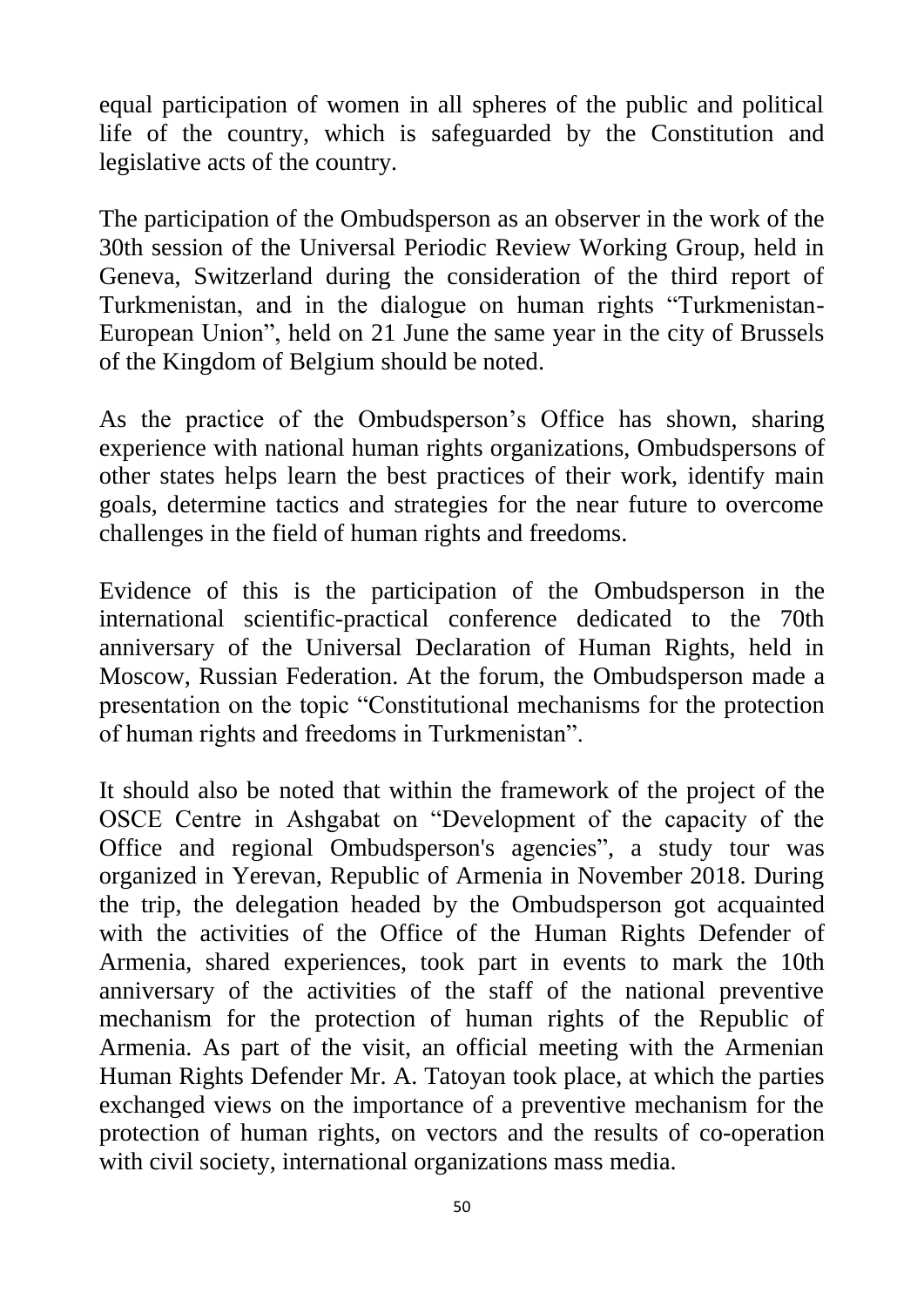In addition, the staff of the Ombudsperson had the opportunity to participate in various international events dedicated to the protection of human rights, including the seminar on administrative law held in the framework of the regional programme of the German Society for International Co-operation (GIZ) "Promotion of legal statehood in Central Asia" in Riga, Republic of Latvia, IX International Scientific and Practical Conference on Administrative Law "Executive Procedure in Administrative Law", organized under the same regional programme in Astana, Kazakhstan, the International Forum of Women leaders, held in Minsk in the Republic of Belarus, a seminar on "Human rights education and social research methods for national human rights institutions in Central Asia", organized by the UNCHR Regional Office for Central Asia and the Istanbul Regional UNDP Centre and held in Bishkek.

The above-mentioned international events were held in an atmosphere of broad co-operation of the participants, their active contribution to the exchange of information about their experience by giving practical examples, the exchange of information on human rights issues that they handle as part of their work.

The above measures indicate that during the reporting year, the interaction of the Ombudsperson's Office with representatives of international organizations, including human rights organizations, national human rights organizations, and civil society expanded and strengthened.

This contributed to the necessary implementation of the role of the Ombudsperson's Office as a source of information on the situation of human and citizen rights in the country for national and foreign partners, contributed to ensuring effective protection of the rights of citizens, increasing the capacity of human rights defenders and sharing experience in this area.

Taking into account the productivity of international co-operation of the Ombudsperson's Office with international organizations, and, above all, with the United Nations departments, work will continue to protect the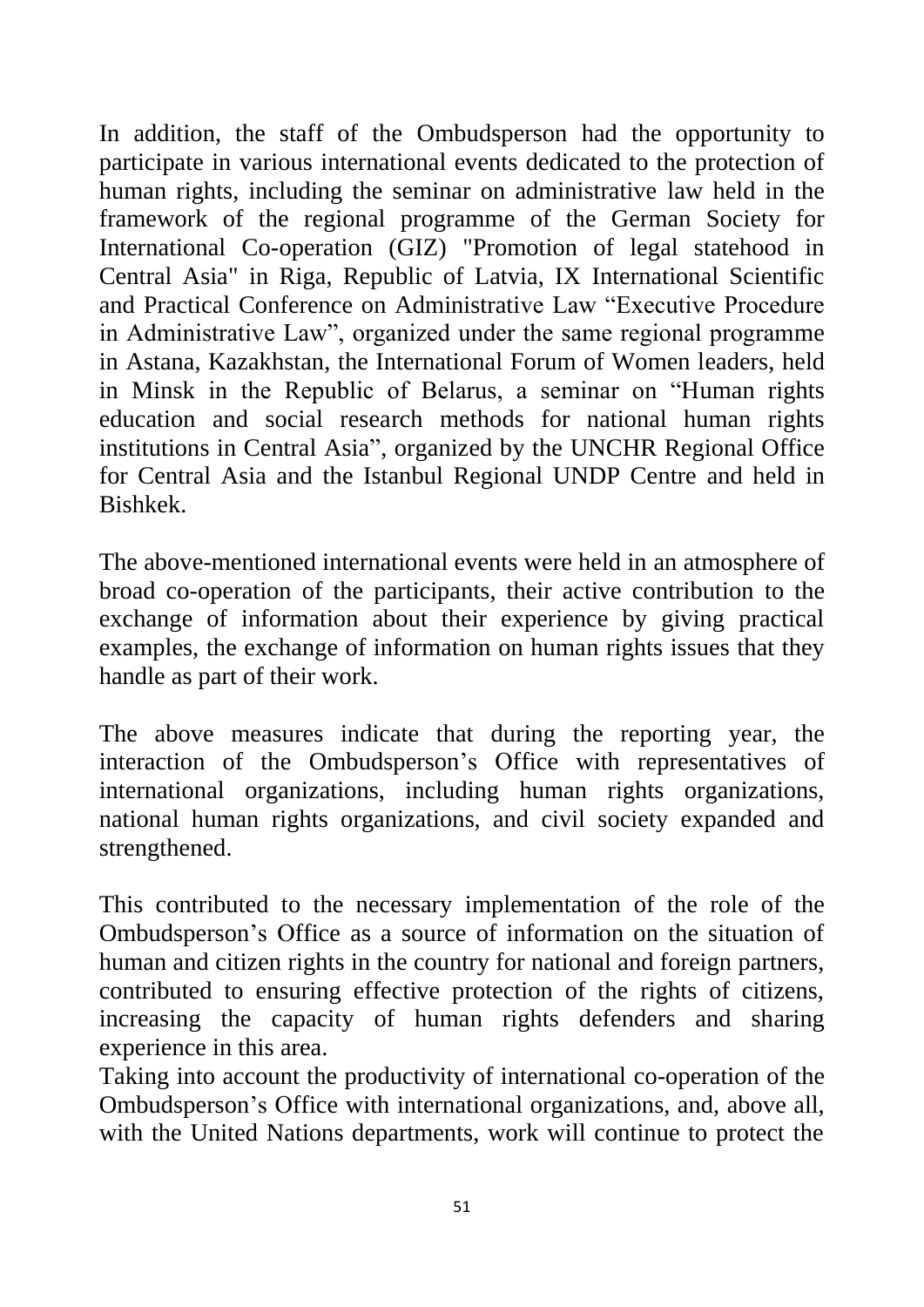rights and freedoms of man and citizen in all areas and along all directions.

#### **Глава VIII. Requests and recommendations of the Ombudsperson**

Within the scope of her authority provided for by Article 18 of the Law of Turkmenistan "On the Ombudsperson" and the functions provided for by Article 19, the Ombudsperson examines complaints of citizens of Turkmenistan and foreign citizens and stateless persons on the territory of Turkmenistan to decisions or actions (inaction) of state authorities and local self-government officials, civil servants who violate their rights and obligations guaranteed by the Constitution of Turkmenistan and other regulatory legal acts, international agreements of Turkmenistan, if previously the applicant appealed against the decisions or actions (inaction), according to a court or administrative procedure, but did not agree with the decisions taken on his/her complaint.

Also, in accordance with the norms of the Law, by accepting a complaint for handling, the Ombudsperson has the right to apply for assistance in its verification to the competent state bodies, local governments and officials. In case of establishing facts of violation of rights and freedoms of man and citizen, the Ombudsperson sends to the company, institution, organization or officials whose actions (inaction) violate human rights and freedoms, his/her recommendation containing proposals for taking necessary measures for the immediate restoration of violated rights and human freedoms, and in relation to an official who violated human rights and freedoms - to the authorized state bodies or to the relevant official - to initiate disciplinary or administrative action or criminal proceedings.

Complaints received by the Ombudsperson's Office were accepted into the proceedings, it was determined from the results of the study that the citizens had applied previously to the relevant authorities on their questions and, disagreeing with the decisions made on them, appealed them administratively and judicially, and also did not agree with the results.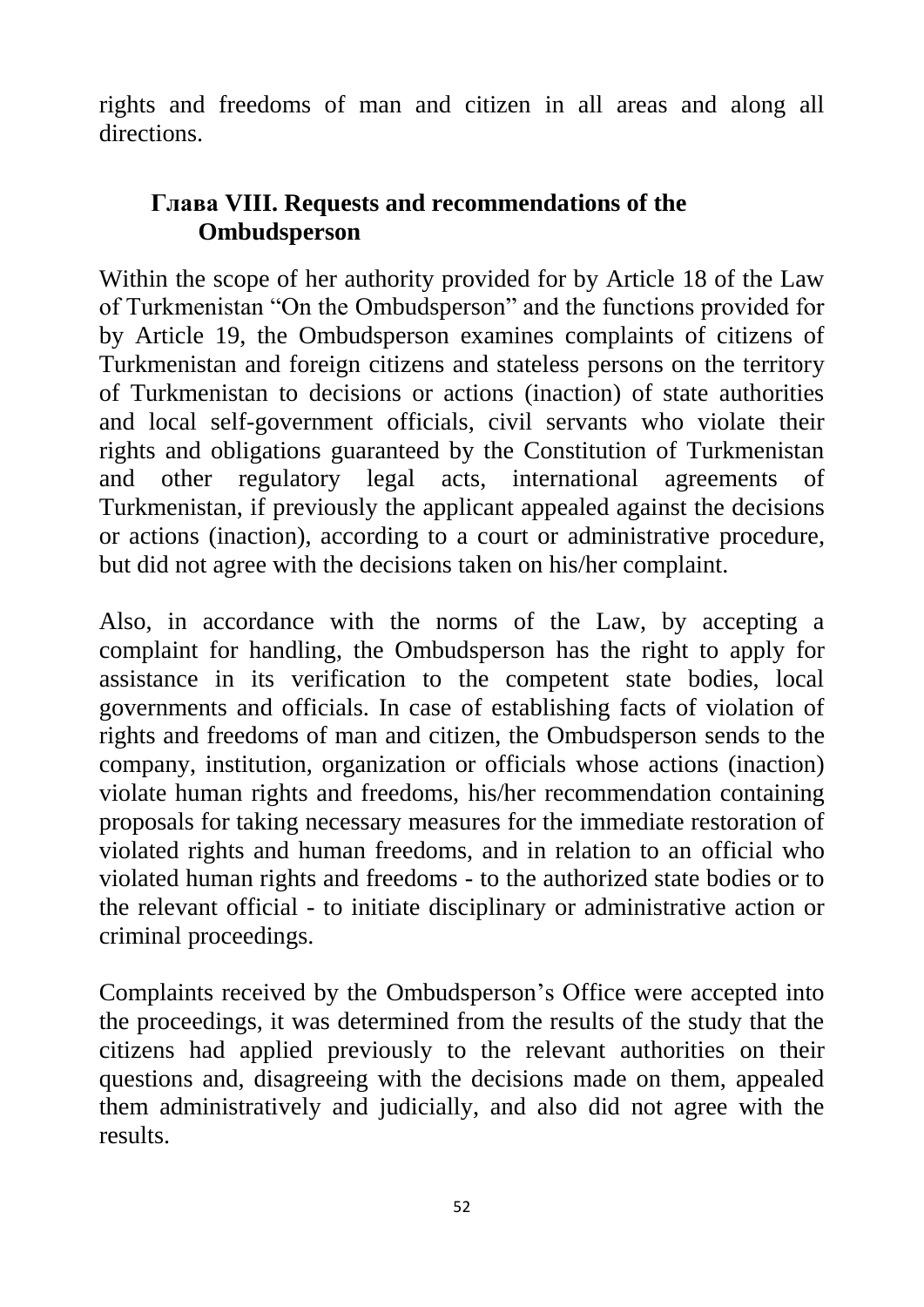On a large part of the complaints received for processing, the Ombudsperson addressed the competent state bodies for assistance in verifying the arguments mentioned in the appeals, on the results of which they were considered. On verified appeals, satisfactory answers were received and given. However, some of them, due to the incompleteness of inspections or consideration of their nature, required referral. Also on the complaints, the Ombudsperson appealed to the competent authorities with recommendations. Here we believe it appropriate to give a few examples on requests and recommendations relating to complaints.

Thus, a resident of Ashgabat, L.L. filed a complaint in which he indicated that no warrant was found in any of the archives for the living space allocated to his deceased father many years ago. This is why the relevant authorities did not re-register a personal account in his name. As a result of the study of the documents attached to the complaint, it was established that in the housing maintenance trust there were documents for opening a personal account in the name of the father of L.L. on the basis of the handover act of the house, compiled forms Nos 16 and 17 on registration and residence in this house of L.L. for more than 43 years, on the death of his father in 1997. The complaint of the citizen was sent to the hyakimlik of Ashgabat city, the request was satisfied and the personal account was renewed in the name of the applicant, and he was notified about this in writing.

There were facts of satisfaction of complaints about delays in the provision of housing to replace the demolished housing.

For instance, residents of Ashgabat M.N. and N.K. in their complaints pointed out that the relevant authorities, referring to an untimely construction and commissioning of residential buildings, for a long time did not allow them to move to their previously indicated residential buildings.

To assist in the verification of the arguments set forth in them, both complaints were sent to the hyakimlik of Ashgabat. After verification, answers were given on the creation of the opportunity to move to the houses provided, with the indication of their addresses.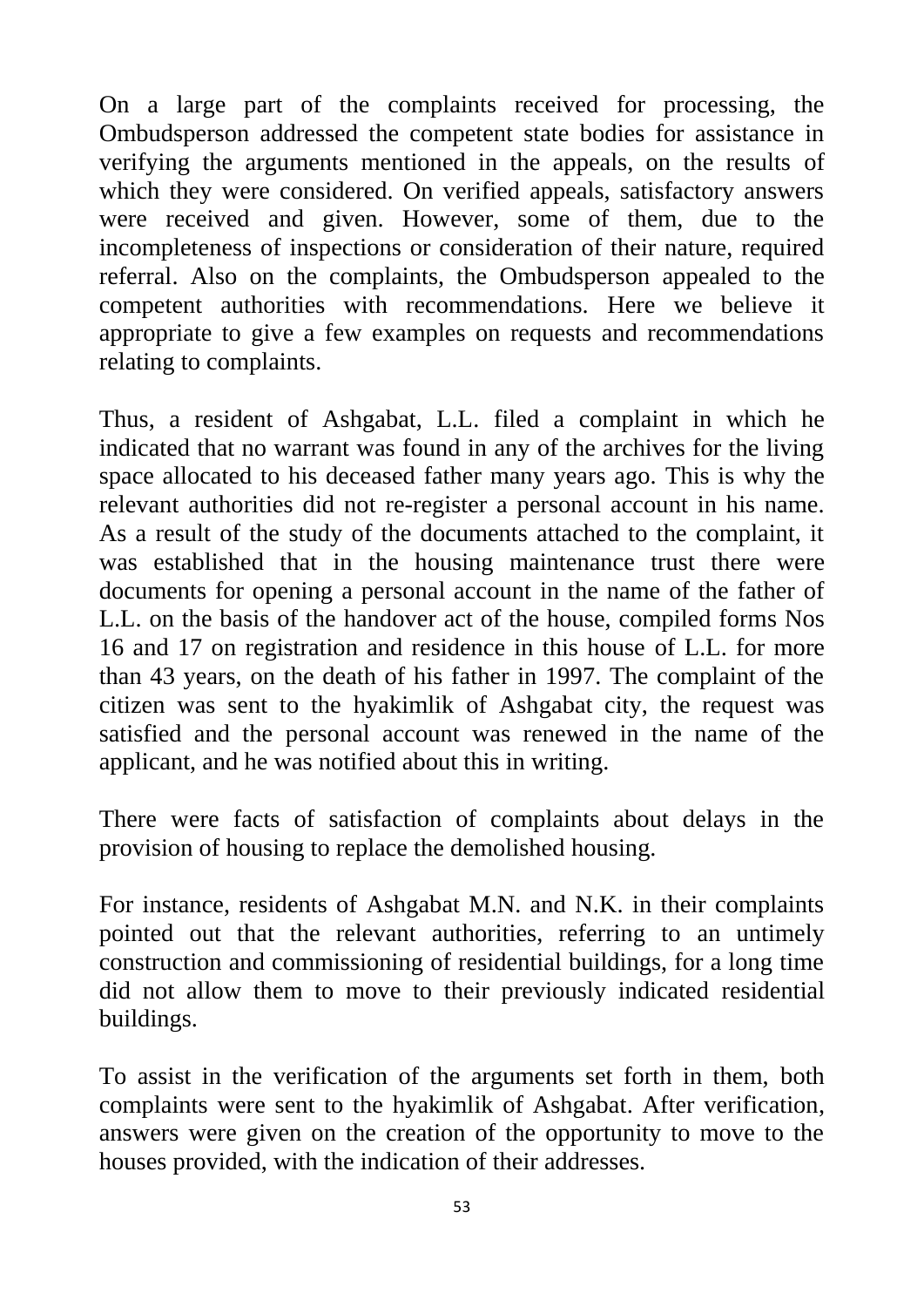An Ahal welayat resident, A.A., complained to the Ombudsperson's Office. She stated in her complaint that the house in which she lived, was subject to demolition. In connection with the official dissolution of the marriage with her spouse, despite the fact of her registration in the house, her husband's relatives prevent her from living in it. She had 3 young children on her dependency. Her complaints in various instances about the need for housing did not produce results, and she asked to assist her in this matter.

To verify the arguments set forth in it, the complaint was sent to the hyakimlik of the Ahal welayat. The response received as a result of the inspection indicated that at the meeting of a special commission established by the hyakim of the Ahal welayat, the marital status of the applicant was examined. The family was recognized to be in particular need of social protection, and prior to building a typical residential building on a land plot provided to her family (at the place of registration), the commission decided to build for her a 2-room dwelling with all outbuildings for temporary residence. Construction of the house was in the completion stage, and she was notified about that.

Residents of the Balkan welayat made a collective complaint on the housing issue. The appeals stated that they lived in the houses of the state housing stock, which have been subject to demolition for the past 20 years. In this regard, the house was not being renovated, beautified. The complaint contained a request that if the house was really to be demolished, provide them with housing in accordance with the established norms.

In order to assist in verifying the arguments in the complaint, the complaint was sent to the hyakimlik of the Balkan welayat. As a result, a response was received that a meeting was organized with the applicants and a conversation was held, relating to the issues of grievances, and appropriate measures were taken, which resulted in a conciliation agreement between the parties.

However, for some complaints sent for field checks, in which citizens indicated that the local executive authorities did not consider their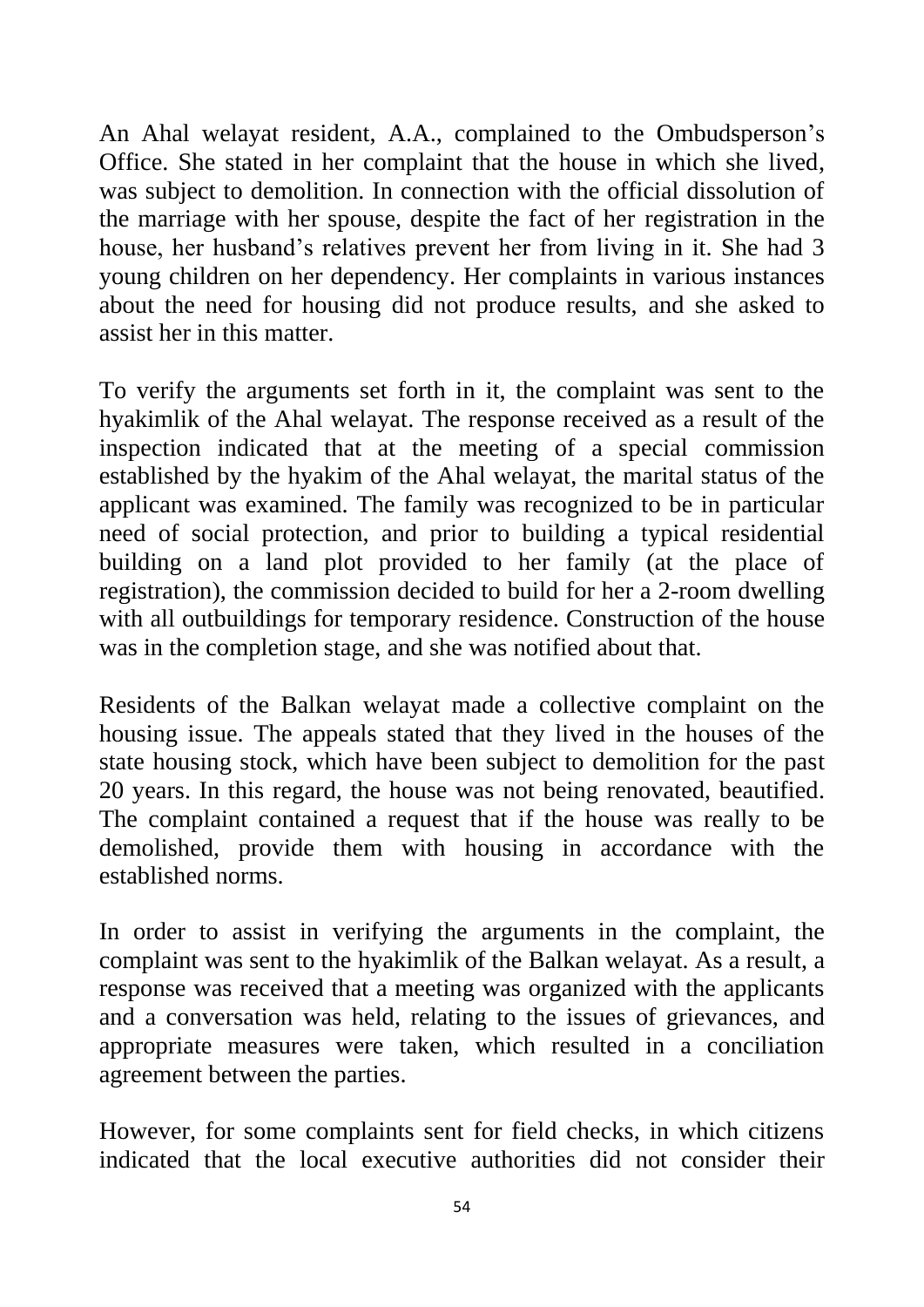housing applications, it turned out that specific decisions had already been made on these issues.

For example, the response of the hyakimlik of Ashgabat on a complaint of similar content to a resident of the city of Ashgabat A.H. stated, that according to the Resolution of President of Turkmenistan No 15092 of 20.01.2017 "On the construction of residential buildings for persons with disabilities and people especially in need of social protection in the country's welayats and the city of Ashgabat", the documents were received from the applicant on  $\overline{01.02.2018}$  and he was put on a waiting list under No 138 and his issue would be resolved by the appropriate public commission.

A complaint of similar content received from a resident of Ashgabat was sent for inspection to the hyakimlik of Ashgabat, as a result of which it was established that the applicant's documents were received based on the above decree and he was put on a waiting list under No.285, and the appropriate public commission would consider his issue.

The signing by the esteemed President of Turkmenistan of the Resolution approving the Programme for improving the sphere of employment and creating new jobs in Turkmenistan for 2015-2020, the action plan for its implementation indicates the creation of new opportunities to address employment issues.

At the same time, a certain part of the complaints were complaints on labour issues, including on employment of citizens.

For example, a resident of the Balkan welayat G.D. in his appeal for assistance in finding a job for his wife, indicated that he was a person with disability of 2 category and did not have the opportunity to work himself, and taking into account their 3 underage children, he applied with this issue to the relevant authorities, but his efforts were ineffective. His complaint was sent for inspection to the hyakimlik of the Balkan welayat, and the received reply stated that on the issue of employment of S.D. - the wife of G.D., relevant work was carried out and she, according to the written instruction of Department of Labour and Employment of the population of Balkanabat, she was employed as a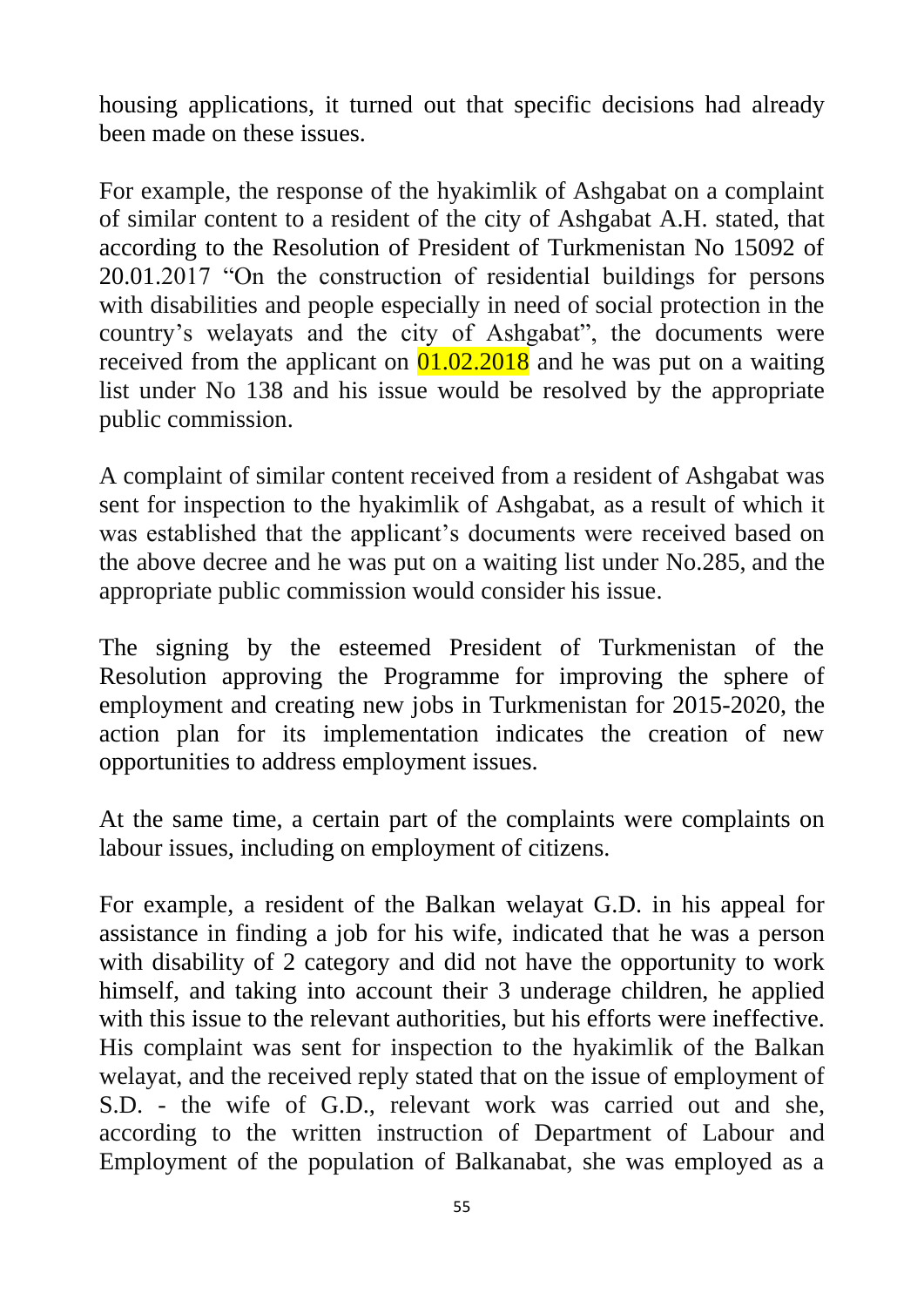worker for the improvement of the adjacent territory in the sports school No. 3 of the Chief Department of Sports and Youth Policy of Balkan welayat, located in the city of Balkanabat.

A statement on non-payment of wages received by the Ombudsperson's office from a group of teachers of the elementary vocational school of Sayat etrap of the Agricultural production association of the Lebap Region of the Ministry of Agriculture and Water Resources of Turkmenistan was sent to the named Ministry, where their demands were met and a full settlement was paid to the applicants.

Unfortunately, in some cases the arguments stated in appeals after their verification turned out to be untrue.

For example, the complaint to the Ombudsperson's office of a resident of the Murgab etrap of the Mary welayat A.A. stated that when she asked about the land plot in the village where her father lived, she was offered a plot located in the desert zone, where there was no water, electricity, gas and other necessary living conditions. This appeal was sent to the hyakimlik of the Mary welayat for verification and assistance.

According to the answer, during the inspection it turned out that the applicant had never submitted an application to put her on a waiting list for the allocation of a land plot and during the check and meeting with her, she was explained the order of putting on a waiting list and receiving a land plot. After that, she would have the opportunity to obtain the land plot.

A similar example was sent to the hyakimlik of the Dashoguz welayat. A complaint by a resident of the Gyorogly etrap of the Dashoguz welayat S.N. on the allocation of land and provision her with work. During the verification of the application, it turned out that, according to the resolution of the hyakim of Gyorogly etrap No.124 of 07.05.2015, she was allocated a land plot of 0.12 hectares from the land fund for the construction of a house, and also that she was registered among job seekers at the Employment Department. Despite the fact that she was offered a plot for lease for the cultivation of agricultural products in the Abadanlyk daihan association, as well as a vacancy offered as a carpet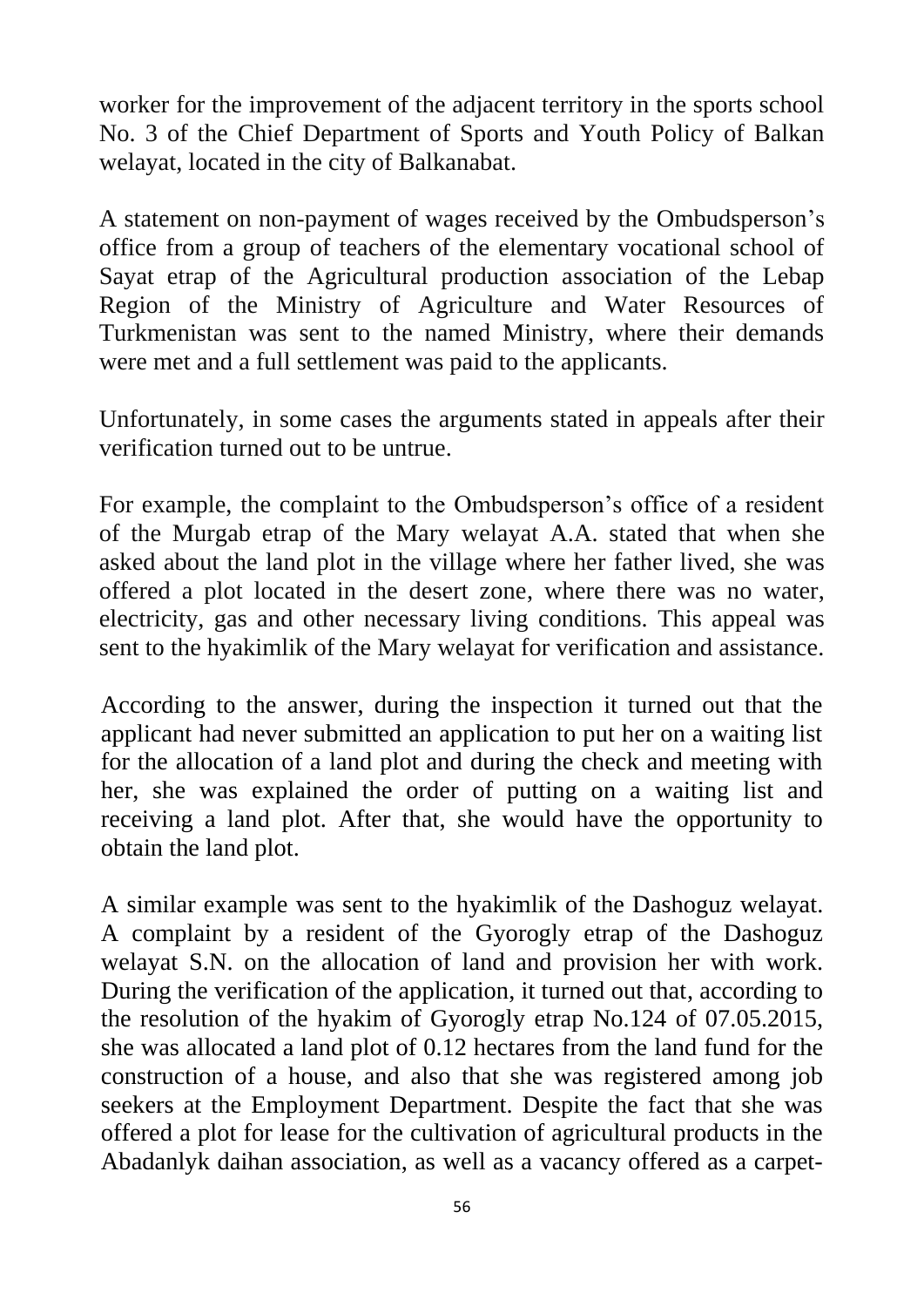maker of the Dashoguz carpet enterprise "Cheper" of the Gyorogly etrap, she would be offered assistance according to her wishes. She refused these proposals, stating that she would like to work in her specialty as a laboratory assistant in quality control of food products or service assistant in enterprises within the Gerogly etrap.

In some cases, on the contrary, gross violations of the rights of citizens, committed by some institutions, were revealed.

A resident of the city of Turkmenbashy, Balkan welayat I.G. appealed to the Ombudsperson's Office with a request to clarify, in the established manner, the fact of bringing an unknown person under her name (stolen identity) to administrative and criminal liability.

The Office of the Ombudsperson has sent this complaint to verify the arguments in the appeal to the General Prosecutor's Office of Turkmenistan.

During the verification, it was established that, according to the verdict of the court of the Berkaralyk district of Ashgabat city of 11.03.2009, citizen I.A. assigning the name of the applicant, that is, calling herself by the name of I.G. in law enforcement agencies, was found guilty under Article 138 of the Criminal Code of Turkmenistan, and was deprived of her liberty for a term of 1 year.

Also, I.A. again posing as I.G., according to a court order of the Berkaralyk district of Ashgabat of 18 January 2017, was brought to administrative responsibility under Article 360 of the Code on Administrative Offenses and was fined 1,000 manats.

In order to clarify the identity of the applicant, when contacting the relevant Department of the vital statistics, the identity of I.G. was revealed. Due to the incorrect identification by the law enforcement agencies, citizen I.A. under the name I.G. was brought to criminal and administrative responsibility. During the court proceedings, without reliable identification of the person brought to justice, the guilty person was convicted, but she was convicted under a different name.

In the same vein, on the basis of a protest by the Prosecutor of the city of Ashgabat, by a court decision of the city of Ashgabat of 30.10.2018, the ruling of court of the Berkararlyk etrap of 18.01.2017 was annulled,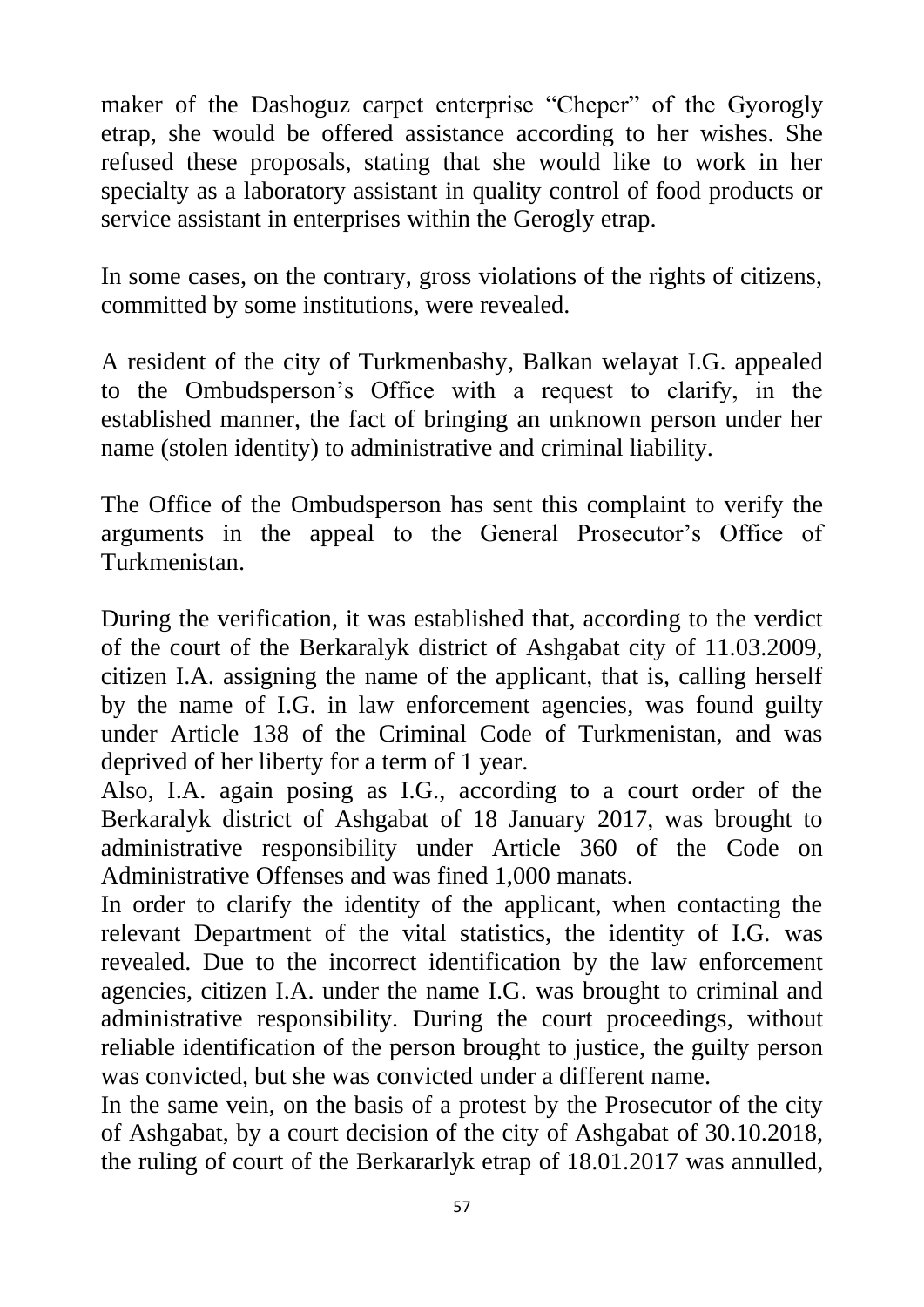and administrative proceedings were terminated in respect of the applicant I.G.

In the same way, on the basis of the submission of the Prosecutor of Ashgabat, by the Resolution of the Presidium of the Ashgabat city court of 30.10.2018 the verdict of the Berkararlyk district of 11.03.2009 against the applicant I.G. was canceled, also in a criminal case on 14.12.2018 by the police of Berkararlyk etrap in accordance with clause 1 of Part 1 of Article 31 of the Criminal Procedure Code of Turkmenistan due to the absence of a crime event in the actions of I.G., the criminal prosecution against her was discontinued.

After the termination of prosecution in a criminal case against the applicant I.G., on 14.12.2018 by the police of Berkararlyk etrap in accordance with part 8 of article 3 of the Criminal Code of Turkmenistan and paragraph 9 of part 1 of article 31 of the Criminal Procedure Code of Turkmenistan, the identity card was replaced with a new one for the person I.A. and sent to the Information Centre of the Ministry of the Interior of Turkmenistan.

This statement was also included in the list of satisfied applications.

In his statement, a resident of the city of Turkmenbashy, Balkan welayat, S.S., indicated that his minor son, playing on the playground near the house, received severe head injuries as a result of a loose swing falling on him and was placed in the Intensive care unit of the city hospital. However, no measures were taken to bring to justice the perpetrators from the Kenar complex-loading oil enterprise of the Turkmenbashy oil refinery complex of plants that have built and commissioned substandard children's facilities.

The Ombudsperson's Office sent this complaint to the General Prosecutor's Office of Turkmenistan in accordance with Article 27 of the Law of Turkmenistan "On the Ombudsperson". The response received indicated that, based on the results of the inspection, the Prosecutor's office of the city of Turkmenbashy, Balkan welayat, initiated a criminal case against the head of the Housing and Operational Trust of the said enterprise D.H. under part 2 of Article 188 of the Criminal Code of Turkmenistan, which is under preliminary investigation and that the complaint of the appealing citizen was satisfied.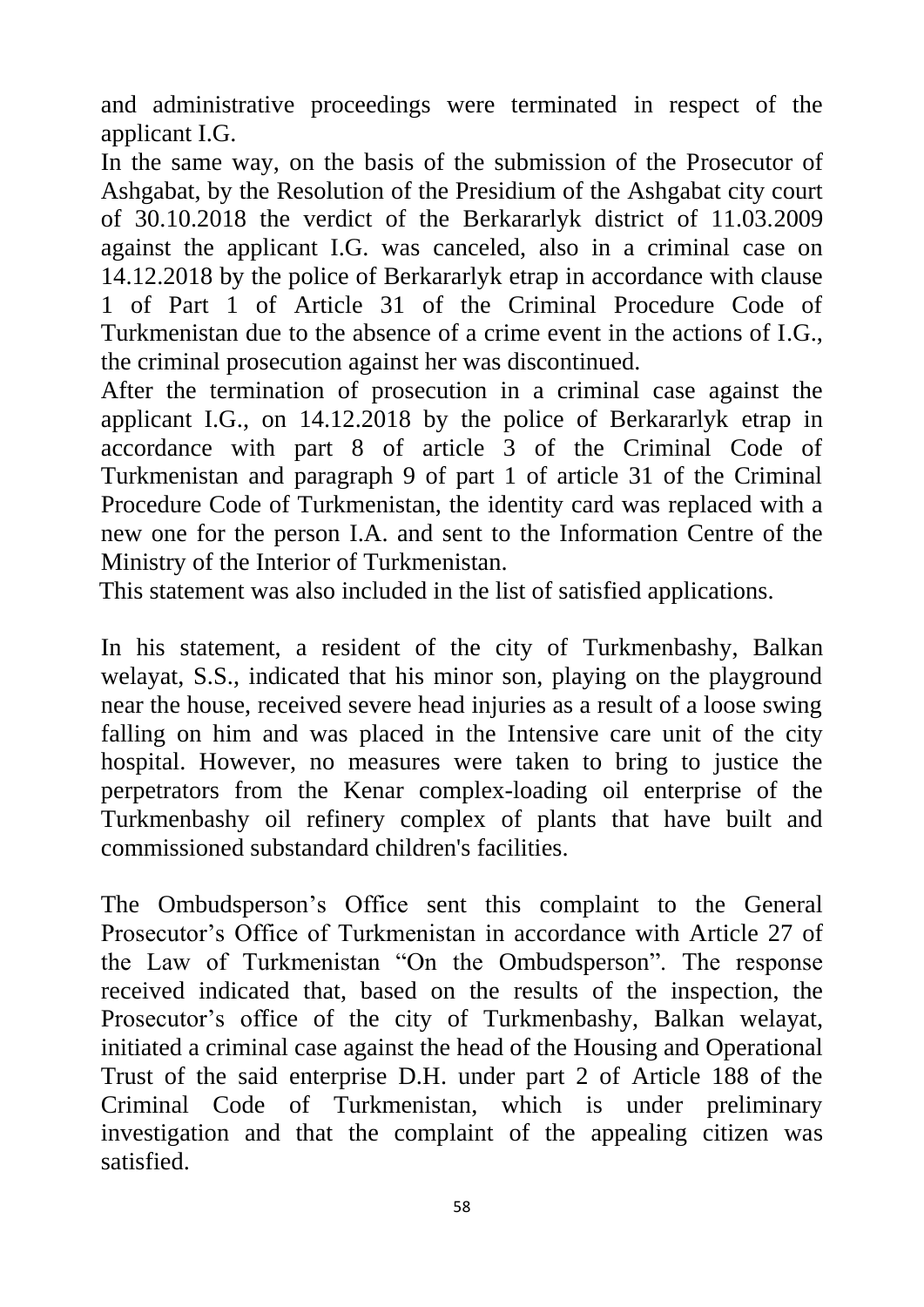In such cases, a timely response and reliable verification of the facts by law enforcement officers are required.

As far as the appeals from citizens regarding the protection of children's rights received by the Ombudsperson are concerned, there was a desire of the Office for their satisfactory resolution. Thus, such issues as granting the right to see one's separately living child, assist in obtaining an appropriate education for children with disabilities, were satisfactorily resolved.

A resident of Ashgabat N.A. applied to the Ombudsperson's Office with the question that the Board of Trusteeship and Guardianship of the hyakimlik of Berkararlyk etrap did not timely consider his appeal and did not decide on the issue of days and time so that he could see his young children, living separately.

To verify the arguments and take the appropriate measures, this appeal was sent to the hyakimlik of Ashgabat, and the received reply informed the Ombudsperson that by the decision of the hyakim of the relevant etrap for N.A. the days of the week and the time of meetings with his young children were established.

The residents of the Lebap welayat, J.F. and Dashoguz welayat G.S. addressed the Ombudsperson's Office to assist in the placement of their children with disabilities in state specialized educational institutions for children with disabilities to receive appropriate education. These appeals were sent to the Ministry of Education of Turkmenistan to verify and take appropriate measures. According to the results of the inspections, it was reported that the young son of J.F. was admitted to the auxiliary boarding school of the city of Turkmenabat for the 2018/2019 academic year, and a young daughter of G.S. was placed in a boarding school for deaf and hearing-impaired children of the city of Dashoguz.

It is annoying that on the part of the responsible employees of some institutions, red tape is allowed in resolving some issues that do not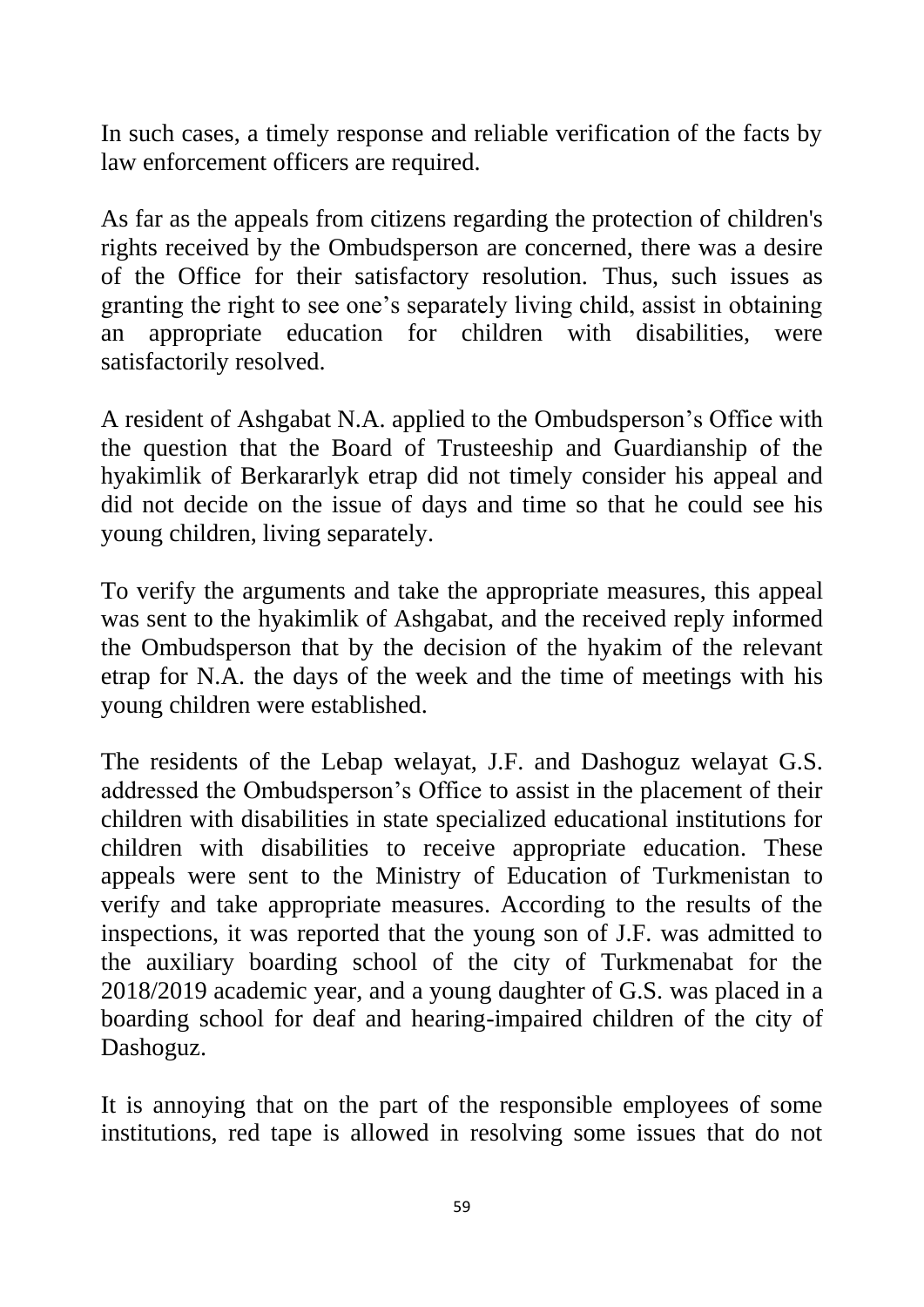require special effort and as a result of late consideration, citizens simply have to contact the Ombudsperson's Office.

For example, a resident of the Lebap welayat Dzh.E. addressed the Ombudsperson's Office, that due to the deterioration of the health of his son, convicted and serving a sentence outside the country, he would like to send another son to visit him; however, banking institutions, referring to the issuing of the international VISA card, take time and delay the issue of the card. To verify the arguments and take the appropriate decision, this appeal was sent to the Central Bank of Turkmenistan. The prompt response was received and the VISA card was issued to the son of Dzh.E.

A resident of Ashgabat, L.Z. applied for assistance in obtaining a foreign passport to travel to the Russian Federation in connection with the funeral ceremony for the deceased mother, which she was denied by the migration service. This appeal was sent to the State Migration Service of Turkmenistan; as a result of this appeal, an answer was received promptly that the applicant obtained the passport.

As a result of the analysis of appeals, it was established that a significant number of appeals were also connected with migration issues.

As indicated in this chapter, out of 52 requests on this issue, 21 were sent to the State Migration Service of Turkmenistan to verify the arguments indicated in them, and only one appeal was satisfied. There were cases of repeated requests for verification, due to the fact that the replies received did not fully respond to the questions indicated in the complaints.

Such repeated appeals of the Ombudsperson to the relevant structures, as well as the delayed responses of the heads of institutions sometimes hampered the consideration of appeals of citizens within a specified period and in the manner prescribed by law.

#### **IX Chapter. Findings and recommendations**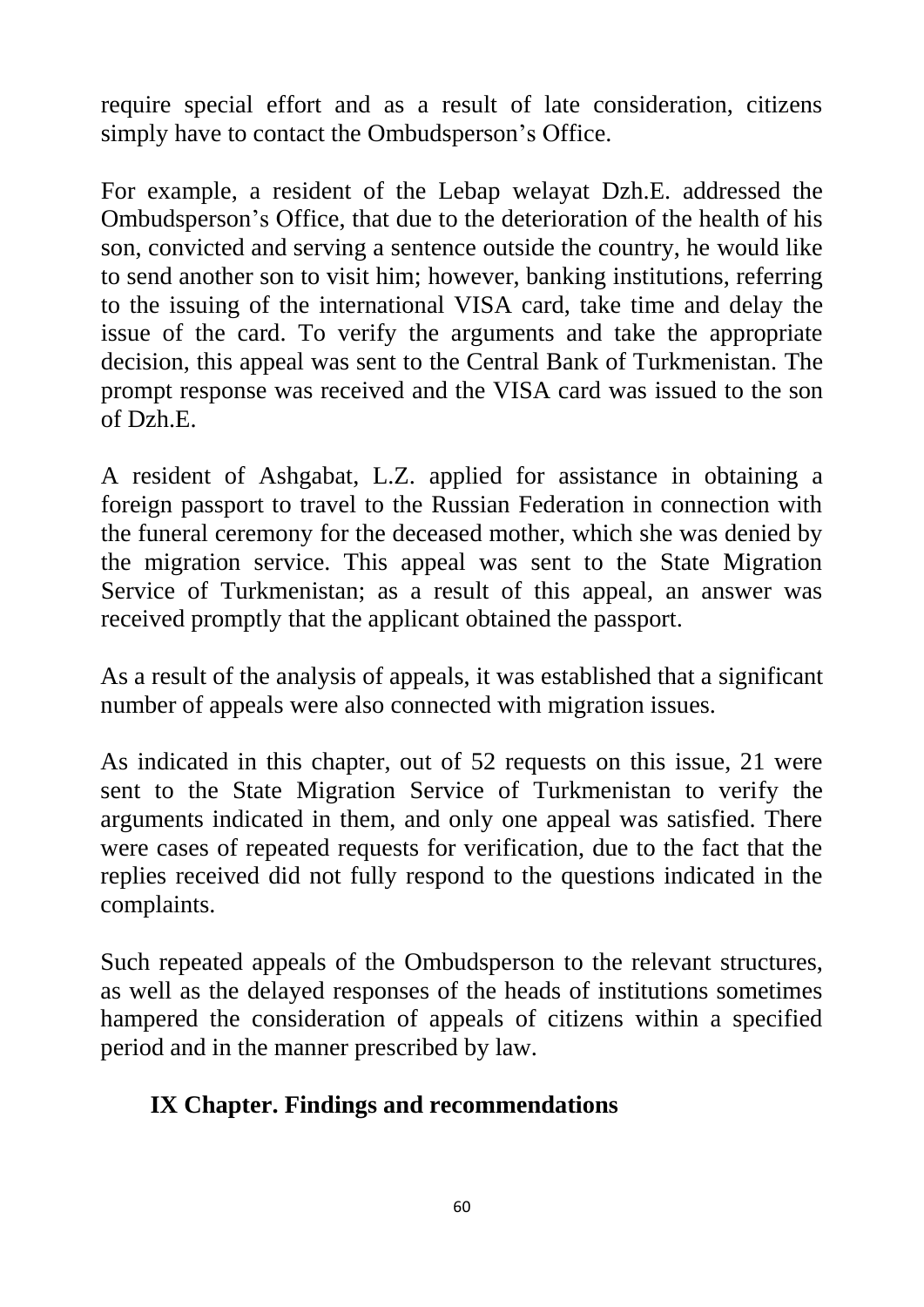The year 2018 with the motto "Turkmenistan - the heart of the Great Silk Road", as in previous years, was marked by positive achievements in all spheres of state activity. Transformations in the political, economic, social and cultural life of the country, carried out during the period under review, strengthened the foundations for further steady progress along the path of development and prosperity of the Turkmen state. Laws and other regulatory legal acts, state and sectoral programmes adopted during the year were aimed at ensuring the effective protection and realization of the rights, freedoms and legitimate interests of citizens. All of the above and the situation in the country in the field of human rights were presented in separate chapters of this report on the activities of the Ombudsperson in 2018. However, despite the significant amount of work done in the past year, the Ombudsperson's Office should enhance it in some areas.

As noted, in the reporting year, as in previous years, productive work was carried out to modernize the legislation, in particular, new laws were adopted, and the previous ones were improved in accordance with the requirements of the time. Also, other regulatory legal acts were adopted and improved. Thus, all legal conditions have been created in the country for the strict observance of human rights and freedoms. As esteemed President of Turkmenistan Gurbanguly Berdimuhamedov emphasizes in his speeches, our main task is to ensure that laws work on the ground. The facts presented in this report testify this. In particular, let us take a look at the chapter about the analysis of citizens' appeals in the past year. Many of them contain requests of assistance in ensuring, protection or restoration of some rights. As a result of the analysis, the facts of violation by citizens the deadlines stipulated by the law for filing complaints were established, or they did not contact the authorized bodies to protect their rights. At the same time, there were also cases of violation of the rights of citizens as a result of unlawful decisions taken by responsible officials. Thus, a certain part of the appeals is related to the fact that the applicants - citizens or officials, did not comply with the requirements of the laws when performing some or other actions, or their actions were due to their ignorance of the provisions of the laws. Raising the awareness of the population, responsible officials about the rights, duties and responsibilities of citizens provided for in the legislation will contribute to the elimination of such cases.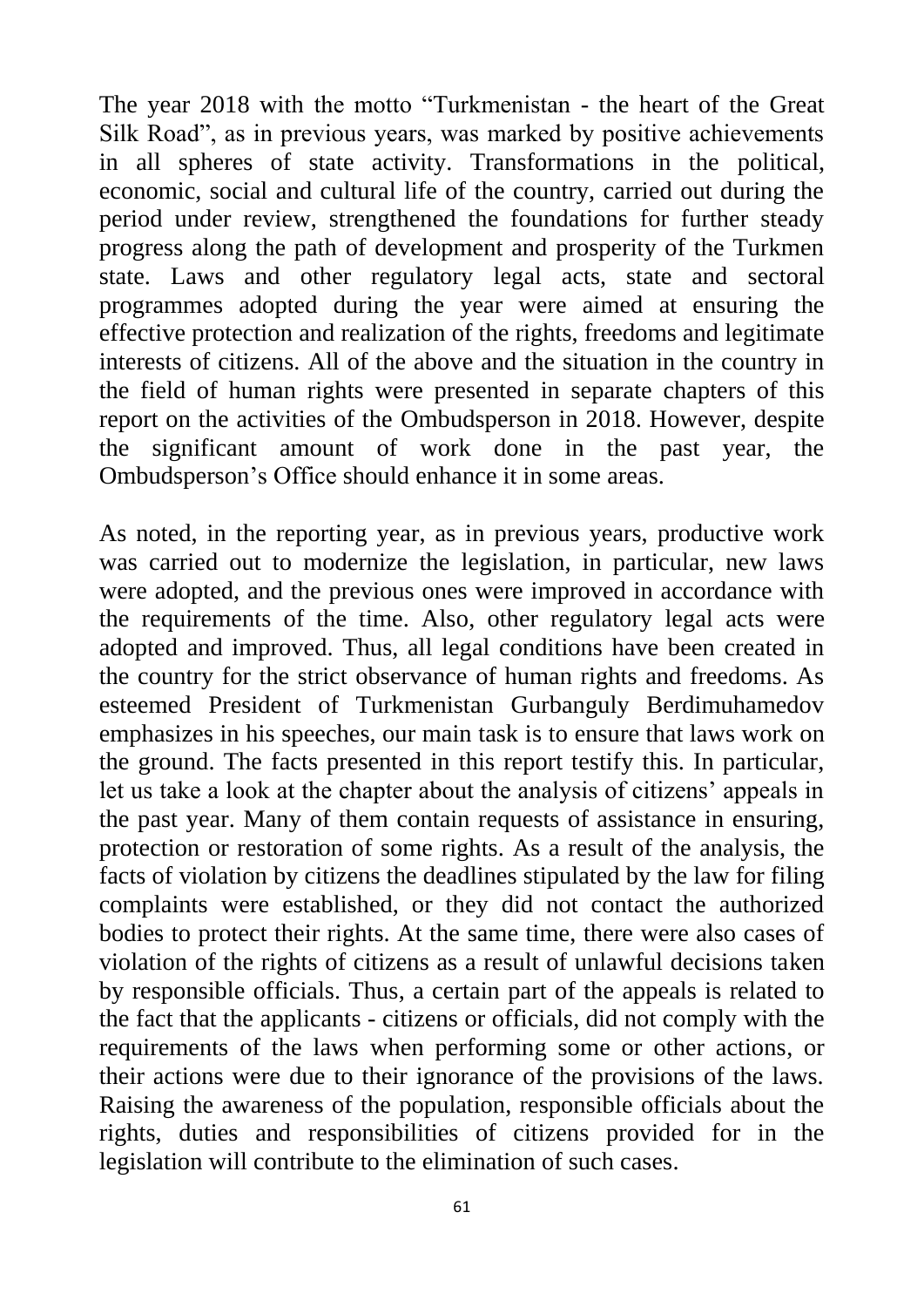In accordance with the above, we suggest the following:

- Ministries, departments, hyakimliks of welayats, etraps, cities, law enforcement agencies, the media to carry out continuous and comprehensive work to increase awareness and knowledge among the population and relevant responsible officials on matters relating to human rights, and to keep under constant control the effectiveness of this work;

- consider the possibility of adopting a unified state programme that provides for measures to increase the level of knowledge and awareness of the population on the protection of the rights of citizens by the relevant authorized state bodies on the protection of the rights of citizens, considering appeals and their analysis.

One of the priorities of state policy pursued under the leadership of the esteemed President of Turkmenistan is ensuring the rights and freedoms of children. In this context, it should be noted that comprehensive work was done to improve the social and living conditions of the younger generation, educate children and prepare them for independent living, further improve the quality of educational work, reaffirm our country's commitment to fulfill the obligations arising from the provisions of international treaties of Turkmenistan, rights of children and their practical implementation, creating additional opportunities for their implementation. Work in this direction will be continued in the future. The approval in June 2018 of the Resolution of the esteemed President of Turkmenistan on the "National Action Plan for the Implementation of the Rights of Children in Turkmenistan for 2018-2022", which provides for a set of key activities in this area can be an evidence to that.

As can be seen from the relevant chapters of the Report, the Ombudsperson's Office in the reporting year carried out some work in the field of children's rights, in particular, on raising awareness on generally accepted norms of international law and the current national legislation in this area, as well as checking the observance of children's rights in certain children's institutions. The Ombudsperson also visited the institution MP-E/13 for convicted juveniles under the jurisdiction of the Ministry of the Interior of Turkmenistan.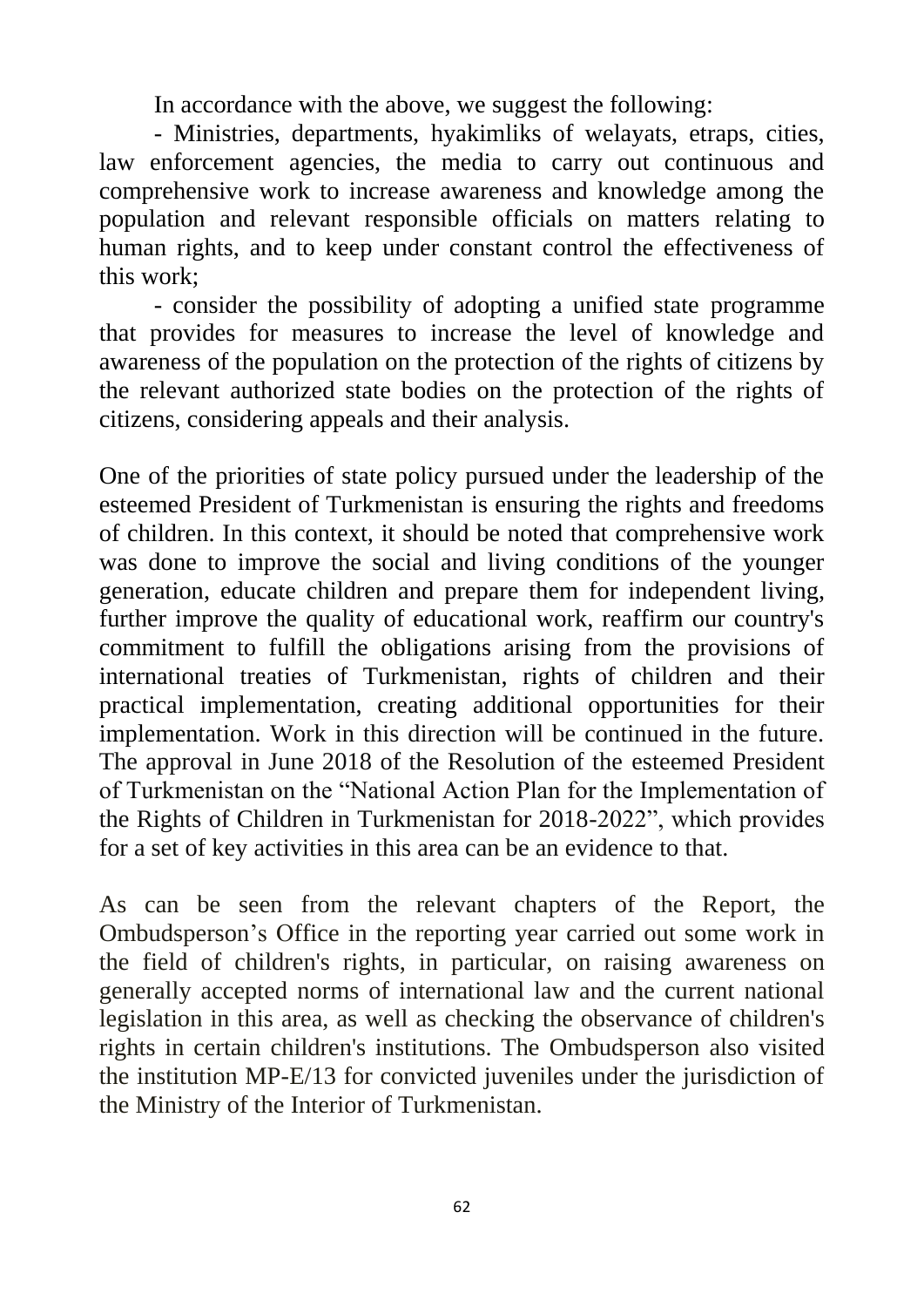The results of the visit to the institution were set out in the relevant chapters of the report, where the creation of appropriate conditions for convicts there was duly noted. An analysis of the data on the persons in these institutions also confirmed the need to strengthen work in this direction. In order to prevent juvenile delinquency and prevent them from committing repeat offenses, the following is proposed.

- A lot of crimes were committed by minors in groups organized by adults and the crime was committed under their influence. In some cases, minors did not realize the criminal nature of their actions. In this regard, it is necessary to strengthen the preventive work of informing minors about the types of responsibility provided for by the legislation;

- Taking into account an analysis demonstrating that among convicts serving sentences in the said institution, 37% are residents of Lebap welayat, 22% are of Mary welayat, and in order to prevent juvenile crimes in these regions of the country, preventive work should be strengthened. Also, it is necessary to study the causes and conditions that contributed to the increase in these indicators and make appropriate steps as the result of the study;

- Strengthen work among parents on prevention and legal awareness in the field of rights and obligations to protect the rights and legitimate interests of children, their upbringing and maintenance established by the legislation of Turkmenistan, in particular, the Family Code of Turkmenistan;

- In order to protect and ensure the rights and freedoms of the child in accordance with the law, to consistently carry out work on the study of the provisions and other normative legal acts regulating the activities of educational, health care institutions and other bodies, to bring them into line with current legislation;

- The activities of the Commission on juvenile affairs under etrap and city hyakimliks, whose immediate duties include taking measures to prevent homelessness, violations of law and order among minors, and ensure their rights, are carried out in accordance with the Regulations approved by the Decree of the Presidium of the Supreme Council of the USSR of 14 February 1967. In order to increase the efficiency of the Commission's activities, the organization of its work in accordance with acts that meet the requirements of modern times, to review and prepare and approve the Regulations in accordance with the current legislation of Turkmenistan and international law.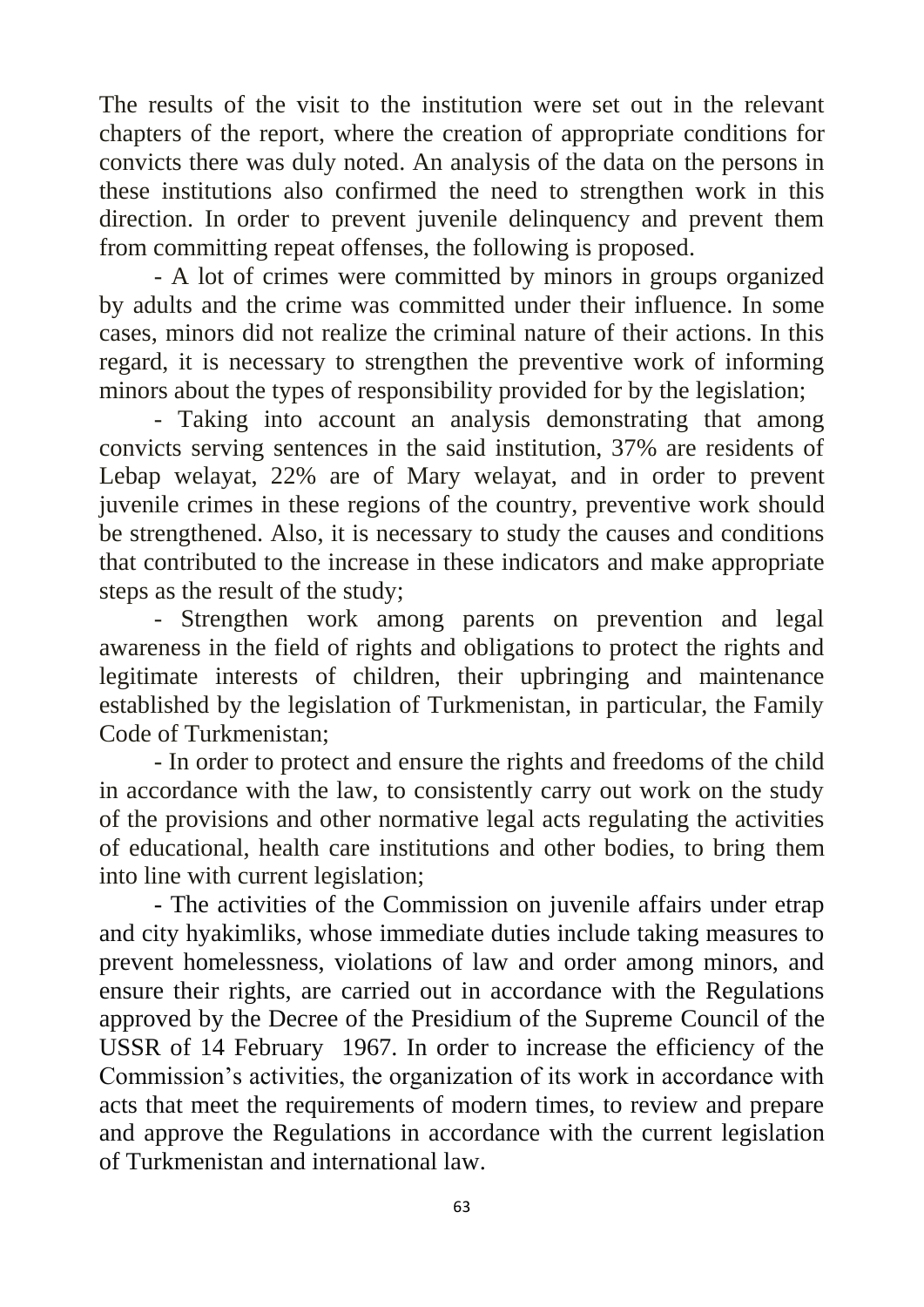In order to effectively manage human resources, as well as create conditions for citizens to exercise the constitutional right to work, a number of long-term programmes have been approved by a Resolution of the esteemed President of Turkmenistan and successfully implemented. However, according to the Report, a certain part of the written and oral appeals of citizens were related to labour issues, that is, to employment. Also, the appeals state the facts that for a long time citizens have to be in the waiting lists for employment in departments and units of employment, as well as the impossibility of employment even if there are special written instructions issued by these institutions. In order to successfully implement the relevant programmes and eliminate such cases, we recommend:

- The Ministry of Labour and Social Security of Turkmenistan to strengthen control over the activities of departments and units of labour and employment, to also keep under control the accuracy of the information provided by organizations and institutions on vacant places and the employment of citizens according to issued instructions by employment units.

As noted in the relevant chapters of the Report, last year the esteemed President of Turkmenistan adopted the decrees aimed at raising the social and housing level of the population. Also, a set of measures was carried out for the practical realization of the population's right to housing. In the reporting period, construction was laid in cities and towns and hundreds of residential buildings were put into operation. The solution of social and housing issues was carried out by expanding the scale of construction of residential buildings using market methods based on mortgage lending, in accordance with the law.

Despite this, the results of the analysis of citizens' appeals during the reporting period showed that a certain number of them contained requests for assistance in improving housing conditions. In order to ensure the realization of citizens' rights to housing, we recommend: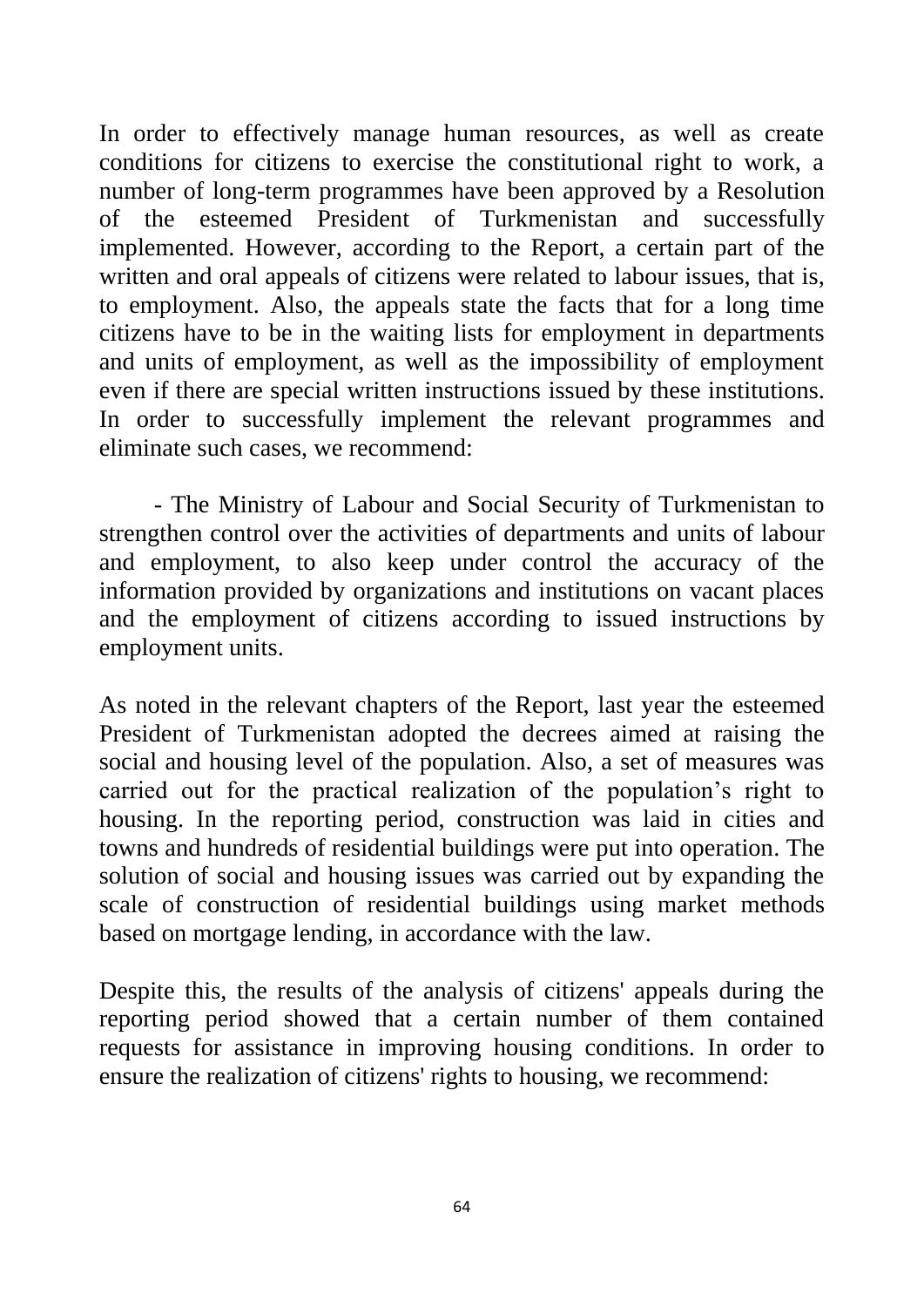- The housing commission, within the limits of its authority, to consider housing issues of citizens in the manner and timeframe established by law, with strict observance of priority.

As is known, on January 1, 2018, the Law of Turkmenistan "On Administrative Procedures", adopted in June 2017, entered into force. It regulates relations between citizens and administrative bodies. The Law stipulates the procedure for the consideration of citizens' appeals, deadlines and other specific norms. The Law of Turkmenistan "On the Ombudsperson" provides for the terms and procedure for consideration by the relevant institutions of appeals sent to them for consideration by the Ombudsperson.

From the analysis given in the Report, it can be seen that in many cases the deadlines for processing appeals were violated, and it is also noted that many appeals of the applicants remain unanswered. This leads to a violation of the requirements of these laws on the right of citizens to file complaints and often leads to repeated appeals. In order to eliminate such shortcomings, to effectively consider appeals of citizens in the manner and term prescribed by law, we recommend:

- Heads of ministries and departments, hyakims – to organize and keep under control the consideration of citizens' appeals on the merits and effectiveness, also in the manner and within the timeframe stipulated by the law.

The Ombudsperson expresses confidence that everything stated in the report and these recommendations will be taken into due account by state and local authorities in their routine and future work, and effective work will be carried out in this direction.

With the above, we are completing the report of the Ombudsperson on the work done and on the situation in the country in the field of human rights in 2018.

In accordance with the Law of Turkmenistan "On the Ombudsperson", the Ombudsperson assures that she will continue to fulfill her authority